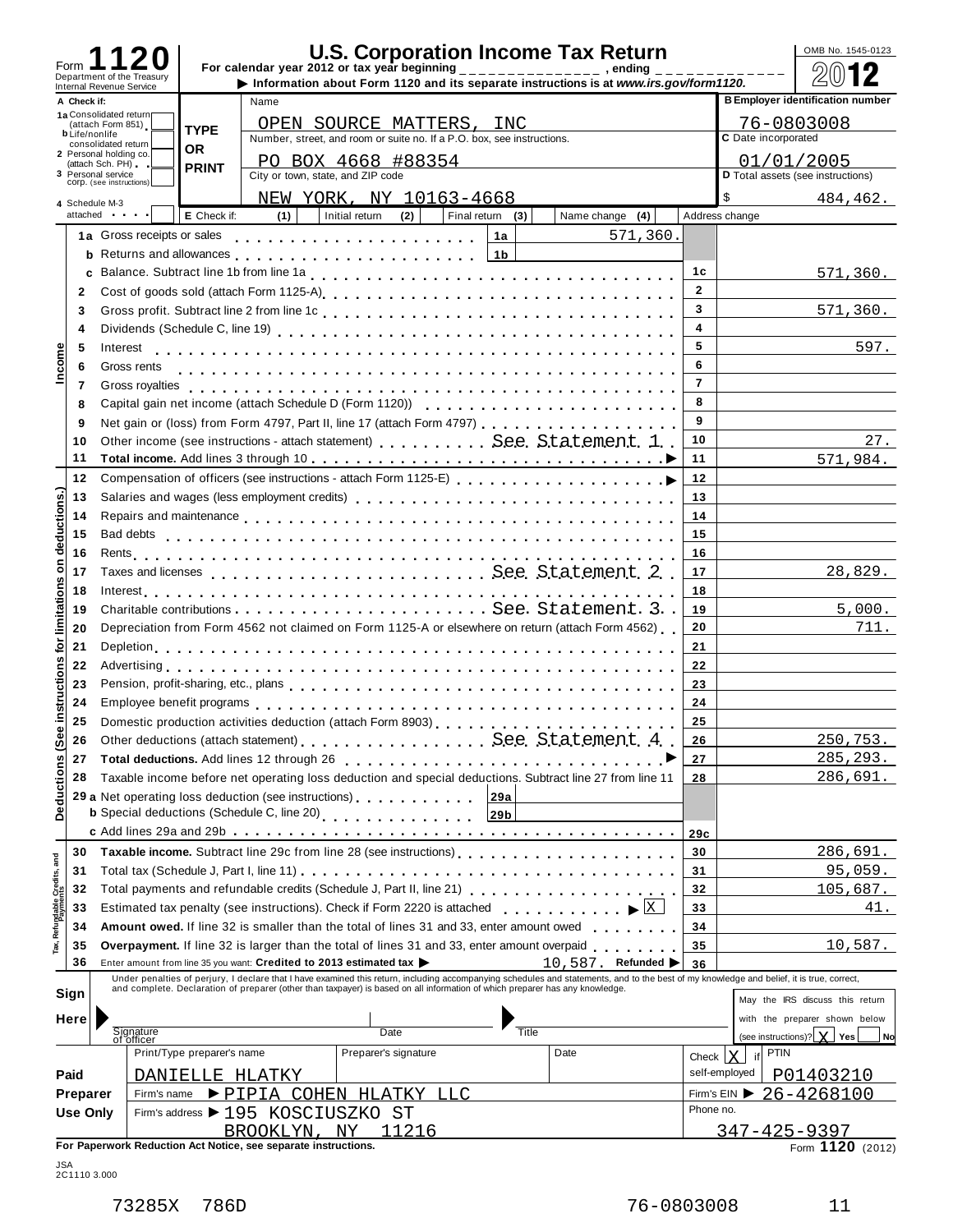#### OPEN SOURCE MATTERS, INC 76-0803008

|    | <b>Schedule C</b> Dividends and Special Deductions (see instructions)                                            | (a) Dividends<br>received | (b) %             | (c) Special deductions<br>$(a) \times (b)$ |
|----|------------------------------------------------------------------------------------------------------------------|---------------------------|-------------------|--------------------------------------------|
| 1. | Dividends from less-than-20%-owned domestic corporations (other than debt-                                       |                           | 70                |                                            |
| 2  | Dividends from 20%-or-more-owned domestic corporations (other than debt-                                         |                           |                   |                                            |
|    | financed stock) $\cdots$ , $\cdots$ , $\cdots$ , $\cdots$ , $\cdots$ , $\cdots$ , $\cdots$ , $\cdots$ , $\cdots$ |                           | 80                |                                            |
| 3  | Dividends on debt-financed stock of domestic and foreign corporations                                            |                           | see<br>nstruction |                                            |
|    |                                                                                                                  |                           |                   |                                            |
| 4  | Dividends on certain preferred stock of less-than-20%-owned public utilities                                     |                           | 42                |                                            |
| 5  | Dividends on certain preferred stock of 20%-or-more-owned public utilities                                       |                           | 48                |                                            |
| 6  | Dividends from less-than-20%-owned foreign corporations and certain FSCs                                         |                           | 70                |                                            |
| 7  | Dividends from 20%-or-more-owned foreign corporations and certain FSCs                                           |                           | 80                |                                            |
| 8  | Dividends from wholly owned foreign subsidiaries                                                                 |                           | 100               |                                            |
|    |                                                                                                                  |                           |                   |                                            |
| 9  | <b>Total.</b> Add lines 1 through 8. See instructions for limitation <b></b>                                     |                           |                   |                                            |
| 10 | Dividends from domestic corporations received by a small business investment                                     |                           | 100               |                                            |
|    | company operating under the Small Business Investment Act of 1958                                                |                           |                   |                                            |
| 11 |                                                                                                                  |                           | 100               |                                            |
|    |                                                                                                                  |                           | 100               |                                            |
|    | 13 Dividends from foreign corporations not included on lines 3, 6, 7, 8, 11, or 12                               |                           |                   |                                            |
|    | 14 Income from controlled foreign corporations under subpart F (attach Form(s) 5471)                             |                           |                   |                                            |
|    | 15 Foreign dividend gross-up entitled and according to the set of the set of the set of the set of the set of    |                           |                   |                                            |
|    | 16 IC-DISC and former DISC dividends not included on lines 1, 2, or 3                                            |                           |                   |                                            |
|    | 17 Other dividends                                                                                               |                           |                   |                                            |
|    | 18 Deduction for dividends paid on certain preferred stock of public utilities                                   |                           |                   |                                            |
|    | 19 Total dividends. Add lines 1 through 17. Enter here and on page 1, line 4                                     |                           |                   |                                            |
|    | 20 Total special deductions. Add lines 9, 10, 11, 12, and 18. Enter here and on page 1, line 29b                 |                           |                   |                                            |
|    |                                                                                                                  |                           |                   |                                            |

Form **1120** (2012)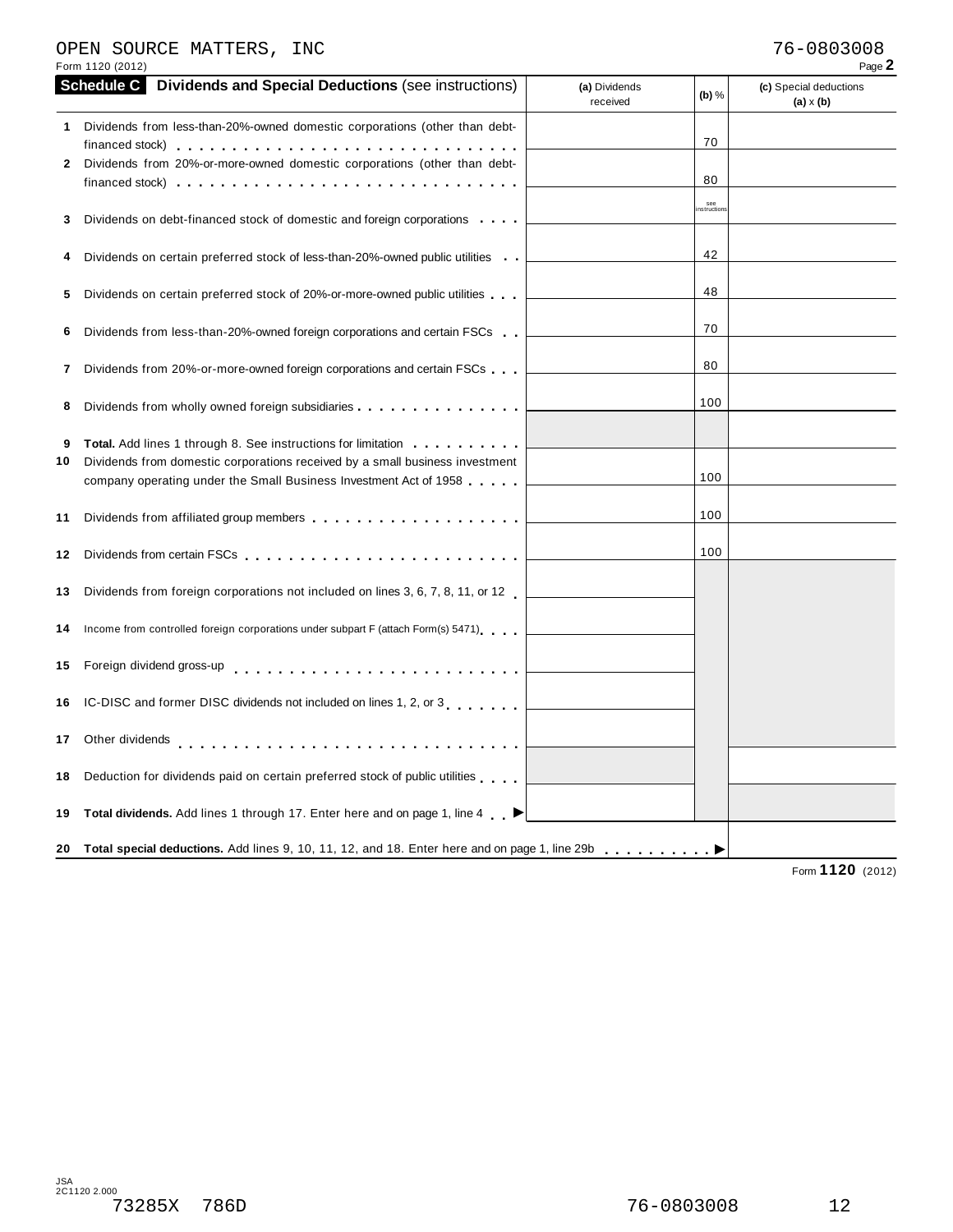| <b>Tax Computation and Payment (see instructions)</b><br>Schedule J<br><b>Part I - Tax Computation</b><br>Check if the corporation is a member of a controlled group (attach Schedule O (Form 1120)).<br>1.<br>▶<br>$\mathbf{2}$<br>Income tax. Check if a qualified personal service corporation (see instructions) $\ldots \ldots$<br>2<br>3<br>3<br>4<br>4<br>5а<br><b>b</b> Credit from Form 8834, line 30 (attach Form 8834) $\cdots$ $\cdots$<br>5b<br>c General business credit (attach Form 3800) [1] [1] Contract Contract Contract Contract Contract Contract Contract Contract Contract Contract Contract Contract Contract Contract Contract Contract Contract Contract Contrac<br>5с<br><b>5d</b><br>d Credit for prior year minimum tax (attach Form 8827)<br>5e<br>Total credits. Add lines 5a through 5e enterpretation of the state of the state of the state of the state of the state of the state of the state of the state of the state of the state of the state of the state of the state<br>6<br>6<br>$\overline{7}$<br>Subtract line 6 from line 4 et al., et al., et al., et al., et al., et al., et al., et al., et al., et al., et<br>7<br>Personal holding company tax (attach Schedule PH (Form 1120))<br>8<br>8<br>9а<br>9b<br><b>b</b> Recapture of low-income housing credit (attach Form 8611)<br>c Interest due under the look-back method - completed long-term contracts<br>9c<br>$(\text{attach Form } 8697) \ldots \ldots \ldots \ldots \ldots \ldots \ldots \ldots \ldots \ldots$<br>d Interest due under the look-back method - income forecast method (attach | 95,059.<br>NONE<br>95,059. |
|---------------------------------------------------------------------------------------------------------------------------------------------------------------------------------------------------------------------------------------------------------------------------------------------------------------------------------------------------------------------------------------------------------------------------------------------------------------------------------------------------------------------------------------------------------------------------------------------------------------------------------------------------------------------------------------------------------------------------------------------------------------------------------------------------------------------------------------------------------------------------------------------------------------------------------------------------------------------------------------------------------------------------------------------------------------------------------------------------------------------------------------------------------------------------------------------------------------------------------------------------------------------------------------------------------------------------------------------------------------------------------------------------------------------------------------------------------------------------------------------------------------------------------------------------------------------------------------------------------|----------------------------|
|                                                                                                                                                                                                                                                                                                                                                                                                                                                                                                                                                                                                                                                                                                                                                                                                                                                                                                                                                                                                                                                                                                                                                                                                                                                                                                                                                                                                                                                                                                                                                                                                         |                            |
|                                                                                                                                                                                                                                                                                                                                                                                                                                                                                                                                                                                                                                                                                                                                                                                                                                                                                                                                                                                                                                                                                                                                                                                                                                                                                                                                                                                                                                                                                                                                                                                                         |                            |
|                                                                                                                                                                                                                                                                                                                                                                                                                                                                                                                                                                                                                                                                                                                                                                                                                                                                                                                                                                                                                                                                                                                                                                                                                                                                                                                                                                                                                                                                                                                                                                                                         |                            |
|                                                                                                                                                                                                                                                                                                                                                                                                                                                                                                                                                                                                                                                                                                                                                                                                                                                                                                                                                                                                                                                                                                                                                                                                                                                                                                                                                                                                                                                                                                                                                                                                         |                            |
|                                                                                                                                                                                                                                                                                                                                                                                                                                                                                                                                                                                                                                                                                                                                                                                                                                                                                                                                                                                                                                                                                                                                                                                                                                                                                                                                                                                                                                                                                                                                                                                                         |                            |
|                                                                                                                                                                                                                                                                                                                                                                                                                                                                                                                                                                                                                                                                                                                                                                                                                                                                                                                                                                                                                                                                                                                                                                                                                                                                                                                                                                                                                                                                                                                                                                                                         |                            |
|                                                                                                                                                                                                                                                                                                                                                                                                                                                                                                                                                                                                                                                                                                                                                                                                                                                                                                                                                                                                                                                                                                                                                                                                                                                                                                                                                                                                                                                                                                                                                                                                         |                            |
|                                                                                                                                                                                                                                                                                                                                                                                                                                                                                                                                                                                                                                                                                                                                                                                                                                                                                                                                                                                                                                                                                                                                                                                                                                                                                                                                                                                                                                                                                                                                                                                                         |                            |
|                                                                                                                                                                                                                                                                                                                                                                                                                                                                                                                                                                                                                                                                                                                                                                                                                                                                                                                                                                                                                                                                                                                                                                                                                                                                                                                                                                                                                                                                                                                                                                                                         |                            |
|                                                                                                                                                                                                                                                                                                                                                                                                                                                                                                                                                                                                                                                                                                                                                                                                                                                                                                                                                                                                                                                                                                                                                                                                                                                                                                                                                                                                                                                                                                                                                                                                         |                            |
|                                                                                                                                                                                                                                                                                                                                                                                                                                                                                                                                                                                                                                                                                                                                                                                                                                                                                                                                                                                                                                                                                                                                                                                                                                                                                                                                                                                                                                                                                                                                                                                                         |                            |
|                                                                                                                                                                                                                                                                                                                                                                                                                                                                                                                                                                                                                                                                                                                                                                                                                                                                                                                                                                                                                                                                                                                                                                                                                                                                                                                                                                                                                                                                                                                                                                                                         |                            |
|                                                                                                                                                                                                                                                                                                                                                                                                                                                                                                                                                                                                                                                                                                                                                                                                                                                                                                                                                                                                                                                                                                                                                                                                                                                                                                                                                                                                                                                                                                                                                                                                         | 95,059.                    |
|                                                                                                                                                                                                                                                                                                                                                                                                                                                                                                                                                                                                                                                                                                                                                                                                                                                                                                                                                                                                                                                                                                                                                                                                                                                                                                                                                                                                                                                                                                                                                                                                         |                            |
|                                                                                                                                                                                                                                                                                                                                                                                                                                                                                                                                                                                                                                                                                                                                                                                                                                                                                                                                                                                                                                                                                                                                                                                                                                                                                                                                                                                                                                                                                                                                                                                                         |                            |
|                                                                                                                                                                                                                                                                                                                                                                                                                                                                                                                                                                                                                                                                                                                                                                                                                                                                                                                                                                                                                                                                                                                                                                                                                                                                                                                                                                                                                                                                                                                                                                                                         |                            |
|                                                                                                                                                                                                                                                                                                                                                                                                                                                                                                                                                                                                                                                                                                                                                                                                                                                                                                                                                                                                                                                                                                                                                                                                                                                                                                                                                                                                                                                                                                                                                                                                         |                            |
|                                                                                                                                                                                                                                                                                                                                                                                                                                                                                                                                                                                                                                                                                                                                                                                                                                                                                                                                                                                                                                                                                                                                                                                                                                                                                                                                                                                                                                                                                                                                                                                                         |                            |
|                                                                                                                                                                                                                                                                                                                                                                                                                                                                                                                                                                                                                                                                                                                                                                                                                                                                                                                                                                                                                                                                                                                                                                                                                                                                                                                                                                                                                                                                                                                                                                                                         |                            |
| 9d                                                                                                                                                                                                                                                                                                                                                                                                                                                                                                                                                                                                                                                                                                                                                                                                                                                                                                                                                                                                                                                                                                                                                                                                                                                                                                                                                                                                                                                                                                                                                                                                      |                            |
| 9е<br>e Alternative tax on qualifying shipping activities (attach Form 8902)                                                                                                                                                                                                                                                                                                                                                                                                                                                                                                                                                                                                                                                                                                                                                                                                                                                                                                                                                                                                                                                                                                                                                                                                                                                                                                                                                                                                                                                                                                                            |                            |
| 9f<br>f                                                                                                                                                                                                                                                                                                                                                                                                                                                                                                                                                                                                                                                                                                                                                                                                                                                                                                                                                                                                                                                                                                                                                                                                                                                                                                                                                                                                                                                                                                                                                                                                 |                            |
| 10<br>10                                                                                                                                                                                                                                                                                                                                                                                                                                                                                                                                                                                                                                                                                                                                                                                                                                                                                                                                                                                                                                                                                                                                                                                                                                                                                                                                                                                                                                                                                                                                                                                                |                            |
| 11<br>11                                                                                                                                                                                                                                                                                                                                                                                                                                                                                                                                                                                                                                                                                                                                                                                                                                                                                                                                                                                                                                                                                                                                                                                                                                                                                                                                                                                                                                                                                                                                                                                                | 95,059.                    |
| <b>Part II - Payments and Refundable Credits</b><br><u> 1989 - Andrea Andrew Maria (h. 1989).</u>                                                                                                                                                                                                                                                                                                                                                                                                                                                                                                                                                                                                                                                                                                                                                                                                                                                                                                                                                                                                                                                                                                                                                                                                                                                                                                                                                                                                                                                                                                       |                            |
| 12<br>12                                                                                                                                                                                                                                                                                                                                                                                                                                                                                                                                                                                                                                                                                                                                                                                                                                                                                                                                                                                                                                                                                                                                                                                                                                                                                                                                                                                                                                                                                                                                                                                                | 2,450.                     |
| 13<br>13                                                                                                                                                                                                                                                                                                                                                                                                                                                                                                                                                                                                                                                                                                                                                                                                                                                                                                                                                                                                                                                                                                                                                                                                                                                                                                                                                                                                                                                                                                                                                                                                | 38,000.                    |
| 14<br>14                                                                                                                                                                                                                                                                                                                                                                                                                                                                                                                                                                                                                                                                                                                                                                                                                                                                                                                                                                                                                                                                                                                                                                                                                                                                                                                                                                                                                                                                                                                                                                                                |                            |
| 15<br>15                                                                                                                                                                                                                                                                                                                                                                                                                                                                                                                                                                                                                                                                                                                                                                                                                                                                                                                                                                                                                                                                                                                                                                                                                                                                                                                                                                                                                                                                                                                                                                                                | 40,450.                    |
| 16<br>16                                                                                                                                                                                                                                                                                                                                                                                                                                                                                                                                                                                                                                                                                                                                                                                                                                                                                                                                                                                                                                                                                                                                                                                                                                                                                                                                                                                                                                                                                                                                                                                                | 65, 237.                   |
| 17<br>17                                                                                                                                                                                                                                                                                                                                                                                                                                                                                                                                                                                                                                                                                                                                                                                                                                                                                                                                                                                                                                                                                                                                                                                                                                                                                                                                                                                                                                                                                                                                                                                                |                            |
| 18<br>18                                                                                                                                                                                                                                                                                                                                                                                                                                                                                                                                                                                                                                                                                                                                                                                                                                                                                                                                                                                                                                                                                                                                                                                                                                                                                                                                                                                                                                                                                                                                                                                                | 105,687.                   |
| Refundable credits from:<br>19<br>19a                                                                                                                                                                                                                                                                                                                                                                                                                                                                                                                                                                                                                                                                                                                                                                                                                                                                                                                                                                                                                                                                                                                                                                                                                                                                                                                                                                                                                                                                                                                                                                   |                            |
| a Form 2439<br>19 <sub>b</sub>                                                                                                                                                                                                                                                                                                                                                                                                                                                                                                                                                                                                                                                                                                                                                                                                                                                                                                                                                                                                                                                                                                                                                                                                                                                                                                                                                                                                                                                                                                                                                                          |                            |
| <b>b</b> Form 4136<br>19c                                                                                                                                                                                                                                                                                                                                                                                                                                                                                                                                                                                                                                                                                                                                                                                                                                                                                                                                                                                                                                                                                                                                                                                                                                                                                                                                                                                                                                                                                                                                                                               |                            |
| 19d                                                                                                                                                                                                                                                                                                                                                                                                                                                                                                                                                                                                                                                                                                                                                                                                                                                                                                                                                                                                                                                                                                                                                                                                                                                                                                                                                                                                                                                                                                                                                                                                     |                            |
| d Other (attach statement - see instructions).                                                                                                                                                                                                                                                                                                                                                                                                                                                                                                                                                                                                                                                                                                                                                                                                                                                                                                                                                                                                                                                                                                                                                                                                                                                                                                                                                                                                                                                                                                                                                          |                            |
| 20<br>20<br>Total payments and credits. Add lines 18 and 20. Enter here and on page 1, line 32 21                                                                                                                                                                                                                                                                                                                                                                                                                                                                                                                                                                                                                                                                                                                                                                                                                                                                                                                                                                                                                                                                                                                                                                                                                                                                                                                                                                                                                                                                                                       | 105,687.                   |
| 21<br>Other Information (see instructions)<br><b>Schedule K</b>                                                                                                                                                                                                                                                                                                                                                                                                                                                                                                                                                                                                                                                                                                                                                                                                                                                                                                                                                                                                                                                                                                                                                                                                                                                                                                                                                                                                                                                                                                                                         |                            |
| $\mathbf{b}$ $\lfloor \mathbf{X} \rfloor$ Accrual<br>Cash<br>Other (specify) $\blacktriangleright$ ________________________<br>Check accounting method: a<br>c l<br>1                                                                                                                                                                                                                                                                                                                                                                                                                                                                                                                                                                                                                                                                                                                                                                                                                                                                                                                                                                                                                                                                                                                                                                                                                                                                                                                                                                                                                                   | Yes No                     |
| See the instructions and enter the:<br>2                                                                                                                                                                                                                                                                                                                                                                                                                                                                                                                                                                                                                                                                                                                                                                                                                                                                                                                                                                                                                                                                                                                                                                                                                                                                                                                                                                                                                                                                                                                                                                |                            |
| a Business activity code no. $\blacktriangleright$ $\underline{\phantom{0}511130}$                                                                                                                                                                                                                                                                                                                                                                                                                                                                                                                                                                                                                                                                                                                                                                                                                                                                                                                                                                                                                                                                                                                                                                                                                                                                                                                                                                                                                                                                                                                      |                            |
|                                                                                                                                                                                                                                                                                                                                                                                                                                                                                                                                                                                                                                                                                                                                                                                                                                                                                                                                                                                                                                                                                                                                                                                                                                                                                                                                                                                                                                                                                                                                                                                                         |                            |
| c                                                                                                                                                                                                                                                                                                                                                                                                                                                                                                                                                                                                                                                                                                                                                                                                                                                                                                                                                                                                                                                                                                                                                                                                                                                                                                                                                                                                                                                                                                                                                                                                       |                            |
| 3                                                                                                                                                                                                                                                                                                                                                                                                                                                                                                                                                                                                                                                                                                                                                                                                                                                                                                                                                                                                                                                                                                                                                                                                                                                                                                                                                                                                                                                                                                                                                                                                       | $\mathbf X$                |
|                                                                                                                                                                                                                                                                                                                                                                                                                                                                                                                                                                                                                                                                                                                                                                                                                                                                                                                                                                                                                                                                                                                                                                                                                                                                                                                                                                                                                                                                                                                                                                                                         |                            |
|                                                                                                                                                                                                                                                                                                                                                                                                                                                                                                                                                                                                                                                                                                                                                                                                                                                                                                                                                                                                                                                                                                                                                                                                                                                                                                                                                                                                                                                                                                                                                                                                         |                            |
| At the end of the tax year:                                                                                                                                                                                                                                                                                                                                                                                                                                                                                                                                                                                                                                                                                                                                                                                                                                                                                                                                                                                                                                                                                                                                                                                                                                                                                                                                                                                                                                                                                                                                                                             |                            |
| a Did any foreign or domestic corporation, partnership (including any entity treated as a partnership), trust, or tax-exempt                                                                                                                                                                                                                                                                                                                                                                                                                                                                                                                                                                                                                                                                                                                                                                                                                                                                                                                                                                                                                                                                                                                                                                                                                                                                                                                                                                                                                                                                            |                            |
| organization own directly 20% or more, or own, directly or indirectly, 50% or more of the total voting power of all classes of the                                                                                                                                                                                                                                                                                                                                                                                                                                                                                                                                                                                                                                                                                                                                                                                                                                                                                                                                                                                                                                                                                                                                                                                                                                                                                                                                                                                                                                                                      |                            |
|                                                                                                                                                                                                                                                                                                                                                                                                                                                                                                                                                                                                                                                                                                                                                                                                                                                                                                                                                                                                                                                                                                                                                                                                                                                                                                                                                                                                                                                                                                                                                                                                         |                            |
| b Did any individual or estate own directly 20% or more, or own, directly or indirectly, 50% or more of the total voting power of all                                                                                                                                                                                                                                                                                                                                                                                                                                                                                                                                                                                                                                                                                                                                                                                                                                                                                                                                                                                                                                                                                                                                                                                                                                                                                                                                                                                                                                                                   |                            |
| classes of the corporation's stock entitled to vote? If "Yes," complete Part II of Schedule G (Form 1120) (attach Schedule G).                                                                                                                                                                                                                                                                                                                                                                                                                                                                                                                                                                                                                                                                                                                                                                                                                                                                                                                                                                                                                                                                                                                                                                                                                                                                                                                                                                                                                                                                          | $\overline{X}$             |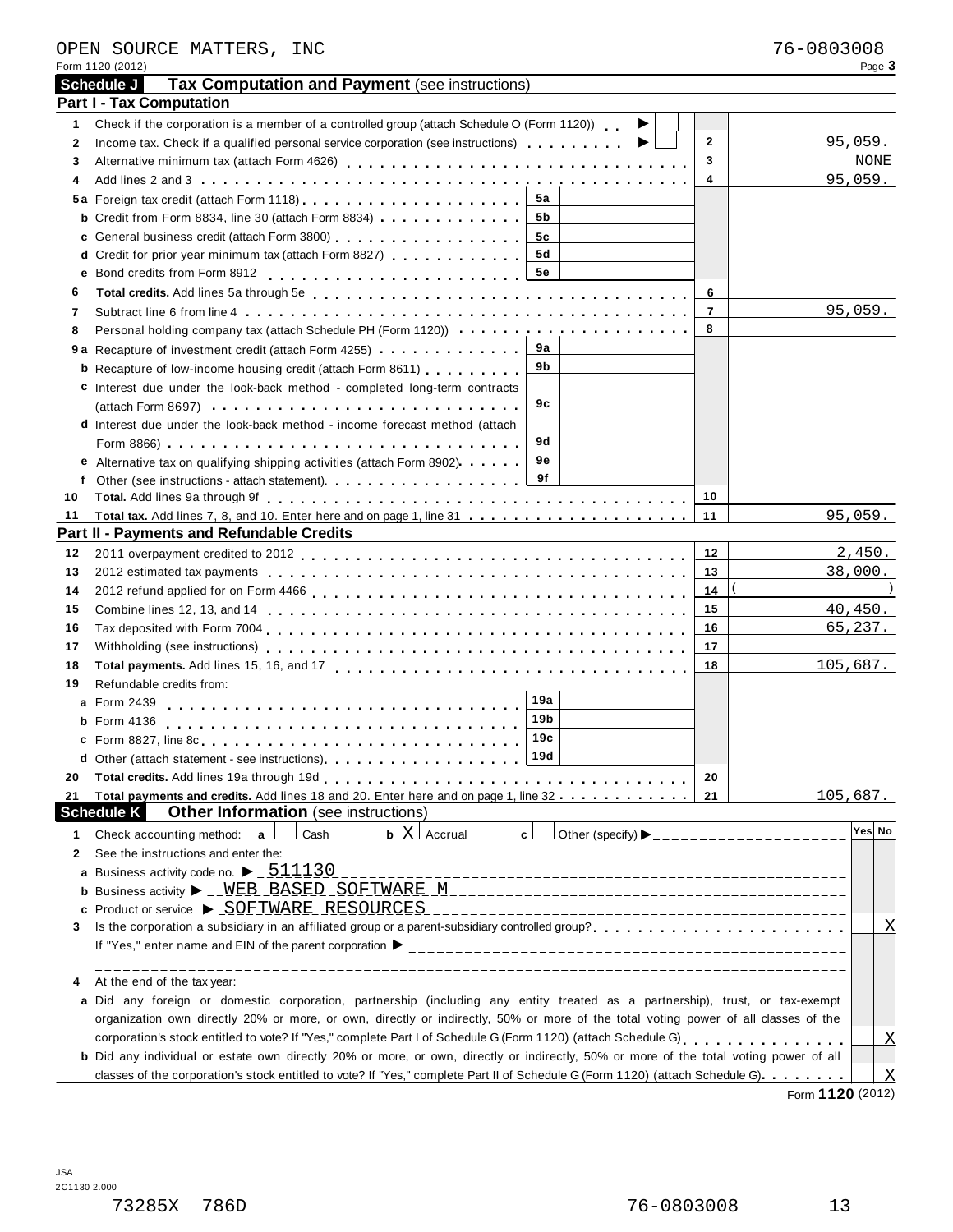|           | OPEN SOURCE MATTERS, INC<br>Form 1120 (2012)                                                                                                                                                                                                                                                                                                                                                                                                                                                                                                                                                                                                                                                | 76-0803008                                      |              | Page 4         |  |  |
|-----------|---------------------------------------------------------------------------------------------------------------------------------------------------------------------------------------------------------------------------------------------------------------------------------------------------------------------------------------------------------------------------------------------------------------------------------------------------------------------------------------------------------------------------------------------------------------------------------------------------------------------------------------------------------------------------------------------|-------------------------------------------------|--------------|----------------|--|--|
|           | Other Information continued (see instructions)<br><b>Schedule K</b>                                                                                                                                                                                                                                                                                                                                                                                                                                                                                                                                                                                                                         |                                                 |              |                |  |  |
|           | 5 At the end of the tax year, did the corporation:<br>a Own directly 20% or more, or own, directly or indirectly, 50% or more of the total voting power of all classes of stock entitled to vote of<br>any foreign or domestic corporation not included on Form 851, Affiliations Schedule? For rules of constructive ownership, see instructions.<br>If "Yes," complete (i) through (iv) below.                                                                                                                                                                                                                                                                                            |                                                 | Yes          | No<br>X        |  |  |
|           | (ii) Employer<br>(iii) Country of<br><b>Identification Number</b><br>(i) Name of Corporation<br>Incorporation<br>$($ if anv $)$                                                                                                                                                                                                                                                                                                                                                                                                                                                                                                                                                             | (iv) Percentage<br>Owned in Voting              | Stock        |                |  |  |
|           | b Own directly an interest of 20% or more, or own, directly or indirectly, an interest of 50% or more in any foreign or domestic partnership                                                                                                                                                                                                                                                                                                                                                                                                                                                                                                                                                |                                                 |              |                |  |  |
|           | (including an entity treated as a partnership) or in the beneficial interest of a trust? For rules of constructive ownership, see instructions.<br>If "Yes," complete (i) through (iv) below.                                                                                                                                                                                                                                                                                                                                                                                                                                                                                               |                                                 |              | Χ              |  |  |
|           | (ii) Employer<br>(iii) Country of<br>(i) Name of Entity<br><b>Identification Number</b><br>Organization<br>(if any)                                                                                                                                                                                                                                                                                                                                                                                                                                                                                                                                                                         | Percentage Owned in<br>Profit, Loss, or Capital | (iv) Maximum |                |  |  |
|           |                                                                                                                                                                                                                                                                                                                                                                                                                                                                                                                                                                                                                                                                                             |                                                 |              |                |  |  |
| 6<br>7    | During this tax year, did the corporation pay dividends (other than stock dividends and distributions in exchange for stock) in<br>excess of the corporation's current and accumulated earnings and profits? (See sections 301 and 316.)<br>excess of the corporation's current and accumulated earnings and profits? (See sections 301 and 316.)<br>If "Yes," file Form 5452, Corporate Report of Nondividend Distributions.<br>If this is a consolidated return, answer here for the parent corporation and on Form 851 for each subsidiary.<br>At any time during the tax year, did one foreign person own, directly or indirectly, at least 25% of (a) the total voting power of all    |                                                 |              |                |  |  |
| 8<br>9    | classes of the corporation's stock entitled to vote or (b) the total value of all classes of the corporation's stock?<br>For rules of attribution, see section 318. If "Yes," enter:<br>(c) The corporation may have to file Form 5472, Information Return of a 25% Foreign-Owned U.S. Corporation or a Foreign<br>Corporation Engaged in a U.S. Trade or Business. Enter the number of Forms 5472 attached ▶ __________________________<br>Check this box if the corporation issued publicly offered debt instruments with original issue discount<br>If checked, the corporation may have to file Form 8281, Information Return for Publicly Offered Original Issue Discount Instruments. |                                                 |              |                |  |  |
| 10        |                                                                                                                                                                                                                                                                                                                                                                                                                                                                                                                                                                                                                                                                                             |                                                 |              |                |  |  |
| 11        | If the corporation has an NOL for the tax year and is electing to forego the carryback period, check here <b>Fig. 1.1.1.1.1.1.</b><br>If the corporation is filing a consolidated return, the statement required by Regulations section 1.1502-21(b)(3) must be attached<br>or the election will not be valid.                                                                                                                                                                                                                                                                                                                                                                              |                                                 |              |                |  |  |
| 12<br>13. | Enter the available NOL carryover from prior tax years (do not reduce it by any deduction on line 29a.) $\triangleright$ \$<br>Are the corporation's total receipts (line 1c plus lines 4 through 10 on page 1) for the tax year and its total assets at the end of<br>If "Yes," the corporation is not required to complete Schedules L, M-1, and M-2 on page 5. Instead, enter the total amount of cash                                                                                                                                                                                                                                                                                   |                                                 |              | $\mathbf X$    |  |  |
| 14        | distributions and the book value of property distributions (other than cash) made during the tax year $\bullet$ \$ _________________<br>Is the corporation required to file Schedule UTP (Form 1120), Uncertain Tax Position Statement (see instructions)?                                                                                                                                                                                                                                                                                                                                                                                                                                  |                                                 |              | $\overline{X}$ |  |  |
|           | If "Yes," complete and attach Schedule UTP.                                                                                                                                                                                                                                                                                                                                                                                                                                                                                                                                                                                                                                                 |                                                 |              | X              |  |  |
|           |                                                                                                                                                                                                                                                                                                                                                                                                                                                                                                                                                                                                                                                                                             |                                                 |              |                |  |  |
| 16        | During this tax year, did the corporation have an 80% or more change in ownership, including a change due to redemption of its                                                                                                                                                                                                                                                                                                                                                                                                                                                                                                                                                              |                                                 |              |                |  |  |
|           |                                                                                                                                                                                                                                                                                                                                                                                                                                                                                                                                                                                                                                                                                             |                                                 |              | X              |  |  |
| 17<br>18  | During or subsequent to this tax year, but before the filing of this return, did the corporation dispose of more than 65% (by value)<br>Did the corporation receive assets in a section 351 transfer in which any of the transferred assets had a fair market basis or fair                                                                                                                                                                                                                                                                                                                                                                                                                 |                                                 |              | X              |  |  |
|           |                                                                                                                                                                                                                                                                                                                                                                                                                                                                                                                                                                                                                                                                                             |                                                 |              | X              |  |  |

Form **1120** (2012)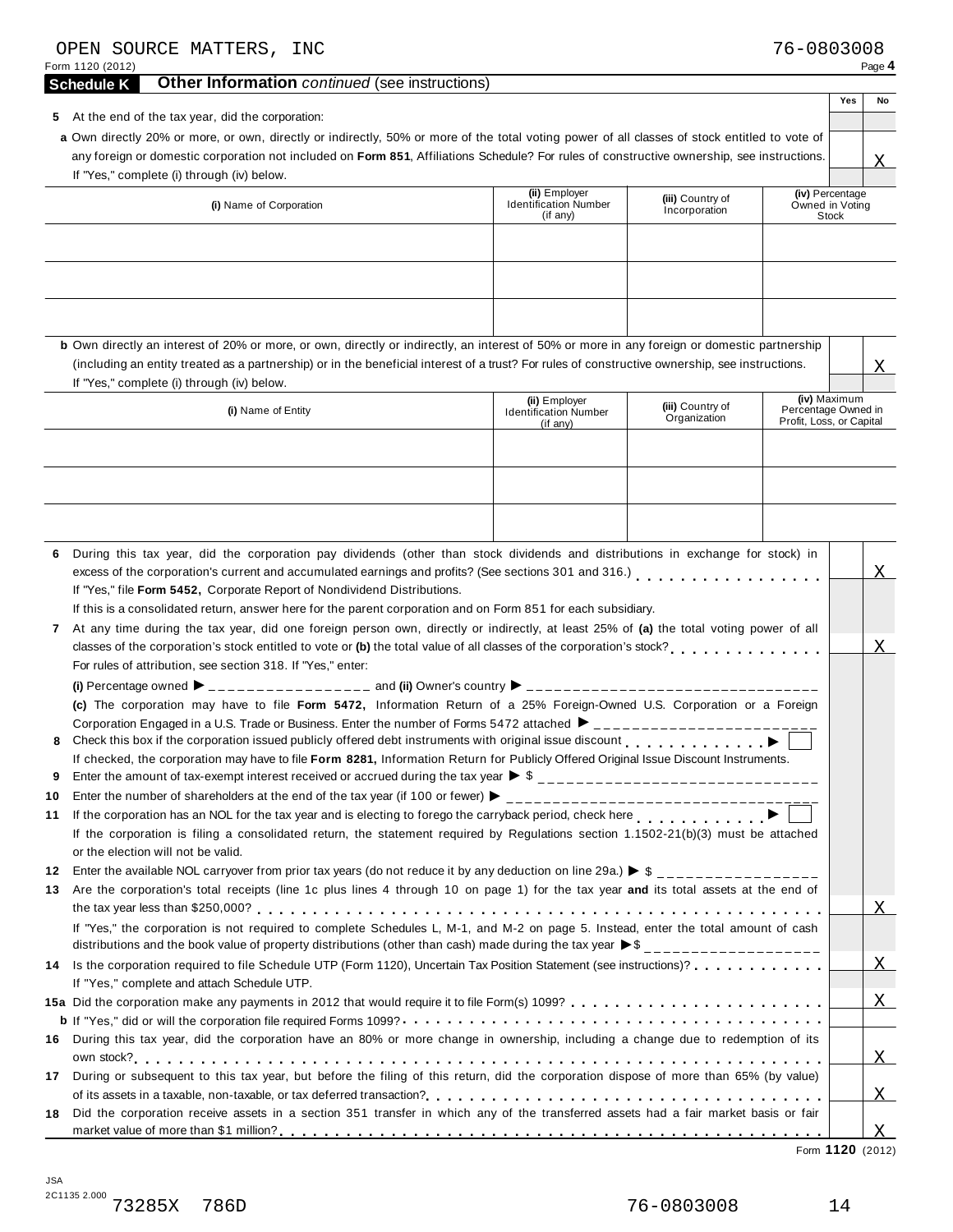#### OPEN SOURCE MATTERS, INC 76-0803008

Form 1120 (2012) Page **5**

|              | <b>Schedule L</b> Balance Sheets per Books                                                                                                                                                                                                                                                             | Beginning of tax year                                                                                                                                                                                                                                                                                                            |          |           |                                                                                              | End of tax year                                             |
|--------------|--------------------------------------------------------------------------------------------------------------------------------------------------------------------------------------------------------------------------------------------------------------------------------------------------------|----------------------------------------------------------------------------------------------------------------------------------------------------------------------------------------------------------------------------------------------------------------------------------------------------------------------------------|----------|-----------|----------------------------------------------------------------------------------------------|-------------------------------------------------------------|
|              | Assets                                                                                                                                                                                                                                                                                                 | (a)                                                                                                                                                                                                                                                                                                                              |          | (b)       | (c)                                                                                          | (d)                                                         |
| 1.           | Cash                                                                                                                                                                                                                                                                                                   |                                                                                                                                                                                                                                                                                                                                  |          | 262, 326. |                                                                                              | 476, 481.                                                   |
|              | 2a Trade notes and accounts receivable                                                                                                                                                                                                                                                                 |                                                                                                                                                                                                                                                                                                                                  |          |           |                                                                                              |                                                             |
|              | <b>b</b> Less allowance for bad debts                                                                                                                                                                                                                                                                  |                                                                                                                                                                                                                                                                                                                                  |          |           |                                                                                              |                                                             |
| 3            | Inventories                                                                                                                                                                                                                                                                                            |                                                                                                                                                                                                                                                                                                                                  |          |           |                                                                                              |                                                             |
| 4            | U.S. government obligations                                                                                                                                                                                                                                                                            |                                                                                                                                                                                                                                                                                                                                  |          |           |                                                                                              |                                                             |
| 5.           | Tax-exempt securities (see instructions)                                                                                                                                                                                                                                                               |                                                                                                                                                                                                                                                                                                                                  |          |           |                                                                                              |                                                             |
| 6            | Other current assets (attach schedule)                                                                                                                                                                                                                                                                 | Stmt 5                                                                                                                                                                                                                                                                                                                           |          |           |                                                                                              | 7,795.                                                      |
| 7            | Loans to shareholders <b>contained</b>                                                                                                                                                                                                                                                                 |                                                                                                                                                                                                                                                                                                                                  |          |           |                                                                                              |                                                             |
| 8            | Mortgage and real estate loans                                                                                                                                                                                                                                                                         |                                                                                                                                                                                                                                                                                                                                  |          |           |                                                                                              |                                                             |
| 9            | Other investments (attach schedule)                                                                                                                                                                                                                                                                    |                                                                                                                                                                                                                                                                                                                                  |          |           |                                                                                              |                                                             |
|              | <b>10a</b> Buildings and other depreciable assets                                                                                                                                                                                                                                                      | 7,422.                                                                                                                                                                                                                                                                                                                           |          |           | 7,422.                                                                                       |                                                             |
|              | <b>b</b> Less accumulated depreciation                                                                                                                                                                                                                                                                 | 6, 525.                                                                                                                                                                                                                                                                                                                          |          | 897.      | 7,236.                                                                                       | 186.                                                        |
|              | 11 a Depletable assets                                                                                                                                                                                                                                                                                 |                                                                                                                                                                                                                                                                                                                                  |          |           |                                                                                              |                                                             |
|              | <b>b</b> Less accumulated depletion                                                                                                                                                                                                                                                                    |                                                                                                                                                                                                                                                                                                                                  |          |           |                                                                                              |                                                             |
|              | 12 Land (net of any amortization)                                                                                                                                                                                                                                                                      |                                                                                                                                                                                                                                                                                                                                  |          |           |                                                                                              |                                                             |
|              | 13 a Intangible assets (amortizable only)                                                                                                                                                                                                                                                              |                                                                                                                                                                                                                                                                                                                                  |          |           |                                                                                              |                                                             |
|              | <b>b</b> Less accumulated amortization                                                                                                                                                                                                                                                                 |                                                                                                                                                                                                                                                                                                                                  |          |           |                                                                                              |                                                             |
|              | 14 Other assets (attach schedule)                                                                                                                                                                                                                                                                      |                                                                                                                                                                                                                                                                                                                                  |          |           |                                                                                              |                                                             |
| 15           | Total assets <b>contained</b> Total assets <b>contained</b>                                                                                                                                                                                                                                            |                                                                                                                                                                                                                                                                                                                                  |          | 263, 223. |                                                                                              | <u>484,462.</u>                                             |
|              | <b>Liabilities and Shareholders' Equity</b>                                                                                                                                                                                                                                                            |                                                                                                                                                                                                                                                                                                                                  |          |           |                                                                                              |                                                             |
| 16.<br>17    | Accounts payable<br>Mortgages, notes, bonds payable in less<br>than 1 year                                                                                                                                                                                                                             |                                                                                                                                                                                                                                                                                                                                  |          | 21,186.   |                                                                                              | 13,656.                                                     |
| 18           | Other current liabilities (attach schedule)                                                                                                                                                                                                                                                            | Stmt 5                                                                                                                                                                                                                                                                                                                           |          | 10,685.   |                                                                                              | 27,145.                                                     |
| 19<br>20     | Loans from shareholders<br>Mortgages, notes, bonds payable in 1 year<br>or more in the set of the set of the set of the set of the set of the set of the set of the set of the set of the set of the set of the set of the set of the set of the set of the set of the set of the set of the set of th |                                                                                                                                                                                                                                                                                                                                  |          |           |                                                                                              |                                                             |
| 21           | Other liabilities (attach schedule)                                                                                                                                                                                                                                                                    |                                                                                                                                                                                                                                                                                                                                  |          |           |                                                                                              |                                                             |
| 22           | Capital stock: a Preferred stock                                                                                                                                                                                                                                                                       |                                                                                                                                                                                                                                                                                                                                  |          |           |                                                                                              |                                                             |
|              | <b>b</b> Common stock                                                                                                                                                                                                                                                                                  |                                                                                                                                                                                                                                                                                                                                  |          |           |                                                                                              |                                                             |
| 23           | Additional paid-in capital                                                                                                                                                                                                                                                                             |                                                                                                                                                                                                                                                                                                                                  |          |           |                                                                                              |                                                             |
| 24           | Retained earnings - Appropriated (attach schedule)                                                                                                                                                                                                                                                     |                                                                                                                                                                                                                                                                                                                                  |          |           |                                                                                              |                                                             |
| 25<br>26     | Retained earnings - Unappropriated<br>Adjustments to shareholders' equity                                                                                                                                                                                                                              |                                                                                                                                                                                                                                                                                                                                  |          | 231,352.  |                                                                                              | 443,661.                                                    |
|              | (attach schedule)                                                                                                                                                                                                                                                                                      |                                                                                                                                                                                                                                                                                                                                  |          |           |                                                                                              |                                                             |
| 27           | Less cost of treasury stock                                                                                                                                                                                                                                                                            |                                                                                                                                                                                                                                                                                                                                  |          |           |                                                                                              |                                                             |
|              | 28 Total liabilities and shareholders' equity                                                                                                                                                                                                                                                          |                                                                                                                                                                                                                                                                                                                                  |          | 263,223   |                                                                                              | 484,462.                                                    |
|              | Schedule M-1 Reconciliation of Income (Loss) per Books With Income per Return                                                                                                                                                                                                                          | Note: Schedule M-3 required instead of Schedule M-1 if total assets are \$10 million or more - see instructions                                                                                                                                                                                                                  |          |           |                                                                                              |                                                             |
|              |                                                                                                                                                                                                                                                                                                        |                                                                                                                                                                                                                                                                                                                                  |          |           | 7 Income recorded on books this year                                                         |                                                             |
| 2            | 1 Net income (loss) per books<br>Federal income tax per books                                                                                                                                                                                                                                          | 212,309.                                                                                                                                                                                                                                                                                                                         | 74, 262. |           | not included on this return (itemize):<br>Tax-exempt interest $\delta$ ________              |                                                             |
| 3            | Excess of capital losses over capital gains                                                                                                                                                                                                                                                            |                                                                                                                                                                                                                                                                                                                                  |          |           |                                                                                              |                                                             |
| 4            | Income subject to tax not recorded on books                                                                                                                                                                                                                                                            |                                                                                                                                                                                                                                                                                                                                  |          |           | ___________________                                                                          |                                                             |
|              |                                                                                                                                                                                                                                                                                                        |                                                                                                                                                                                                                                                                                                                                  |          |           | _______________________<br>8 Deductions on this return not charged                           |                                                             |
|              |                                                                                                                                                                                                                                                                                                        |                                                                                                                                                                                                                                                                                                                                  |          |           | against book income this year (itemize):                                                     |                                                             |
| 5            | Expenses recorded on books this year not<br>deducted on this return (itemize):                                                                                                                                                                                                                         |                                                                                                                                                                                                                                                                                                                                  |          |           | a Depreciation $\begin{array}{ccc} & & \\\end{array}$ $\begin{array}{ccc} & & \\\end{array}$ |                                                             |
|              | a Depreciation $\ldots$ , $\frac{1}{2}$                                                                                                                                                                                                                                                                |                                                                                                                                                                                                                                                                                                                                  |          |           | <b>b</b> Charitable contributions $\begin{bmatrix} 6 & 2 \\ 2 & -2 \end{bmatrix}$            |                                                             |
|              |                                                                                                                                                                                                                                                                                                        |                                                                                                                                                                                                                                                                                                                                  |          |           | _____________________                                                                        |                                                             |
|              | <b>c</b> Travel and entertainment $\delta$ <sub>_______</sub>                                                                                                                                                                                                                                          |                                                                                                                                                                                                                                                                                                                                  | 120.     |           | ________________________                                                                     |                                                             |
|              |                                                                                                                                                                                                                                                                                                        |                                                                                                                                                                                                                                                                                                                                  |          | 9         | Add lines 7 and 8                                                                            |                                                             |
|              | -------------------<br>6 Add lines 1 through 5                                                                                                                                                                                                                                                         | 286,691.                                                                                                                                                                                                                                                                                                                         |          |           | 10 Income (page 1, line 28) - line 6 less line $9$                                           | 286,691.                                                    |
|              | Schedule M-2 Analysis of Unappropriated Retained Earnings per Books (Line 25, Schedule L)                                                                                                                                                                                                              |                                                                                                                                                                                                                                                                                                                                  |          |           |                                                                                              |                                                             |
|              | 1 Balance at beginning of year                                                                                                                                                                                                                                                                         | 231,352.<br>$\label{eq:2.1} \mathcal{L}(\mathcal{L}^{\mathcal{L}}_{\mathcal{L}}(\mathcal{L}^{\mathcal{L}}_{\mathcal{L}})) \leq \mathcal{L}(\mathcal{L}^{\mathcal{L}}_{\mathcal{L}}(\mathcal{L}^{\mathcal{L}}_{\mathcal{L}})) \leq \mathcal{L}(\mathcal{L}^{\mathcal{L}}_{\mathcal{L}}(\mathcal{L}^{\mathcal{L}}_{\mathcal{L}}))$ |          |           | 5 Distributions: a Cash                                                                      |                                                             |
| $\mathbf{2}$ | Net income (loss) per books                                                                                                                                                                                                                                                                            | 212,309.                                                                                                                                                                                                                                                                                                                         |          |           | <b>b</b> Stock <b>contract of the Stock</b>                                                  |                                                             |
| 3            | Other increases (itemize): $\frac{1}{2}$ - - - - - - -                                                                                                                                                                                                                                                 |                                                                                                                                                                                                                                                                                                                                  |          |           | c Property                                                                                   |                                                             |
|              | ______________________                                                                                                                                                                                                                                                                                 |                                                                                                                                                                                                                                                                                                                                  |          | 6         | Other decreases (itemize): $\frac{1}{2}$ - - - - - - -                                       | the control of the control of the control of the control of |
|              | -------------------                                                                                                                                                                                                                                                                                    |                                                                                                                                                                                                                                                                                                                                  |          | 7         | Add lines 5 and 6                                                                            |                                                             |
|              |                                                                                                                                                                                                                                                                                                        | 443,661.                                                                                                                                                                                                                                                                                                                         |          | 8         | Balance at end of year (line 4 less line 7)                                                  | 443,661.                                                    |

Form **1120** (2012)

JSA

2C1140 2.000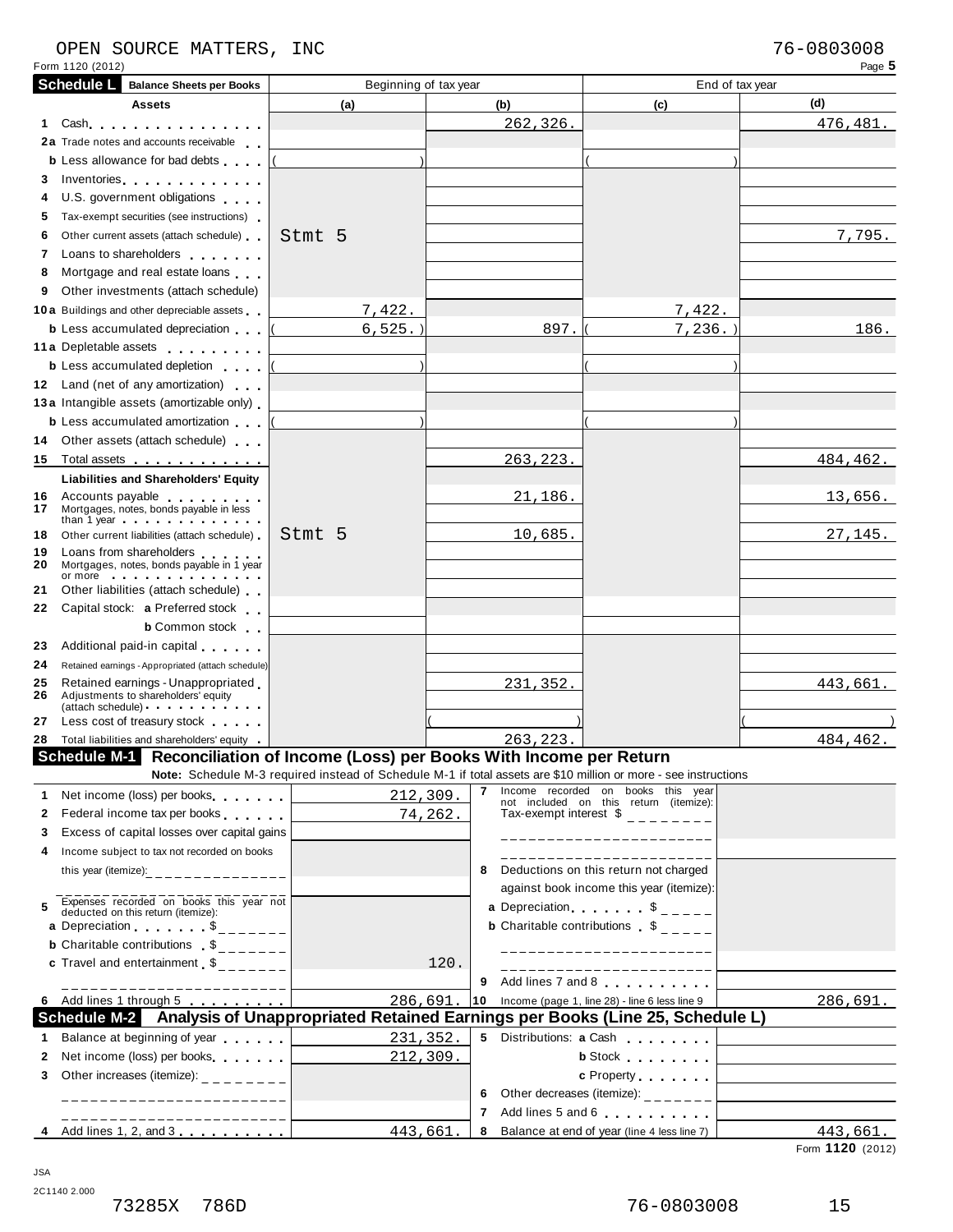## **A**  $\bullet$  26 **a Alternative Minimum Tax - Corporations Alternative Minimum Tax - Corporations**

Department of the Treasury **Attach to the corporation's tax return.** Department of the Treasury **Attach is a set of the Componation's** tax return. <br>Department of the Treasury **Attach is a set of the corporation** is a set

|             | aon to the corporation 3 tax re<br>Department of the Treasury<br>Information about Form 4626 and its separate instructions is at www.irs.gov/form4626.<br><b>Internal Revenue Service</b> |                | <u>zwiz</u>                           |
|-------------|-------------------------------------------------------------------------------------------------------------------------------------------------------------------------------------------|----------------|---------------------------------------|
| Name        |                                                                                                                                                                                           |                | <b>Employer identification number</b> |
|             | OPEN SOURCE MATTERS, INC                                                                                                                                                                  |                | 76-0803008                            |
|             | Note: See the instructions to find out if the corporation is a small corporation exempt from the                                                                                          |                |                                       |
|             | alternative minimum tax (AMT) under section 55(e).                                                                                                                                        |                |                                       |
| 1           | Taxable income or (loss) before net operating loss deduction                                                                                                                              | $\mathbf{1}$   | 286,691.                              |
|             |                                                                                                                                                                                           |                |                                       |
| 2           | Adjustments and preferences:                                                                                                                                                              |                |                                       |
| a           |                                                                                                                                                                                           | 2a             | $-354.$                               |
| b           |                                                                                                                                                                                           | 2b             |                                       |
| с           | Amortization of mining exploration and development costs [1] [1] $\ldots$ [1] [1] $\ldots$ [1] $\ldots$ [1] $\ldots$ [1] $\ldots$ [1]                                                     | 2c             |                                       |
| d           | Amortization of circulation expenditures (personal holding companies only) entitled as a series of the Amorti                                                                             | 2d             |                                       |
| е           |                                                                                                                                                                                           | <b>2e</b>      |                                       |
| f           |                                                                                                                                                                                           | 2f             |                                       |
| g           |                                                                                                                                                                                           | 2q             |                                       |
| h           |                                                                                                                                                                                           | 2 <sub>h</sub> |                                       |
| Ť           |                                                                                                                                                                                           | 2i             |                                       |
|             | Passive activities (closely held corporations and personal service corporations only)                                                                                                     | 2j<br>2k       |                                       |
| k<br>ı      |                                                                                                                                                                                           | 21             |                                       |
| m           |                                                                                                                                                                                           | 2m             |                                       |
| n           |                                                                                                                                                                                           | 2n             |                                       |
| $\mathbf o$ |                                                                                                                                                                                           | 2o             | <b>NONE</b>                           |
| 3           | Pre-adjustment alternative minimum taxable income (AMTI). Combine lines 1 through 2o                                                                                                      | 3 <sup>1</sup> | 286,337.                              |
| 4           | Adjusted current earnings (ACE) adjustment:                                                                                                                                               |                |                                       |
| a           | 4a<br>286,337.<br>ACE from line 10 of the ACE worksheet in the instructions                                                                                                               |                |                                       |
| b           | Subtract line 3 from line 4a. If line 3 exceeds line 4a, enter the difference                                                                                                             |                |                                       |
|             | 4b                                                                                                                                                                                        |                |                                       |
| c           | 4c<br>Multiply line 4b by 75% (.75). Enter the result as a positive amount                                                                                                                |                |                                       |
| d           | Enter the excess, if any, of the corporation's total increases in AMTI from                                                                                                               |                |                                       |
|             | prior year ACE adjustments over its total reductions in AMTI from prior                                                                                                                   |                |                                       |
|             | year ACE adjustments (see instructions). Note: You must enter an                                                                                                                          |                |                                       |
|             | 4d<br>amount on line 4d (even if line 4b is positive) example and in the same and amount on line                                                                                          |                |                                       |
| е           | ACE adjustment.<br>• If line 4b is zero or more, enter the amount from line 4c                                                                                                            |                |                                       |
|             | $\mathbf{r}$ , $\mathbf{r}$ , $\mathbf{r}$ , $\mathbf{r}$<br>• If line 4b is less than zero, enter the smaller of line 4c or line 4d as a negative amount                                 | 4e             |                                       |
|             |                                                                                                                                                                                           | 5              |                                       |
| 6           | Combine lines 3 and 4e. If zero or less, stop here; the corporation does not owe any AMT.                                                                                                 | 6              | <u>286,337.</u>                       |
|             |                                                                                                                                                                                           |                |                                       |
| 7           | Alternative minimum taxable income. Subtract line 6 from line 5. If the corporation held a residual                                                                                       |                |                                       |
|             |                                                                                                                                                                                           | $\overline{7}$ | <u>286,337.</u>                       |
| 8           | Exemption phase-out (if line 7 is \$310,000 or more, skip lines 8a and 8b and enter -0- on line 8c):                                                                                      |                |                                       |
| a           | Subtract \$150,000 from line 7 (if completing this line for a member of a                                                                                                                 |                |                                       |
|             | controlled group, see instructions). If zero or less, enter -0-<br>8a<br><u>136,337.</u>                                                                                                  |                |                                       |
| b           | 8b<br>34,084.                                                                                                                                                                             |                |                                       |
| c           | Exemption. Subtract line 8b from \$40,000 (if completing this line for a member of a controlled group,                                                                                    |                |                                       |
|             |                                                                                                                                                                                           | 8с             | <u>5,916.</u>                         |
| 9           |                                                                                                                                                                                           | 9              | 280, 421.                             |
| 10          |                                                                                                                                                                                           | 10             | 56,084.                               |
| 11          | Alternative minimum tax foreign tax credit (AMTFTC) (see instructions)                                                                                                                    | 11             |                                       |
| 12          |                                                                                                                                                                                           | 12<br>13       | 56,084.                               |
| 13          | Regular tax liability before applying all credits except the foreign tax credit<br>Alternative minimum tax. Subtract line 13 from line 12. If zero or less, enter -0-. Enter here and on  |                | 95,059.                               |
| 14          | Form 1120, Schedule J, line 3, or the appropriate line of the corporation's income tax return                                                                                             | 14             | <b>NONE</b>                           |
|             | For Paperwork Reduction Act Notice, see separatee instructions.                                                                                                                           |                | Form 4626 (2012)                      |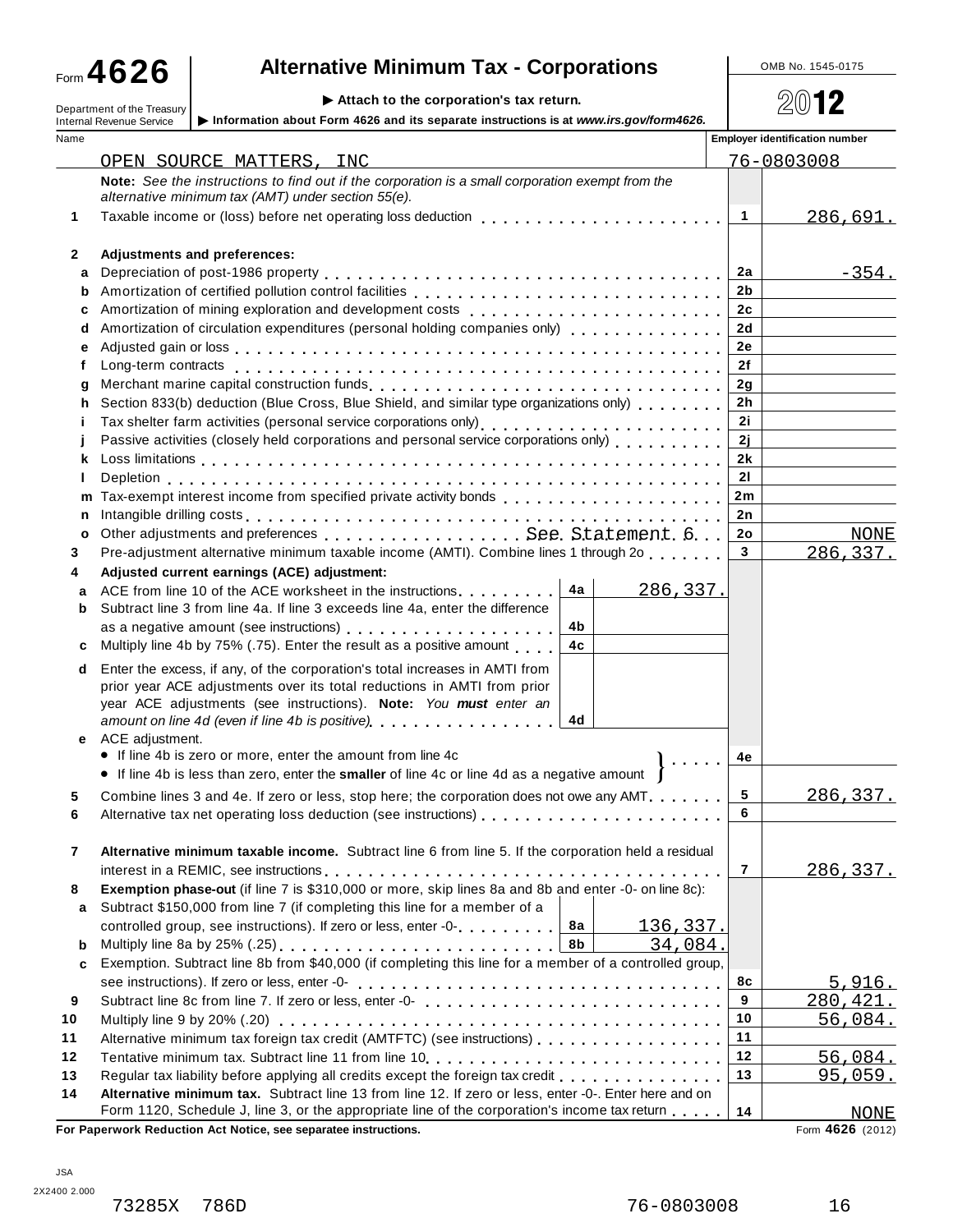### **Ad** *Keep for Your Records* **justed Current Earnings (ACE) Worksheet**

#### ▶ See ACE Worksheet Instructions.

| 1  | Pre-adjustment AMTI. Enter the amount from line 3 of Form 4626                                                                                                                                                                       | 1              | 286, 337. |
|----|--------------------------------------------------------------------------------------------------------------------------------------------------------------------------------------------------------------------------------------|----------------|-----------|
| 2  | ACE depreciation adjustment:                                                                                                                                                                                                         |                |           |
| a  | <u>1,065.</u><br>AMT depreciation<br>2a                                                                                                                                                                                              |                |           |
|    | <b>b</b> ACE depreciation:                                                                                                                                                                                                           |                |           |
|    | <u>1,065.</u><br>(1) Post-1993 property 2b(1)                                                                                                                                                                                        |                |           |
|    | Post-1989, pre-1994 property 2b(2)<br>(2)                                                                                                                                                                                            |                |           |
|    | Pre-1990 MACRS property 2b(3)<br>(3)                                                                                                                                                                                                 |                |           |
|    | Pre-1990 original ACRS property<br>2b(4)<br>(4)                                                                                                                                                                                      |                |           |
|    | Property described in sections 168(f)(1) through<br>(5)                                                                                                                                                                              |                |           |
|    |                                                                                                                                                                                                                                      |                |           |
|    | Other property entering the set of the set of the set of the set of the set of the set of the set of the set of the set of the set of the set of the set of the set of the set of the set of the set of the set of the set of<br>(6) |                |           |
|    | Total ACE depreciation. Add lines 2b(1) through 2b(6) [1] [2b(7) [2b(7)]<br>1,065.<br>(7)                                                                                                                                            |                |           |
|    | c ACE depreciation adjustment. Subtract line $2b(7)$ from line $2a_1, \ldots, a_n, a_1, \ldots, a_n, a_1, \ldots, a_n, a_1, \ldots, a_n$                                                                                             | 2c             |           |
| 3  | Inclusion in ACE of items included in earnings and profits (E&P):                                                                                                                                                                    |                |           |
| a  | 3a                                                                                                                                                                                                                                   |                |           |
|    | b Death benefits from life insurance contracts enteries and and all the set of the set of the set of the set of the set of the set of the set of the set of the set of the set of the set of the set of the set of the set of<br>3b  |                |           |
| с  | All other distributions from life insurance contracts (including surrenders)<br>3c                                                                                                                                                   |                |           |
|    | d Inside buildup of undistributed income in life insurance contracts entertainment of the buildup of undistributed income in life insurance contracts<br>3d                                                                          |                |           |
|    | e Other items (see Regulations sections $1.56(g)-1(c)(6)(iii)$ through (ix) for a partial                                                                                                                                            |                |           |
|    | Зе                                                                                                                                                                                                                                   |                |           |
|    | Total increase to ACE from inclusion in ACE of items included in E&P. Add lines 3a through 3e                                                                                                                                        | 3f             |           |
| 4  | Disallowance of items not deductible from E&P:                                                                                                                                                                                       |                |           |
|    | 4a                                                                                                                                                                                                                                   |                |           |
|    | <b>b</b> Dividends paid on certain preferred stock of public utilities that are deductible                                                                                                                                           |                |           |
|    | 4b                                                                                                                                                                                                                                   |                |           |
|    | c Dividends paid to an ESOP that are deductible under section $404(k)$ , , ,<br>4c                                                                                                                                                   |                |           |
|    |                                                                                                                                                                                                                                      |                |           |
|    | <b>d</b> Nonpatronage dividends that are paid and deductible under section 1382(c)<br>4d                                                                                                                                             |                |           |
|    |                                                                                                                                                                                                                                      |                |           |
|    | <b>e</b> Other items (see Regulations sections $1.56(g)-1(d)(3)(i)$ and (ii) for a partial list)<br>4e                                                                                                                               |                |           |
|    |                                                                                                                                                                                                                                      |                |           |
| f  | Total increase to ACE because of disallowance of items not deductible from E&P. Add lines 4a through 4e                                                                                                                              |                |           |
| 5  | Other adjustments based on rules for figuring E&P:                                                                                                                                                                                   |                |           |
| a  | Intangible drilling costs enterpreteration of the cost of the cost of the cost of the cost of the cost of the c<br>5а                                                                                                                |                |           |
|    | 5b                                                                                                                                                                                                                                   |                |           |
|    | 5c                                                                                                                                                                                                                                   |                |           |
|    | 5d                                                                                                                                                                                                                                   |                |           |
|    |                                                                                                                                                                                                                                      |                |           |
| f  |                                                                                                                                                                                                                                      | 5f             |           |
| 6  |                                                                                                                                                                                                                                      | 6              |           |
| 7  | Acquisition expenses of life insurance companies for qualified foreign contracts                                                                                                                                                     | $\overline{7}$ |           |
| 8  |                                                                                                                                                                                                                                      | 8              |           |
| 9  | Basis adjustments in determining gain or loss from sale or exchange of pre-1994 property                                                                                                                                             | 9              |           |
| 10 | Adjusted current earnings. Combine lines 1, 2c, 3f, 4f, and 5f through 9. Enter the result here and on line 4a of                                                                                                                    |                |           |
|    |                                                                                                                                                                                                                                      |                | 286,337.  |
|    |                                                                                                                                                                                                                                      |                |           |

JSA 2X2410 2.000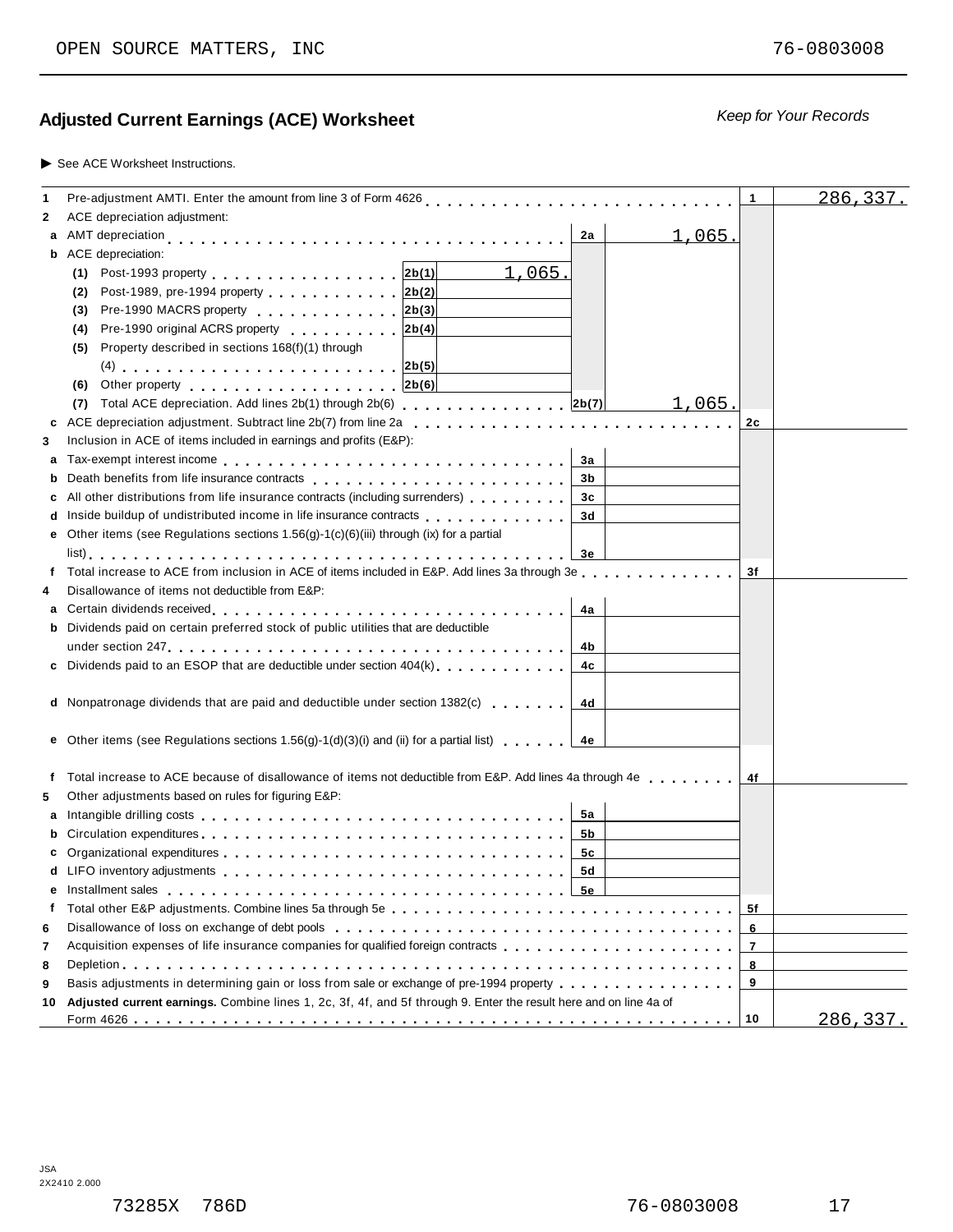Internal Revenue Service **Information about Form 2220 and its separate instructions is at** *www.irs.gov/form2220.***<br>Name <b>information about Form** 2220 and its separate instructions is at *www.irs.gov/form2220.* 

÷,

# Form **2220 lepartment of the Treasury**<br> **Department of the Treasury**<br> **Lettach to the corporation's tax return.**<br> **Lettach to the corporation's tax return.**<br> **Lettach is separate instructions is at www.irs.gov/form2220.**

 $\blacktriangleright$  Attach to the corporation's tax return.

**Employer identification number** 

| OPEN SOURCE MATTERS, INC                                                                                                                         | 76-0803008 |
|--------------------------------------------------------------------------------------------------------------------------------------------------|------------|
| Note: Generally, the corporation is not required to file Form 2220 (see Part II below for exceptions) because the IRS will figure any penalty    |            |
| owed and bill the corporation. However, the corporation may still use Form 2220 to figure the penalty. If so, enter the amount from page 2, line |            |

| Part I | 38 on the estimated tax penalty line of the corporation's income tax return, but <b>do not</b> attach Form 2220.<br><b>Required Annual Payment</b> |    |  |         |
|--------|----------------------------------------------------------------------------------------------------------------------------------------------------|----|--|---------|
| 1      |                                                                                                                                                    |    |  | 95,059. |
| 2 a    | Personal holding company tax (Schedule PH (Form 1120), line 26) included on line 1                                                                 | 2a |  |         |
| b      | Look-back interest included on line 1 under section $460(b)(2)$ for completed long-term                                                            |    |  |         |
|        | contracts or section 167(g) for depreciation under the income forecast method                                                                      | 2b |  |         |
| c      | Credit for federal tax paid on fuels (see instructions)<br>1.1.1.1.1.1.1.20                                                                        |    |  |         |
| d      |                                                                                                                                                    |    |  |         |
| 3      | Subtract line 2d from line 1. If the result is less than \$500, do not complete or file this form. The corporation                                 |    |  |         |
|        |                                                                                                                                                    |    |  | 95,059. |
| 4      | Enter the tax shown on the corporation's 2011 income tax return (see instructions). Caution: If the tax is zero or                                 |    |  |         |
|        | the tax year was for less than 12 months, skip this line and enter the amount from line 3 on line 5                                                |    |  | 40,202. |
| 5      | Required annual payment. Enter the smaller of line 3 or line 4. If the corporation is required to skip line 4, enter                               |    |  |         |
|        |                                                                                                                                                    |    |  | 40.202. |

| Part II | <b>Reasons for Filing - Check the boxes below that apply. If any I</b> |
|---------|------------------------------------------------------------------------|
|         | Form 2220 even if it does not owe a penalty (see instructions).        |

| The corporation is using the adjusted seasonal installment method. |                                                                                                                 |     |     |     |     |  |  |  |
|--------------------------------------------------------------------|-----------------------------------------------------------------------------------------------------------------|-----|-----|-----|-----|--|--|--|
| The corporation is using the annualized income installment method. |                                                                                                                 |     |     |     |     |  |  |  |
|                                                                    | The corporation is a "large corporation" figuring its first required installment based on the prior year's tax. |     |     |     |     |  |  |  |
| <b>Figuring the Underpayment</b><br><b>Part III</b>                |                                                                                                                 |     |     |     |     |  |  |  |
|                                                                    |                                                                                                                 | (a) | (b) | (c) | (d) |  |  |  |
| $\sim$                                                             | iliyata Uwanda diya dataa iliyoo ku saliyaana (a) thusunki                                                      |     |     |     |     |  |  |  |

|    | 9 Installment due dates. Enter in columns (a) through<br>(d) the 15th day of the 4th (Form 990-PF filers:<br>Use 5th month), 6th, 9th, and 12th months of the<br>corporation's tax year corporation.                 | 9  | 04/15/2012 | 06/15/2012 | 09/15/2012 | 12/15/2012 |  |  |  |  |
|----|----------------------------------------------------------------------------------------------------------------------------------------------------------------------------------------------------------------------|----|------------|------------|------------|------------|--|--|--|--|
| 10 | Required installments. If the box on line 6 and/or                                                                                                                                                                   |    |            |            |            |            |  |  |  |  |
|    | line 7 above is checked, enter the amounts from                                                                                                                                                                      |    |            |            |            |            |  |  |  |  |
|    | Schedule A, line 38. If the box on line 8 (but not 6)                                                                                                                                                                |    |            |            |            |            |  |  |  |  |
|    | or 7) is checked, see instructions for the amounts                                                                                                                                                                   |    |            |            |            |            |  |  |  |  |
|    | to enter. If none of these boxes are checked, enter                                                                                                                                                                  |    |            |            |            |            |  |  |  |  |
|    | 25% of line 5 above in each column 10                                                                                                                                                                                |    | 10,051.    | 10,051.    | 10,051.    | 10,051.    |  |  |  |  |
| 11 | Estimated tax paid or credited for each period (see<br>instructions). For column (a) only, enter the amount<br>from line 11 on line 15                                                                               | 11 | 12,450.    | 10,000.    | 18,000     |            |  |  |  |  |
|    | Complete lines 12 through 18 of one column before<br>going to the next column.                                                                                                                                       |    |            |            |            |            |  |  |  |  |
|    | 12 Enter amount, if any, from line 18 of the preceding column                                                                                                                                                        | 12 |            | 2,399.     | 2,348.     | 10,297.    |  |  |  |  |
| 13 | Add lines 11 and 12<br><u>. </u>                                                                                                                                                                                     | 13 |            | 12,399.    | 20,348.    | 10, 297.   |  |  |  |  |
| 14 | Add amounts on lines 16 and 17 of the preceding column                                                                                                                                                               | 14 |            |            |            |            |  |  |  |  |
| 15 | Subtract line 14 from line 13. If zero or less, enter -0-                                                                                                                                                            | 15 | 12,450.    | 12,399.    | 20,348.    | 10, 297.   |  |  |  |  |
|    | 16 If the amount on line 15 is zero, subtract line 13<br>from line 14. Otherwise, enter -0-                                                                                                                          | 16 |            |            |            |            |  |  |  |  |
| 17 | <b>Underpayment.</b> If line 15 is less than or equal to<br>line 10, subtract line 15 from line 10. Then go to<br>line 12 of the next column. Otherwise, go to                                                       | 17 |            |            |            |            |  |  |  |  |
|    | 18 Overpayment. If line 10 is less than line 15,<br>subtract line 10 from line 15. Then go to line<br>12 of the next column entertainment of the next column entertainment of the set of the set of the set of the s | 18 | 2,399.     | 2.348.     | 10.297.    |            |  |  |  |  |
|    | Go to Part IV on page 2 to figure the penalty. Do not go to Part IV if there are no entries on line 17 - no penalty is owed.                                                                                         |    |            |            |            |            |  |  |  |  |

**For Paperwork Reduction Act Notice, see separate instructions.** Form 2220 (2012)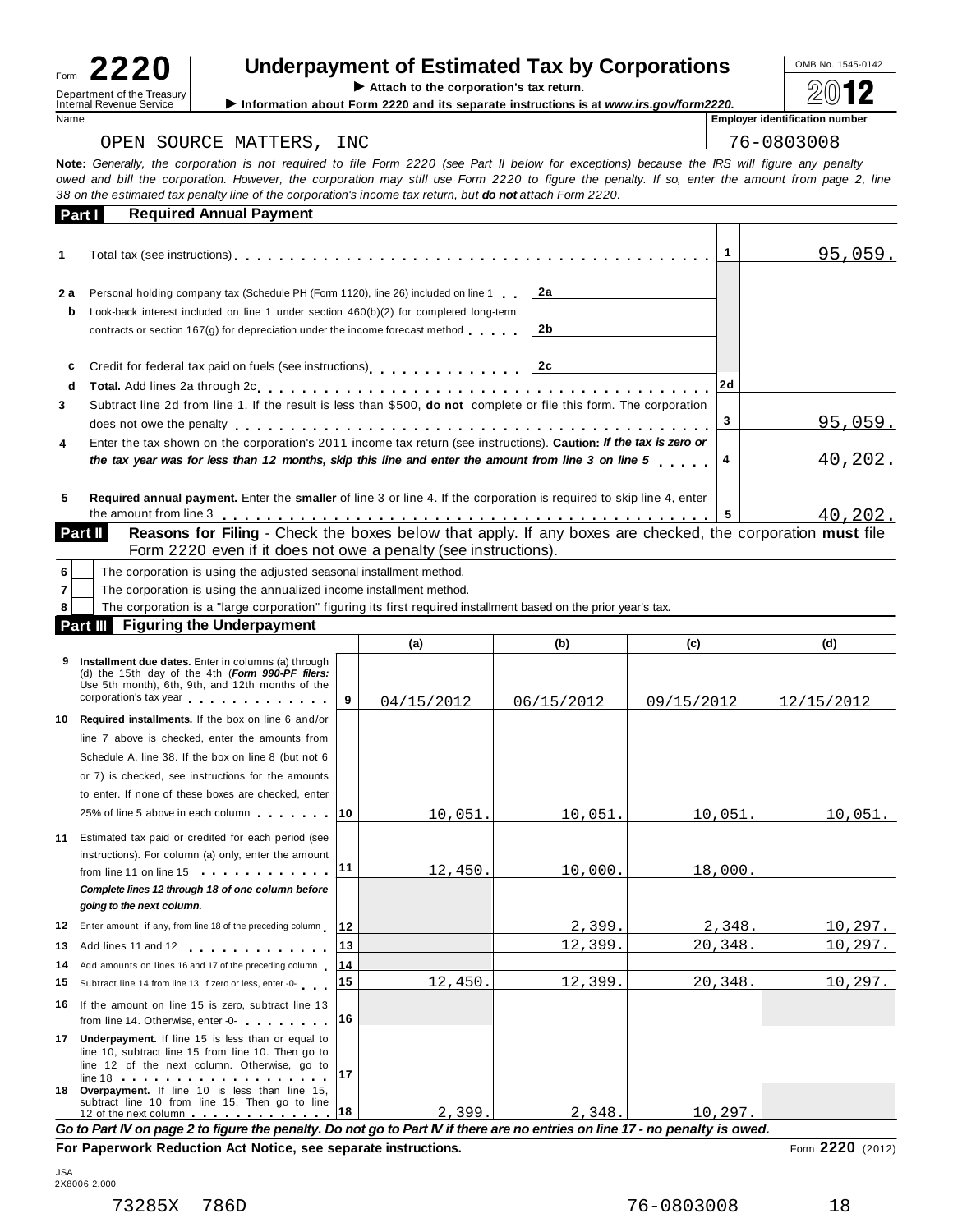| Form 2220 (2012)                                                                                                                                                         |    |     |     |    |     | Page 2 |
|--------------------------------------------------------------------------------------------------------------------------------------------------------------------------|----|-----|-----|----|-----|--------|
| <b>Part IV</b> Figuring the Penalty                                                                                                                                      |    |     |     |    |     |        |
|                                                                                                                                                                          |    | (a) | (b) |    | (c) | (d)    |
| 19 Enter the date of payment or the 15th day of the 3rd month after                                                                                                      |    |     |     |    |     |        |
| the close of the tax year, whichever is earlier (see instructions).                                                                                                      |    |     |     |    |     |        |
| (Form 990-PF and Form 990-T filers: Use 5th month instead of                                                                                                             |    |     |     |    |     |        |
|                                                                                                                                                                          | 19 |     |     |    |     |        |
| 20 Number of days from due date of installment on line 9 to the                                                                                                          |    |     |     |    |     |        |
| date shown on line 19 and the state of the state of the state of the state of the state of the state of the state of                                                     | 20 |     |     |    |     |        |
|                                                                                                                                                                          |    |     |     |    |     |        |
| 21 Number of days on line 20 after 4/15/2012 and before 7/1/2012                                                                                                         | 21 |     |     |    |     |        |
|                                                                                                                                                                          |    |     |     |    |     |        |
| 22 Underpayment on line $17 \times$ Number of days on line $21 \times 3\%$<br>366                                                                                        | 22 |     |     |    |     |        |
|                                                                                                                                                                          |    |     |     |    |     |        |
| 23 Number of days on line 20 after 6/30/2012 and before 10/1/2012                                                                                                        | 23 |     |     |    |     |        |
| 24 Underpayment on line 17 x Number of days on line 23 $_{\text{X}}$ 3%                                                                                                  |    |     |     |    |     |        |
| 366                                                                                                                                                                      | 24 |     |     |    |     |        |
| 25 Number of days on line 20 after 9/30/2012 and before 1/1/2013                                                                                                         | 25 |     |     |    |     |        |
|                                                                                                                                                                          |    |     |     |    |     |        |
| 26 Underpayment on line 17 x Number of days on line 25 $\times$ 3%                                                                                                       | 26 |     |     |    |     |        |
| 366                                                                                                                                                                      |    |     |     |    |     |        |
| 27 Number of days on line 20 after 12/31/2012 and before 4/1/2013                                                                                                        | 27 |     |     |    |     |        |
|                                                                                                                                                                          |    |     |     |    |     |        |
| 28 Underpayment on line 17 x Number of days on line 27 $\times$ 3%                                                                                                       | 28 |     |     |    |     |        |
| 365                                                                                                                                                                      |    |     |     |    |     |        |
| 29 Number of days on line 20 after 3/31/2013 and before 7/1/2013                                                                                                         | 29 |     |     |    |     |        |
|                                                                                                                                                                          |    |     |     |    |     |        |
| 30 Underpayment on line 17 x Number of days on line 29 $x^{*}\%$                                                                                                         | 30 |     |     |    |     |        |
| 365                                                                                                                                                                      |    |     |     |    |     |        |
| 31 Number of days on line 20 after 6/30/2013 and before 10/1/2013                                                                                                        | 31 |     |     |    |     |        |
|                                                                                                                                                                          |    |     |     |    |     |        |
| 32 Underpayment on line 17 x Number of days on line 31 x *%                                                                                                              | 32 |     |     |    |     |        |
| 365                                                                                                                                                                      |    |     |     |    |     |        |
| 33 Number of days on line 20 after 9/30/2013 and before 1/1/2014                                                                                                         | 33 |     |     |    |     |        |
|                                                                                                                                                                          |    |     |     |    |     |        |
| 34 Underpayment on line 17 x Number of days on line 33 x *%                                                                                                              | 34 |     |     |    |     |        |
| 365                                                                                                                                                                      |    |     |     |    |     |        |
| 35 Number of days on line 20 after 12/31/2013 and before 2/16/2014                                                                                                       | 35 |     |     |    |     |        |
|                                                                                                                                                                          |    |     |     |    |     |        |
| 36 Underpayment on line 17 x Number of days on line 35 $x \cdot y_0$<br>365                                                                                              | 36 |     |     |    |     |        |
|                                                                                                                                                                          |    |     |     |    |     |        |
| 37 Add lines 22, 24, 26, 28, 30, 32, 34, and 36<br>38 Penalty. Add columns (a) through (d) of line 37. Enter the total here and on Form 1120, line 33; or the comparable | 37 |     |     | 40 |     |        |
|                                                                                                                                                                          |    |     |     |    | 38  | 41.    |
| *Use the penalty interest rate for each calendar quarter, which the IRS will determine during the first month in the preceding quarter.                                  |    |     |     |    |     |        |

These rates are published quarterly in an IRS News Release and in a revenue ruling in the Internal Revenue Bulletin. To obtain this information on the Internet, access the IRS website at **www.irs.gov.** You can also call 1-800-829-4933 to get interest rate information.

Form **2220** (2012)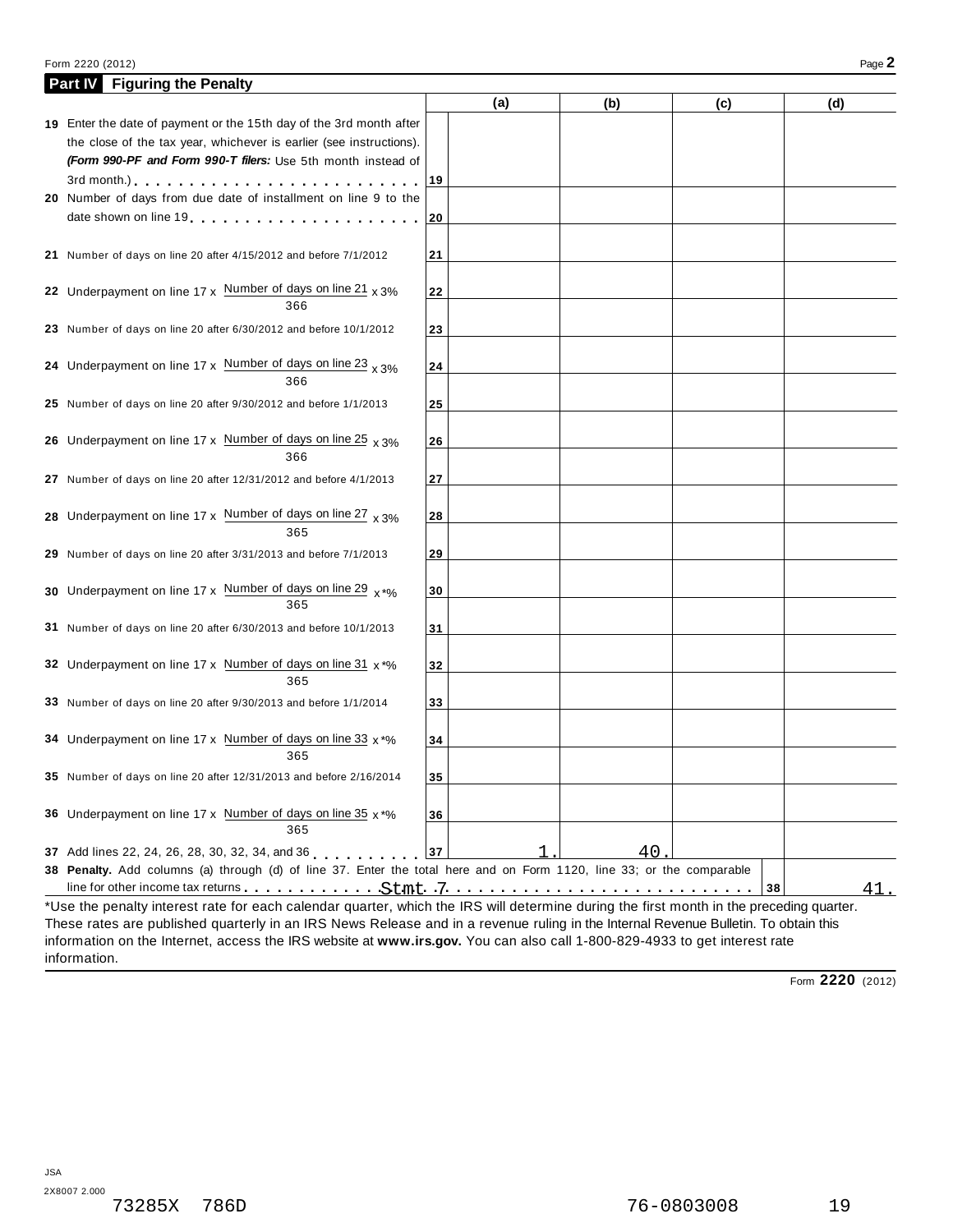| -orm | ΛЛ.<br>56<br>$\boldsymbol{\Lambda}$ |  |
|------|-------------------------------------|--|
|      |                                     |  |
|      |                                     |  |
|      |                                     |  |
|      |                                     |  |
|      |                                     |  |
|      |                                     |  |
|      |                                     |  |
|      |                                     |  |
|      |                                     |  |
|      |                                     |  |
|      |                                     |  |
|      |                                     |  |
|      |                                     |  |
|      |                                     |  |
|      |                                     |  |
|      |                                     |  |
|      |                                     |  |
|      |                                     |  |

# Form  $4562$  **Depreciation and Amortization and** *Depreciation* **1545-0172 12**

**(Including Information on Listed Property)**  $\frac{20012}{\text{N}}$ 

| Department of the Treasury<br>(99)<br>Internal Revenue Service                                                                                                                                                               | $\triangleright$ See separate instructions.                                                     |                                                      |                  | Attach to your tax return.   |                  |              | Attachment<br>Sequence No. 179 |
|------------------------------------------------------------------------------------------------------------------------------------------------------------------------------------------------------------------------------|-------------------------------------------------------------------------------------------------|------------------------------------------------------|------------------|------------------------------|------------------|--------------|--------------------------------|
| Name(s) shown on return                                                                                                                                                                                                      |                                                                                                 |                                                      |                  |                              |                  |              | Identifying number             |
| OPEN SOURCE MATTERS, INC                                                                                                                                                                                                     |                                                                                                 |                                                      |                  |                              |                  |              | 76-0803008                     |
| Business or activity to which this form relates                                                                                                                                                                              |                                                                                                 |                                                      |                  |                              |                  |              |                                |
| General Depreciation and Amortization                                                                                                                                                                                        |                                                                                                 |                                                      |                  |                              |                  |              |                                |
| Part I<br><b>Election To Expense Certain Property Under Section 179</b>                                                                                                                                                      |                                                                                                 |                                                      |                  |                              |                  |              |                                |
| Note: If you have any listed property, complete Part V before you complete Part I.                                                                                                                                           |                                                                                                 |                                                      |                  |                              |                  |              |                                |
| Maximum amount (see instructions)                                                                                                                                                                                            |                                                                                                 |                                                      |                  |                              |                  | 1            |                                |
| 2                                                                                                                                                                                                                            |                                                                                                 |                                                      |                  |                              |                  | $\mathbf{2}$ |                                |
| Threshold cost of section 179 property before reduction in limitation (see instructions)<br>3                                                                                                                                |                                                                                                 |                                                      |                  |                              |                  | 3            |                                |
| Reduction in limitation. Subtract line 3 from line 2. If zero or less, enter -0-<br>4<br>Dollar limitation for tax year. Subtract line 4 from line 1. If zero or less, enter -0-. If married filing<br>5                     |                                                                                                 |                                                      |                  |                              |                  | 4            |                                |
|                                                                                                                                                                                                                              |                                                                                                 |                                                      |                  |                              |                  | 5            |                                |
| (a) Description of property<br>6                                                                                                                                                                                             |                                                                                                 |                                                      |                  | (b) Cost (business use only) | (c) Elected cost |              |                                |
|                                                                                                                                                                                                                              |                                                                                                 |                                                      |                  |                              |                  |              |                                |
| Listed property. Enter the amount from line 29                                                                                                                                                                               |                                                                                                 |                                                      |                  | $\overline{7}$               |                  |              |                                |
| 8                                                                                                                                                                                                                            |                                                                                                 | .                                                    |                  |                              |                  | 8            |                                |
| 9                                                                                                                                                                                                                            |                                                                                                 |                                                      |                  |                              |                  | 9            |                                |
| 10                                                                                                                                                                                                                           |                                                                                                 |                                                      |                  |                              |                  | 10           |                                |
| Business income limitation. Enter the smaller of business income (not less than zero) or line 5 (see instructions)<br>11                                                                                                     |                                                                                                 |                                                      |                  |                              |                  | 11           |                                |
| Section 179 expense deduction. Add lines 9 and 10, but do not enter more than line 11<br>12                                                                                                                                  |                                                                                                 |                                                      |                  |                              |                  | 12           |                                |
| Carryover of disallowed deduction to 2013. Add lines 9 and 10, less line 12 <b>→</b><br>13                                                                                                                                   |                                                                                                 |                                                      |                  | 13                           |                  |              |                                |
| Note: Do not use Part II or Part III below for listed property. Instead, use Part V.                                                                                                                                         |                                                                                                 |                                                      |                  |                              |                  |              |                                |
| Special Depreciation Allowance and Other Depreciation (Do not include listed property.) (See instructions.)<br>Part II                                                                                                       |                                                                                                 |                                                      |                  |                              |                  |              |                                |
| Special depreciation allowance for qualified property (other than listed property) placed in service<br>14.                                                                                                                  |                                                                                                 |                                                      |                  |                              |                  |              |                                |
|                                                                                                                                                                                                                              |                                                                                                 |                                                      |                  |                              |                  | 14           |                                |
| 15                                                                                                                                                                                                                           |                                                                                                 |                                                      |                  |                              |                  | 15           |                                |
| 16.                                                                                                                                                                                                                          |                                                                                                 |                                                      |                  |                              |                  | 16           |                                |
| <b>MACRS Depreciation (Do not include listed property.) (See instructions.)</b><br>Part III I                                                                                                                                |                                                                                                 |                                                      |                  |                              |                  |              |                                |
|                                                                                                                                                                                                                              |                                                                                                 |                                                      | <b>Section A</b> |                              |                  |              |                                |
| MACRS deductions for assets placed in service in tax years beginning before 2012<br>17                                                                                                                                       |                                                                                                 |                                                      |                  |                              |                  | 17           | 711.                           |
| If you are electing to group any assets placed in service during the tax year into one or more general<br>18                                                                                                                 |                                                                                                 |                                                      |                  |                              |                  |              |                                |
| asset accounts, check here enterprise on the contract of the contract of the contract of the contract of the contract of the contract of the contract of the contract of the contract of the contract of the contract of the | Section B - Assets Placed in Service During 2012 Tax Year Using the General Depreciation System |                                                      |                  |                              |                  |              |                                |
|                                                                                                                                                                                                                              | (b) Month and year                                                                              | (c) Basis for depreciation                           |                  | (d) Recovery                 |                  |              |                                |
| (a) Classification of property                                                                                                                                                                                               | placed in<br>service                                                                            | (business/investment use<br>only - see instructions) |                  | period                       | (e) Convention   | (f) Method   | (g) Depreciation deduction     |
| <b>19a</b> 3-year property                                                                                                                                                                                                   |                                                                                                 |                                                      |                  |                              |                  |              |                                |
| <b>b</b> 5-year property                                                                                                                                                                                                     |                                                                                                 |                                                      |                  |                              |                  |              |                                |
| c 7-year property                                                                                                                                                                                                            |                                                                                                 |                                                      |                  |                              |                  |              |                                |
| d 10-year property<br>e 15-year property                                                                                                                                                                                     |                                                                                                 |                                                      |                  |                              |                  |              |                                |
| f 20-year property                                                                                                                                                                                                           |                                                                                                 |                                                      |                  |                              |                  |              |                                |
| g 25-year property                                                                                                                                                                                                           |                                                                                                 |                                                      |                  | 25 yrs.                      |                  | S/L          |                                |
| h Residential rental                                                                                                                                                                                                         |                                                                                                 |                                                      |                  | 27.5 yrs.                    | ΜМ               | S/L          |                                |
| property                                                                                                                                                                                                                     |                                                                                                 |                                                      |                  | 27.5 yrs.                    | MМ               | S/L          |                                |
| <i>i</i> Nonresidential real                                                                                                                                                                                                 |                                                                                                 |                                                      |                  | 39 yrs.                      | MМ               | S/L          |                                |
| property                                                                                                                                                                                                                     |                                                                                                 |                                                      |                  |                              | MМ               | S/L          |                                |
| Section C - Assets Placed in Service During 2012 Tax Year Using the Alternative Depreciation System                                                                                                                          |                                                                                                 |                                                      |                  |                              |                  |              |                                |
| 20a Class life                                                                                                                                                                                                               |                                                                                                 |                                                      |                  |                              |                  | S/L          |                                |
| $b$ 12-year                                                                                                                                                                                                                  |                                                                                                 |                                                      |                  | 12 yrs.                      |                  | S/L          |                                |
| $c$ 40-year                                                                                                                                                                                                                  |                                                                                                 |                                                      |                  | 40 yrs.                      | мм               | S/L          |                                |
| Part IV Summary (See instructions.)                                                                                                                                                                                          |                                                                                                 |                                                      |                  |                              |                  |              |                                |
| Listed property. Enter amount from line 28<br>21                                                                                                                                                                             |                                                                                                 |                                                      |                  |                              |                  | 21           |                                |
| 22 Total. Add amounts from line 12, lines 14 through 17, lines 19 and 20 in column (g), and line 21. Enter here                                                                                                              |                                                                                                 |                                                      |                  |                              |                  |              |                                |
| and on the appropriate lines of your return. Partnerships and S corporations - see instructions                                                                                                                              |                                                                                                 |                                                      |                  |                              |                  | 22           | 711.                           |
| 23 For assets shown above and placed in service during the current year, enter the                                                                                                                                           |                                                                                                 |                                                      |                  |                              |                  |              |                                |
| portion of the basis attributable to section 263A costs                                                                                                                                                                      |                                                                                                 |                                                      |                  | 23                           |                  |              |                                |

JSA **For Paperwork Reduction Act Notice, see separate instructions.** Form **4562** (2012) 2X2300 2.000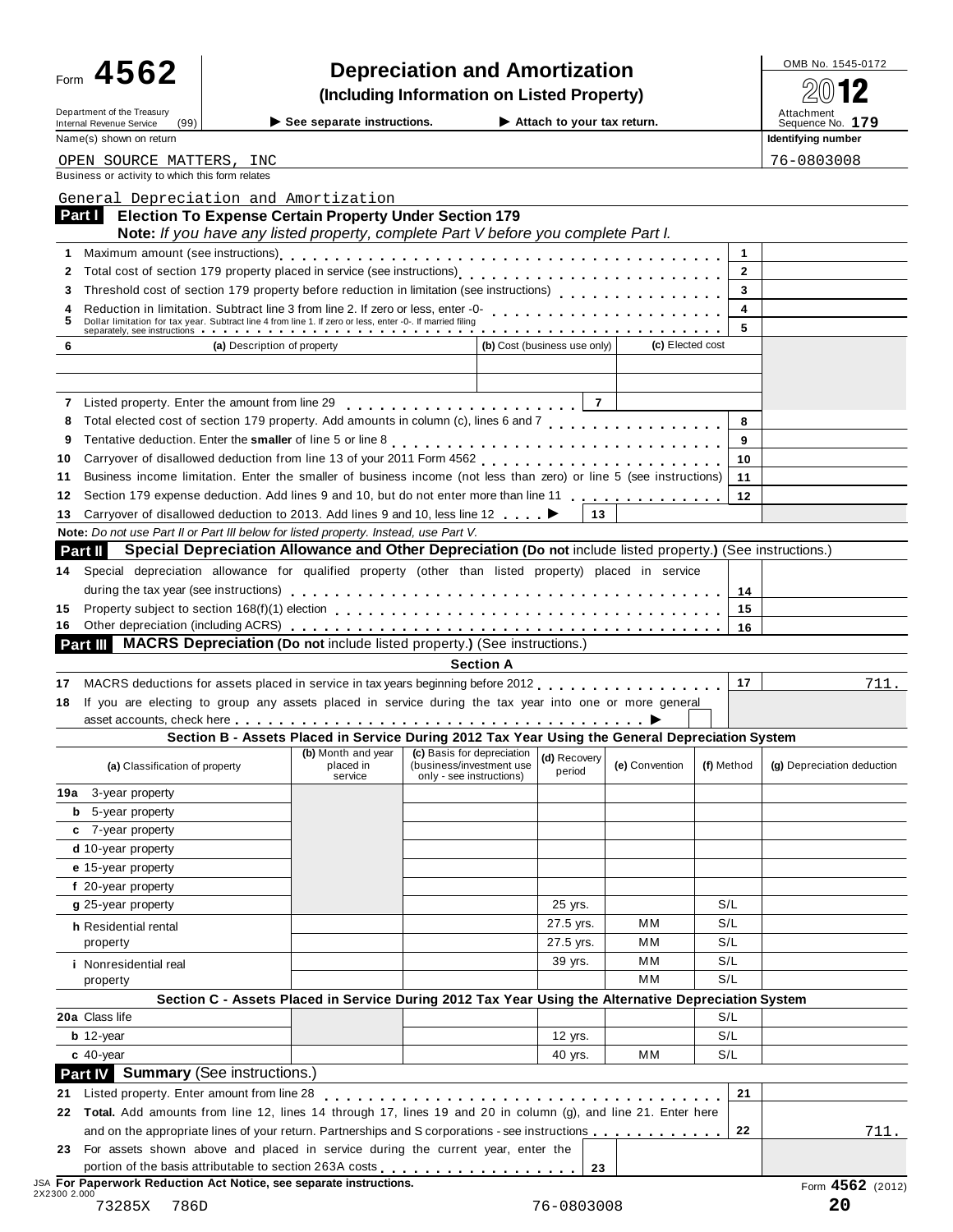|          | <b>Part V</b> |                             |                      |                                                        | Listed Property (Include automobiles, certain other vehicles, certain computers, and property used for<br>entertainment, recreation, or amusement.)                                                                                                                                            |               |                     |            |                                                |     |                                                   |            |              |     |                  |                            |                             |
|----------|---------------|-----------------------------|----------------------|--------------------------------------------------------|------------------------------------------------------------------------------------------------------------------------------------------------------------------------------------------------------------------------------------------------------------------------------------------------|---------------|---------------------|------------|------------------------------------------------|-----|---------------------------------------------------|------------|--------------|-----|------------------|----------------------------|-----------------------------|
|          |               |                             |                      |                                                        | Note: For any vehicle for which you are using the standard mileage rate or deducting lease expense, complete only 24a,<br>24b, columns (a) through (c) of Section A, all of Section B, and Section C if applicable.                                                                            |               |                     |            |                                                |     |                                                   |            |              |     |                  |                            |                             |
|          |               |                             |                      |                                                        | Section A - Depreciation and Other Information (Caution: See the instructions for limits for passenger automobiles.)                                                                                                                                                                           |               |                     |            |                                                |     |                                                   |            |              |     |                  |                            |                             |
|          |               |                             |                      |                                                        | 24a Do you have evidence to support the business/investment use claimed?                                                                                                                                                                                                                       |               |                     |            | Yes                                            | No  | 24b If "Yes," is the evidence written?            |            |              |     |                  | Yes                        | No                          |
|          |               | (a)                         |                      | (b)                                                    | (c)                                                                                                                                                                                                                                                                                            |               | (d)                 |            | (e)                                            |     | (f)                                               |            | (g)          |     | (h)              |                            | (i)                         |
|          |               | Type of property (list      |                      | Date placed<br>in service                              | Business/<br>investment use                                                                                                                                                                                                                                                                    |               | Cost or other basis |            | Basis for depreciation<br>(business/investment |     | Recovery                                          | Method/    |              |     | Depreciation     |                            | Elected section<br>179 cost |
|          |               | vehicles first)             |                      |                                                        | percentage                                                                                                                                                                                                                                                                                     |               |                     |            | use only)                                      |     | period                                            | Convention |              |     | deduction        |                            |                             |
| 25       |               |                             |                      |                                                        | Special depreciation allowance for qualified listed property placed in service during the tax                                                                                                                                                                                                  |               |                     |            |                                                |     |                                                   |            |              |     |                  |                            |                             |
|          |               |                             |                      |                                                        |                                                                                                                                                                                                                                                                                                |               |                     |            |                                                |     |                                                   |            | 25           |     |                  |                            |                             |
| 26       |               |                             |                      |                                                        | Property used more than 50% in a qualified business use:                                                                                                                                                                                                                                       |               |                     |            |                                                |     |                                                   |            |              |     |                  |                            |                             |
|          |               |                             |                      |                                                        |                                                                                                                                                                                                                                                                                                | %             |                     |            |                                                |     |                                                   |            |              |     |                  |                            |                             |
|          |               |                             |                      |                                                        |                                                                                                                                                                                                                                                                                                | %             |                     |            |                                                |     |                                                   |            |              |     |                  |                            |                             |
|          |               |                             |                      |                                                        |                                                                                                                                                                                                                                                                                                | %             |                     |            |                                                |     |                                                   |            |              |     |                  |                            |                             |
| 27       |               |                             |                      | Property used 50% or less in a qualified business use: |                                                                                                                                                                                                                                                                                                |               |                     |            |                                                |     |                                                   |            |              |     |                  |                            |                             |
|          |               |                             |                      |                                                        |                                                                                                                                                                                                                                                                                                | %             |                     |            |                                                |     |                                                   | $S/L -$    |              |     |                  |                            |                             |
|          |               |                             |                      |                                                        |                                                                                                                                                                                                                                                                                                | %             |                     |            |                                                |     |                                                   | $S/L -$    |              |     |                  |                            |                             |
|          |               |                             |                      |                                                        |                                                                                                                                                                                                                                                                                                | $\frac{9}{6}$ |                     |            |                                                |     |                                                   | $S/L -$    |              |     |                  |                            |                             |
|          |               |                             |                      |                                                        | Add amounts in column (h), lines 25 through 27. Enter here and on line 21, page 1, , , , , , , , , , , , , , ,                                                                                                                                                                                 |               |                     |            |                                                |     |                                                   |            | 28           |     |                  |                            |                             |
| 28<br>29 |               |                             |                      |                                                        |                                                                                                                                                                                                                                                                                                |               |                     |            |                                                |     |                                                   |            |              |     |                  |                            |                             |
|          |               |                             |                      |                                                        |                                                                                                                                                                                                                                                                                                |               |                     |            |                                                |     |                                                   |            |              |     | 29               |                            |                             |
|          |               |                             |                      |                                                        |                                                                                                                                                                                                                                                                                                |               |                     |            |                                                |     | <b>Section B - Information on Use of Vehicles</b> |            |              |     |                  |                            |                             |
|          |               |                             |                      |                                                        | Complete this section for vehicles used by a sole proprietor, partner, or other "more than 5% owner," or related person. If you provided vehicles to your<br>employees, first answer the questions in Section C to see if you meet an exception to completing this section for those vehicles. |               |                     |            |                                                |     |                                                   |            |              |     |                  |                            |                             |
|          |               |                             |                      |                                                        |                                                                                                                                                                                                                                                                                                |               |                     |            |                                                |     |                                                   |            |              |     |                  |                            |                             |
|          |               |                             |                      |                                                        |                                                                                                                                                                                                                                                                                                |               | (a)<br>Vehicle 1    |            | (b)<br>Vehicle 2                               |     | (c)<br>Vehicle 3                                  | Vehicle 4  | (d)          |     | (e)<br>Vehicle 5 |                            | (f)<br>Vehicle 6            |
| 30       |               |                             |                      | Total business/investment miles driven during          |                                                                                                                                                                                                                                                                                                |               |                     |            |                                                |     |                                                   |            |              |     |                  |                            |                             |
|          |               |                             |                      | the year (do not include commuting miles)              |                                                                                                                                                                                                                                                                                                |               |                     |            |                                                |     |                                                   |            |              |     |                  |                            |                             |
| 31       |               |                             |                      |                                                        | Total commuting miles driven during the year                                                                                                                                                                                                                                                   |               |                     |            |                                                |     |                                                   |            |              |     |                  |                            |                             |
| 32       | Total         |                             |                      | other personal (noncommuting) miles                    |                                                                                                                                                                                                                                                                                                |               |                     |            |                                                |     |                                                   |            |              |     |                  |                            |                             |
|          |               |                             |                      |                                                        |                                                                                                                                                                                                                                                                                                |               |                     |            |                                                |     |                                                   |            |              |     |                  |                            |                             |
| 33.      |               |                             |                      | Total miles driven during the year. Add lines          |                                                                                                                                                                                                                                                                                                |               |                     |            |                                                |     |                                                   |            |              |     |                  |                            |                             |
|          |               |                             |                      |                                                        |                                                                                                                                                                                                                                                                                                |               |                     |            |                                                |     |                                                   |            |              |     |                  |                            |                             |
| 34       |               |                             |                      | Was the vehicle available for personal use             |                                                                                                                                                                                                                                                                                                | Yes           | No.                 | <b>Yes</b> | No                                             | Yes | No                                                | Yes        | No           | Yes | No               | Yes                        | No                          |
|          |               |                             |                      |                                                        | during off-duty hours?                                                                                                                                                                                                                                                                         |               |                     |            |                                                |     |                                                   |            |              |     |                  |                            |                             |
| 35       |               |                             |                      | Was the vehicle used primarily by a more               |                                                                                                                                                                                                                                                                                                |               |                     |            |                                                |     |                                                   |            |              |     |                  |                            |                             |
|          |               |                             |                      |                                                        |                                                                                                                                                                                                                                                                                                |               |                     |            |                                                |     |                                                   |            |              |     |                  |                            |                             |
|          |               |                             |                      |                                                        | than 5% owner or related person?                                                                                                                                                                                                                                                               |               |                     |            |                                                |     |                                                   |            |              |     |                  |                            |                             |
| 36       | ls            |                             |                      | another vehicle available for personal                 |                                                                                                                                                                                                                                                                                                |               |                     |            |                                                |     |                                                   |            |              |     |                  |                            |                             |
|          |               |                             |                      |                                                        |                                                                                                                                                                                                                                                                                                |               |                     |            |                                                |     |                                                   |            |              |     |                  |                            |                             |
|          |               |                             |                      |                                                        | Section C - Questions for Employers Who Provide Vehicles for Use by Their Employees                                                                                                                                                                                                            |               |                     |            |                                                |     |                                                   |            |              |     |                  |                            |                             |
|          |               |                             |                      |                                                        | Answer these questions to determine if you meet an exception to completing Section B for vehicles used by employees who are not                                                                                                                                                                |               |                     |            |                                                |     |                                                   |            |              |     |                  |                            |                             |
|          |               |                             |                      |                                                        | more than 5% owners or related persons (see instructions).                                                                                                                                                                                                                                     |               |                     |            |                                                |     |                                                   |            |              |     |                  |                            |                             |
| 37       |               |                             |                      |                                                        | Do you maintain a written policy statement that prohibits all personal use of vehicles, including commuting, by                                                                                                                                                                                |               |                     |            |                                                |     |                                                   |            |              |     |                  | Yes                        | No                          |
|          |               |                             |                      |                                                        |                                                                                                                                                                                                                                                                                                |               |                     |            |                                                |     |                                                   |            |              |     |                  |                            |                             |
| 38       |               |                             |                      |                                                        | Do you maintain a written policy statement that prohibits personal use of vehicles, except commuting, by your employees?                                                                                                                                                                       |               |                     |            |                                                |     |                                                   |            |              |     |                  |                            |                             |
|          |               |                             |                      |                                                        | See the instructions for vehicles used by corporate officers, directors, or 1% or more owners produced and provided in the content of the set of the content of the content of the content of the content of the content of th                                                                 |               |                     |            |                                                |     |                                                   |            |              |     |                  |                            |                             |
| 39       |               |                             |                      |                                                        |                                                                                                                                                                                                                                                                                                |               |                     |            |                                                |     |                                                   |            |              |     |                  |                            |                             |
| 40       |               |                             |                      |                                                        | Do you provide more than five vehicles to your employees, obtain information from your employees about the                                                                                                                                                                                     |               |                     |            |                                                |     |                                                   |            |              |     |                  |                            |                             |
|          |               |                             |                      |                                                        |                                                                                                                                                                                                                                                                                                |               |                     |            |                                                |     |                                                   |            |              |     |                  |                            |                             |
| 41       |               |                             |                      |                                                        | Do you meet the requirements concerning qualified automobile demonstration use? (See instructions.)                                                                                                                                                                                            |               |                     |            |                                                |     |                                                   |            |              |     |                  |                            |                             |
|          |               |                             |                      |                                                        | Note: If your answer to 37, 38, 39, 40, or 41 is "Yes," do not complete Section B for the covered vehicles.                                                                                                                                                                                    |               |                     |            |                                                |     |                                                   |            |              |     |                  |                            |                             |
|          |               | <b>Part VI</b> Amortization |                      |                                                        |                                                                                                                                                                                                                                                                                                |               |                     |            |                                                |     |                                                   |            |              |     |                  |                            |                             |
|          |               |                             |                      |                                                        |                                                                                                                                                                                                                                                                                                |               |                     |            |                                                |     |                                                   |            | (e)          |     |                  |                            |                             |
|          |               |                             | (a)                  |                                                        | (b)<br>Date amortization                                                                                                                                                                                                                                                                       |               |                     | (c)        |                                                |     | (d)                                               |            | Amortization |     |                  | (f)                        |                             |
|          |               |                             | Description of costs |                                                        | begins                                                                                                                                                                                                                                                                                         |               |                     |            | Amortizable amount                             |     | Code section                                      |            | period or    |     |                  | Amortization for this year |                             |
|          |               |                             |                      |                                                        |                                                                                                                                                                                                                                                                                                |               |                     |            |                                                |     |                                                   |            | percentage   |     |                  |                            |                             |
| 42       |               |                             |                      |                                                        | Amortization of costs that begins during your 2012 tax year (see instructions):                                                                                                                                                                                                                |               |                     |            |                                                |     |                                                   |            |              |     |                  |                            |                             |
|          |               |                             |                      |                                                        |                                                                                                                                                                                                                                                                                                |               |                     |            |                                                |     |                                                   |            |              |     |                  |                            |                             |
|          |               |                             |                      |                                                        |                                                                                                                                                                                                                                                                                                |               |                     |            |                                                |     |                                                   |            |              |     |                  |                            |                             |
|          |               |                             |                      |                                                        | 43 Amortization of costs that began before your 2012 tax year                                                                                                                                                                                                                                  |               |                     |            |                                                |     |                                                   |            |              | 42  |                  |                            |                             |

|     | 43 Amortization of costs that began before your 2012 tax year                                                                                                                                                                  |  |  | 43 |                    |
|-----|--------------------------------------------------------------------------------------------------------------------------------------------------------------------------------------------------------------------------------|--|--|----|--------------------|
|     | 44 Total. Add amounts in column (f). See the instructions for where to report enterprise and set of the set of the set of the set of the set of the set of the set of the set of the set of the set of the set of the set of t |  |  |    |                    |
| JSA |                                                                                                                                                                                                                                |  |  |    | Form $4562$ (2012) |

2X2310 2.000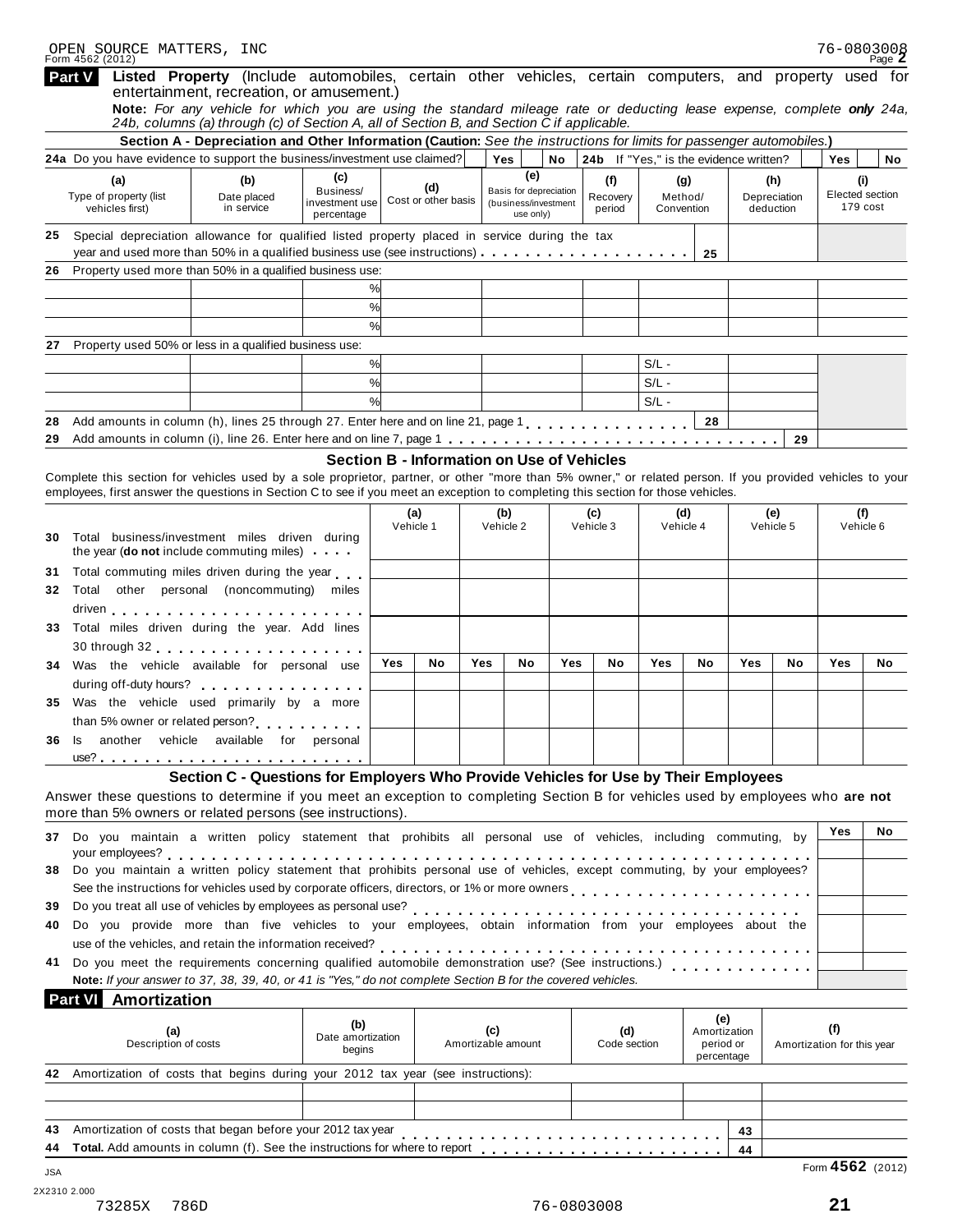PIPIA COHEN HLATKY LLC 195 KOSCIUSZKO ST BROOKLYN, NY 11216

\* \* \* \* \*

OPEN SOURCE MATTERS, INC Instructions for Filing Form 7004 Application for Automatic Extension of Time to File Corporation Income Tax Return for the year ended December 31, 2012

\* \* \* \* \*

Signature . . . No signature required.

Filing . . .

The extension should be filed on or before March 15, 2013 with:

> Department of the Treasury Internal Revenue Service Center Cincinnati, OH 45999-0045

To document the timely filing of your extension, we suggest that you obtain and retain proof of mailing. Proof of mailing can be accomplished by sending the extension by registered or certified mail (metered by the U.S. Postal Service) or through the use of an IRS approved delivery method provided by an IRS designated private delivery service.

Payment . . .

This extension indicates an additional tax due of  $\zeta$  65,237. Payment of this amount should be made using the Electronic Federal Tax Payment System (EFTPS). To avoid assessment of a penalty, the payment must be made timely and in the required manner through the EFTPS. If you have any questions regarding the new electronic funds the Internal Revenue Service before transmitting payment. As an additional payment of the 2012 Federal tax liability, your remittance in the amount of  $\zeta$ . 65,237. will be electronically debited from your bank account on 03/15/2013.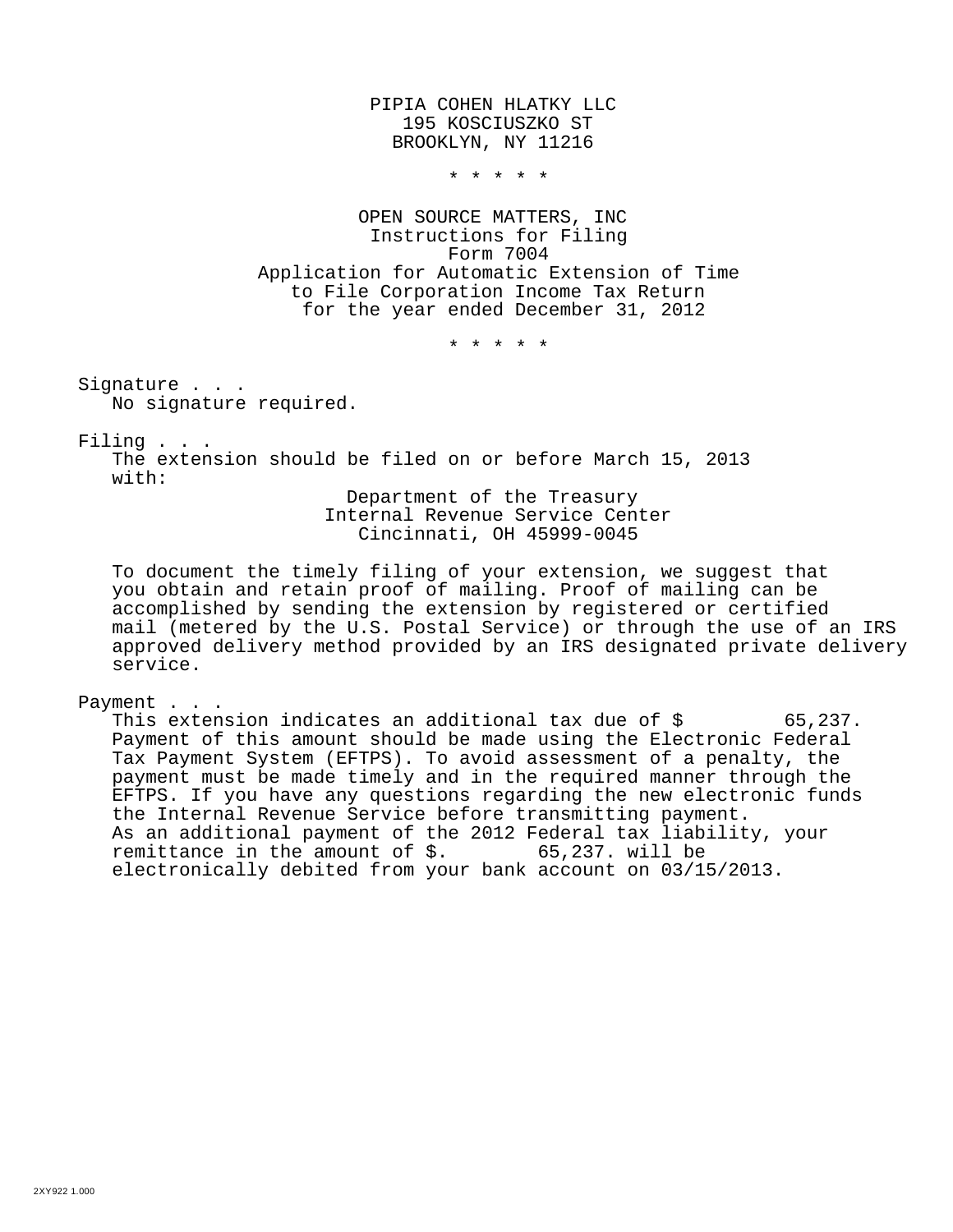### $\mathcal{F}_{\text{form}}$  **7004** Application for Automatic Extension of Time To File Certain<br>Eqs. 3004 Business Income Tax, Information, and Other Returns Figure **1990 CONSING ISLANT CONSISTING A**<br>
(Rev. December 2012) **File a separate application for each return.**<br>
Department of the Treasury **of the State of Application is a separate instructions is at www.irs cov/form700**

**IDERTHERE IS a separate application for each return.**<br>Information about Form 7004 and its separate instructions is at *www.irs.gov/form7004*.

| Name | Identifying number |
|------|--------------------|
|      |                    |

|                |                    | OPEN SOURCE MATTERS, INC                                                                                       |                                 |                                                                                                                                                                                                                                | 76-0803008                          |
|----------------|--------------------|----------------------------------------------------------------------------------------------------------------|---------------------------------|--------------------------------------------------------------------------------------------------------------------------------------------------------------------------------------------------------------------------------|-------------------------------------|
| <b>Print</b>   |                    | Number, street, and room or suite no. (If P.O. box, see instructions.)                                         |                                 |                                                                                                                                                                                                                                |                                     |
| or             |                    |                                                                                                                |                                 |                                                                                                                                                                                                                                |                                     |
| Type           |                    | PO BOX 4668 #88354                                                                                             |                                 |                                                                                                                                                                                                                                |                                     |
|                |                    |                                                                                                                |                                 | City, town, state, and ZIP code (If a foreign address, enter city, province or state, and country (follow the country's practice for entering postal code)).                                                                   |                                     |
|                |                    |                                                                                                                |                                 |                                                                                                                                                                                                                                |                                     |
|                |                    | NEW YORK, NY 10163-4668                                                                                        |                                 |                                                                                                                                                                                                                                |                                     |
|                |                    |                                                                                                                |                                 | Note. File request for extension by the due date of the return for which the extension is granted. See instructions before completing this form.                                                                               |                                     |
| Part I         |                    | <b>Automatic 5-Month Extension</b>                                                                             |                                 |                                                                                                                                                                                                                                |                                     |
|                |                    |                                                                                                                |                                 | 1a Enter the form code for the return that this application is for (see below).                                                                                                                                                |                                     |
| ls For:        | <b>Application</b> |                                                                                                                | <b>Form</b><br>Code             | <b>Application</b><br>Is For:                                                                                                                                                                                                  | Form<br>Code                        |
|                | Form 1065          |                                                                                                                | 09                              | Form 1041 (estate other than a bankruptcy estate)                                                                                                                                                                              | 04                                  |
|                | Form 8804          |                                                                                                                | 31                              | Form 1041 (trust)                                                                                                                                                                                                              | 05                                  |
| Part II        |                    | <b>Automatic 6-Month Extension</b>                                                                             |                                 |                                                                                                                                                                                                                                |                                     |
|                |                    |                                                                                                                |                                 |                                                                                                                                                                                                                                |                                     |
|                | <b>Application</b> |                                                                                                                | <b>Form</b>                     | <b>Application</b>                                                                                                                                                                                                             | Form                                |
| <b>Is For:</b> |                    |                                                                                                                | Code                            | Is For:                                                                                                                                                                                                                        | Code                                |
|                | Form 706-GS(D)     |                                                                                                                | 01                              | Form 1120-ND (section 4951 taxes)                                                                                                                                                                                              | 20                                  |
|                | Form 706-GS(T)     |                                                                                                                | 02                              | Form 1120-PC                                                                                                                                                                                                                   | 21                                  |
|                |                    | Form 1041 (bankruptcy estate only)                                                                             | 03                              | Form 1120-POL                                                                                                                                                                                                                  | 22                                  |
|                | Form 1041-N        |                                                                                                                | 06                              | Form 1120-REIT                                                                                                                                                                                                                 | 23                                  |
|                | Form 1041-QFT      |                                                                                                                | 07                              | Form 1120-RIC                                                                                                                                                                                                                  | 24                                  |
|                | Form 1042          |                                                                                                                | 08                              | Form 1120S                                                                                                                                                                                                                     | 25                                  |
|                | Form 1065-B        |                                                                                                                | 10                              | Form 1120-SF                                                                                                                                                                                                                   | 26                                  |
|                | Form 1066          |                                                                                                                | 11                              | Form 3520-A                                                                                                                                                                                                                    | 27                                  |
|                | Form 1120          |                                                                                                                | 12                              | Form 8612                                                                                                                                                                                                                      | 28                                  |
|                | Form 1120-C        |                                                                                                                | 34                              | Form 8613                                                                                                                                                                                                                      | 29                                  |
|                | Form 1120-F        |                                                                                                                | 15                              | Form 8725                                                                                                                                                                                                                      | 30                                  |
|                | Form 1120-FSC      |                                                                                                                | 16                              | Form 8831                                                                                                                                                                                                                      | 32                                  |
|                | Form 1120-H        |                                                                                                                | 17                              | Form 8876                                                                                                                                                                                                                      | 33                                  |
|                | Form 1120-L        |                                                                                                                | 18                              | Form 8924                                                                                                                                                                                                                      | 35                                  |
|                | Form 1120-ND       |                                                                                                                | 19                              | Form 8928                                                                                                                                                                                                                      | 36                                  |
| $\mathbf{2}$   |                    |                                                                                                                |                                 | If the organization is a foreign corporation that does not have an office or place of business in the United States,                                                                                                           |                                     |
|                |                    | check here with the check here.                                                                                |                                 |                                                                                                                                                                                                                                |                                     |
| 3              |                    |                                                                                                                |                                 | If the organization is a corporation and is the common parent of a group that intends to file a consolidated return,                                                                                                           |                                     |
|                |                    | check here with a state of the state of the state of the state of the state of the state of the state of the s | .                               |                                                                                                                                                                                                                                |                                     |
|                |                    |                                                                                                                |                                 | If checked, attach a statement, listing the name, address, and Employer Identification Number (EIN) for each member                                                                                                            |                                     |
|                |                    | covered by this application.                                                                                   |                                 |                                                                                                                                                                                                                                |                                     |
| Part III       |                    | All Filers Must Complete This Part                                                                             |                                 |                                                                                                                                                                                                                                |                                     |
| 4              |                    |                                                                                                                |                                 | If the organization is a corporation or partnership that qualifies under Regulations section 1.6081-5, check here                                                                                                              |                                     |
| 5 a            |                    |                                                                                                                |                                 | The application is for calendar year $20\frac{1}{2}$ , or tax year beginning _______, 20____, and ending ______, 20 ____                                                                                                       |                                     |
|                |                    |                                                                                                                |                                 |                                                                                                                                                                                                                                |                                     |
|                |                    | <b>b</b> Short tax year. If this tax year is less than 12 months, check the reason:                            |                                 | Initial return                                                                                                                                                                                                                 | Final return                        |
|                |                    | Change in accounting period                                                                                    | Consolidated return to be filed | Other (see instructions-attach explanation)                                                                                                                                                                                    |                                     |
|                |                    |                                                                                                                |                                 |                                                                                                                                                                                                                                |                                     |
| 6              |                    |                                                                                                                |                                 | Tentative total tax experience in the contract of the contract of the contract of the contract of the contract of the contract of the contract of the contract of the contract of the contract of the contract of the contract | 6<br><u> 105,687.</u>               |
| 7              |                    |                                                                                                                |                                 |                                                                                                                                                                                                                                | 7<br><u>40,450.</u>                 |
|                |                    |                                                                                                                |                                 | Balance due. Subtract line 7 from line 6 (see instructions)                                                                                                                                                                    | 8                                   |
| 8              |                    | For Privacy Act and Paperwork Reduction Act Notice, see separate Instructions.                                 |                                 |                                                                                                                                                                                                                                | 65,237.<br>Form 7004 (Rev. 12-2012) |

JSA 2X0916 2.000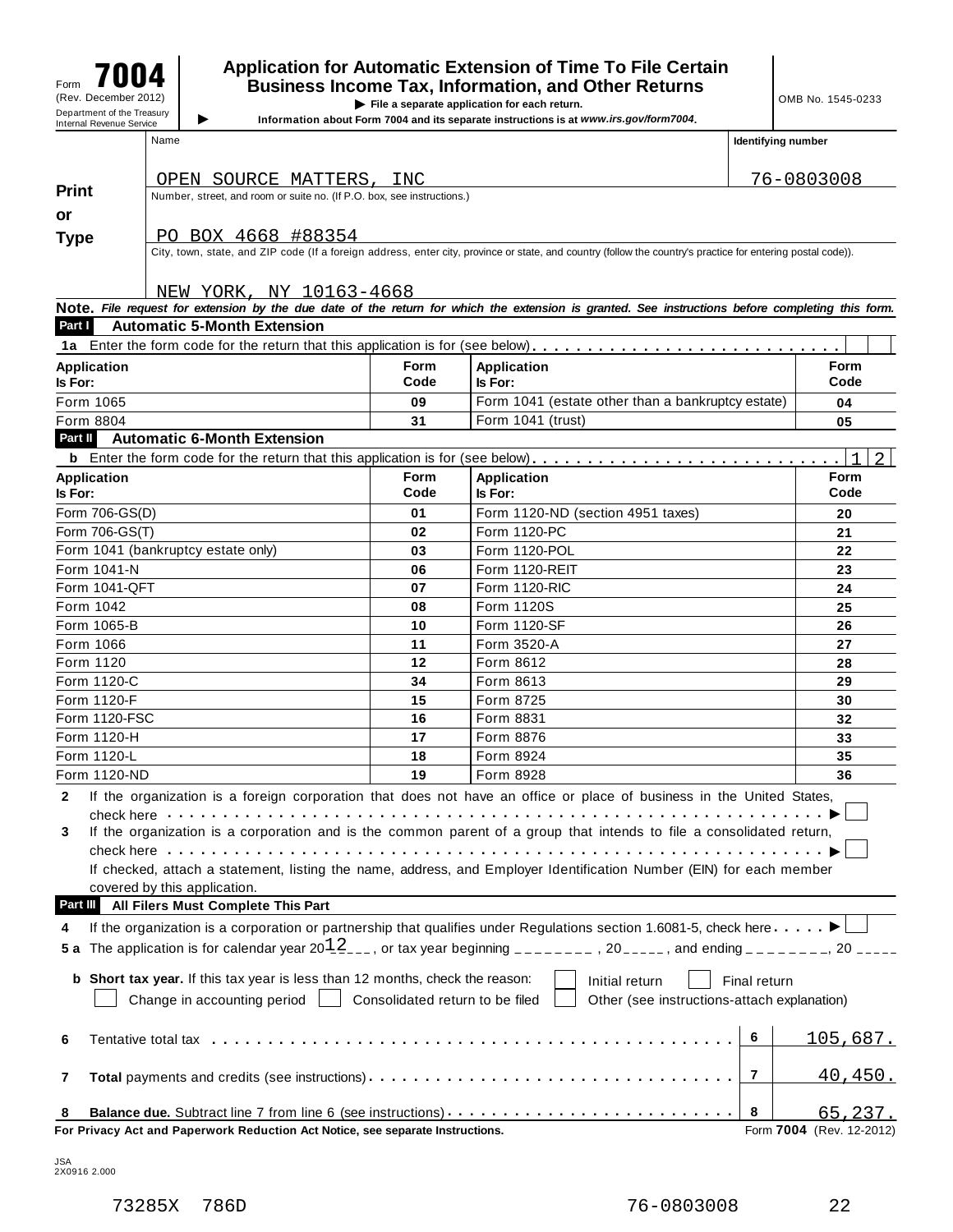### **2012 Depreciation**

#### **Description of Property**

| General Depreciation and Amortization    |                              |                             |              |                                                                                        |                    |                           |                                          |                                       |             |                      |      |                     |                |                                            |                              |
|------------------------------------------|------------------------------|-----------------------------|--------------|----------------------------------------------------------------------------------------|--------------------|---------------------------|------------------------------------------|---------------------------------------|-------------|----------------------|------|---------------------|----------------|--------------------------------------------|------------------------------|
| Asset description                        | Date<br>placed in<br>service | Unadjusted<br>cost or basis | Bus.<br>$\%$ | $\begin{array}{c} 179 \\ \text{exp.} \\ \text{reduce.} \\ \text{in basis} \end{array}$ | Basis<br>Reduction | Basis for<br>depreciation | Beginning<br>Accumulated<br>Depreciation | Ending<br>Accumulated<br>Depreciation | Me-<br>thod | Con-<br>ven-<br>tion | Life | $\sf ACRS$<br>class |                | MA Current<br>CRS -yr 179<br>class expense | Current-year<br>depreciation |
| COMPUTER HARDWARE                        | 12/07/2007                   | 7,422.                      | 100.         |                                                                                        |                    | 7,422                     | 6,525                                    | 7,236. 200 DB                         |             | MQ                   |      |                     | $\overline{5}$ |                                            | 711.                         |
|                                          |                              |                             |              |                                                                                        |                    |                           |                                          |                                       |             |                      |      |                     |                |                                            |                              |
|                                          |                              |                             |              |                                                                                        |                    |                           |                                          |                                       |             |                      |      |                     |                |                                            |                              |
|                                          |                              |                             |              |                                                                                        |                    |                           |                                          |                                       |             |                      |      |                     |                |                                            |                              |
|                                          |                              |                             |              |                                                                                        |                    |                           |                                          |                                       |             |                      |      |                     |                |                                            |                              |
|                                          |                              |                             |              |                                                                                        |                    |                           |                                          |                                       |             |                      |      |                     |                |                                            |                              |
|                                          |                              |                             |              |                                                                                        |                    |                           |                                          |                                       |             |                      |      |                     |                |                                            |                              |
|                                          |                              |                             |              |                                                                                        |                    |                           |                                          |                                       |             |                      |      |                     |                |                                            |                              |
|                                          |                              |                             |              |                                                                                        |                    |                           |                                          |                                       |             |                      |      |                     |                |                                            |                              |
|                                          |                              |                             |              |                                                                                        |                    |                           |                                          |                                       |             |                      |      |                     |                |                                            |                              |
|                                          |                              |                             |              |                                                                                        |                    |                           |                                          |                                       |             |                      |      |                     |                |                                            |                              |
|                                          |                              |                             |              |                                                                                        |                    |                           |                                          |                                       |             |                      |      |                     |                |                                            |                              |
|                                          |                              |                             |              |                                                                                        |                    |                           |                                          |                                       |             |                      |      |                     |                |                                            |                              |
|                                          |                              |                             |              |                                                                                        |                    |                           |                                          |                                       |             |                      |      |                     |                |                                            |                              |
|                                          |                              |                             |              |                                                                                        |                    |                           |                                          |                                       |             |                      |      |                     |                |                                            |                              |
|                                          |                              |                             |              |                                                                                        |                    |                           |                                          |                                       |             |                      |      |                     |                |                                            |                              |
|                                          |                              |                             |              |                                                                                        |                    |                           |                                          |                                       |             |                      |      |                     |                |                                            |                              |
|                                          |                              |                             |              |                                                                                        |                    |                           |                                          |                                       |             |                      |      |                     |                |                                            |                              |
|                                          |                              |                             |              |                                                                                        |                    |                           |                                          |                                       |             |                      |      |                     |                |                                            |                              |
|                                          |                              |                             |              |                                                                                        |                    |                           |                                          |                                       |             |                      |      |                     |                |                                            |                              |
|                                          |                              |                             |              |                                                                                        |                    |                           |                                          |                                       |             |                      |      |                     |                |                                            |                              |
|                                          |                              |                             |              |                                                                                        |                    |                           |                                          |                                       |             |                      |      |                     |                |                                            |                              |
|                                          |                              |                             |              |                                                                                        |                    |                           |                                          |                                       |             |                      |      |                     |                |                                            |                              |
|                                          |                              |                             |              |                                                                                        |                    |                           |                                          |                                       |             |                      |      |                     |                |                                            |                              |
|                                          |                              |                             |              |                                                                                        |                    |                           |                                          |                                       |             |                      |      |                     |                |                                            |                              |
|                                          |                              |                             |              |                                                                                        |                    |                           |                                          |                                       |             |                      |      |                     |                |                                            |                              |
|                                          |                              |                             |              |                                                                                        |                    |                           |                                          |                                       |             |                      |      |                     |                |                                            |                              |
|                                          |                              |                             |              |                                                                                        |                    |                           |                                          |                                       |             |                      |      |                     |                |                                            |                              |
|                                          |                              |                             |              |                                                                                        |                    |                           |                                          |                                       |             |                      |      |                     |                |                                            |                              |
|                                          |                              |                             |              |                                                                                        |                    |                           |                                          |                                       |             |                      |      |                     |                |                                            |                              |
|                                          |                              |                             |              |                                                                                        |                    |                           |                                          |                                       |             |                      |      |                     |                |                                            |                              |
|                                          |                              |                             |              |                                                                                        |                    |                           |                                          |                                       |             |                      |      |                     |                |                                            |                              |
|                                          |                              |                             |              |                                                                                        |                    |                           |                                          |                                       |             |                      |      |                     |                |                                            |                              |
|                                          |                              |                             |              |                                                                                        |                    |                           |                                          |                                       |             |                      |      |                     |                |                                            |                              |
|                                          |                              |                             |              |                                                                                        |                    |                           |                                          |                                       |             |                      |      |                     |                |                                            |                              |
|                                          |                              |                             |              |                                                                                        |                    |                           |                                          |                                       |             |                      |      |                     |                |                                            |                              |
|                                          |                              |                             |              |                                                                                        |                    |                           |                                          |                                       |             |                      |      |                     |                |                                            |                              |
|                                          |                              |                             |              |                                                                                        |                    |                           |                                          |                                       |             |                      |      |                     |                |                                            |                              |
| Less: Retired Assets <b>Acceleration</b> |                              |                             |              |                                                                                        |                    |                           |                                          |                                       |             |                      |      |                     |                |                                            |                              |
| TOTALS                                   |                              | 7,422.                      |              |                                                                                        |                    | 7,422.                    | 6,525.                                   | 7,236.                                |             |                      |      |                     |                |                                            | 711.                         |
|                                          |                              |                             |              |                                                                                        |                    |                           |                                          |                                       |             |                      |      |                     |                |                                            |                              |

\*Assets Retired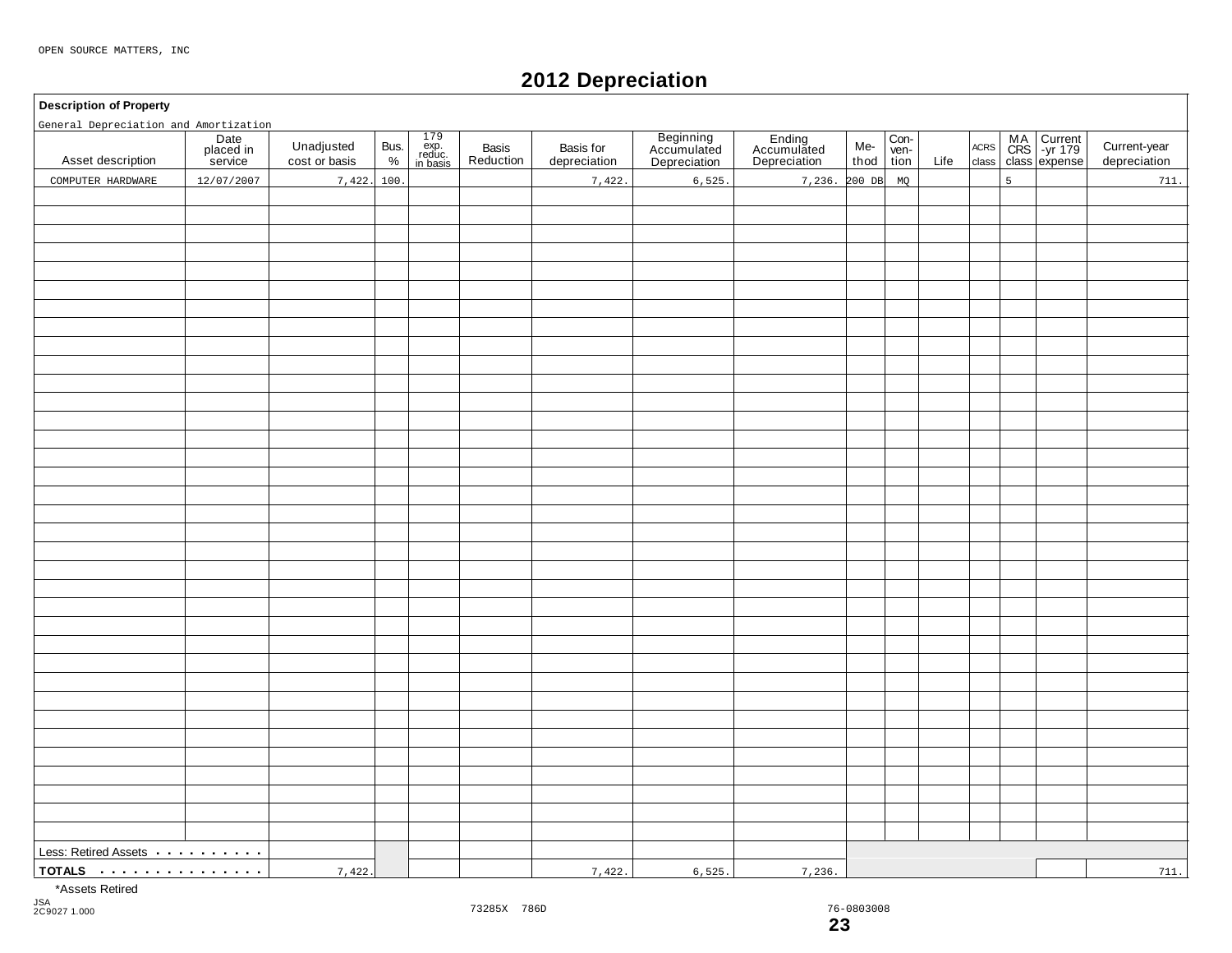### **2012 Depreciation**

#### **Description of Property**

| General Depreciation and Amortization<br>- GRAND TOTAL PROPERTY DETAIL |                              |                             |              |                                                                                                              |                    |                           |                                          |                                       |             |                      |      |                     |  |                                    |                              |
|------------------------------------------------------------------------|------------------------------|-----------------------------|--------------|--------------------------------------------------------------------------------------------------------------|--------------------|---------------------------|------------------------------------------|---------------------------------------|-------------|----------------------|------|---------------------|--|------------------------------------|------------------------------|
| Asset description                                                      | Date<br>placed in<br>service | Unadjusted<br>cost or basis | Bus.<br>$\%$ | $\begin{array}{r}\n 179 \\  \times p. \\  \text{reduce.} \\  \text{index} \\  \text{in basis}\n \end{array}$ | Basis<br>Reduction | Basis for<br>depreciation | Beginning<br>Accumulated<br>Depreciation | Ending<br>Accumulated<br>Depreciation | Me-<br>thod | Con-<br>ven-<br>tion | Life | $\sf ACRS$<br>class |  | MA<br>CRS -yr 179<br>class expense | Current-year<br>depreciation |
| Other Than Listed Property                                             |                              |                             |              |                                                                                                              |                    |                           |                                          |                                       |             |                      |      |                     |  |                                    |                              |
| Gross                                                                  |                              | 7,422.                      |              |                                                                                                              |                    | 7,422.                    | 6,525.                                   | 7,236.                                |             |                      |      |                     |  |                                    | 711.                         |
| Less: Retired Assets                                                   |                              |                             |              |                                                                                                              |                    |                           |                                          |                                       |             |                      |      |                     |  |                                    |                              |
| Current Year Special Depreciation Allowance                            |                              |                             |              |                                                                                                              |                    |                           |                                          |                                       |             |                      |      |                     |  |                                    |                              |
| Sub Total:                                                             |                              | 7,422.                      |              |                                                                                                              |                    | 7,422.                    | 6,525.                                   | 7,236.                                |             |                      |      |                     |  |                                    | 711.                         |
|                                                                        |                              |                             |              |                                                                                                              |                    |                           |                                          |                                       |             |                      |      |                     |  |                                    |                              |
|                                                                        |                              |                             |              |                                                                                                              |                    |                           |                                          |                                       |             |                      |      |                     |  |                                    |                              |
|                                                                        |                              |                             |              |                                                                                                              |                    |                           |                                          |                                       |             |                      |      |                     |  |                                    |                              |
|                                                                        |                              |                             |              |                                                                                                              |                    |                           |                                          |                                       |             |                      |      |                     |  |                                    |                              |
|                                                                        |                              |                             |              |                                                                                                              |                    |                           |                                          |                                       |             |                      |      |                     |  |                                    |                              |
|                                                                        |                              |                             |              |                                                                                                              |                    |                           |                                          |                                       |             |                      |      |                     |  |                                    |                              |
|                                                                        |                              |                             |              |                                                                                                              |                    |                           |                                          |                                       |             |                      |      |                     |  |                                    |                              |
|                                                                        |                              |                             |              |                                                                                                              |                    |                           |                                          |                                       |             |                      |      |                     |  |                                    |                              |
|                                                                        |                              |                             |              |                                                                                                              |                    |                           |                                          |                                       |             |                      |      |                     |  |                                    |                              |
|                                                                        |                              |                             |              |                                                                                                              |                    |                           |                                          |                                       |             |                      |      |                     |  |                                    |                              |
|                                                                        |                              |                             |              |                                                                                                              |                    |                           |                                          |                                       |             |                      |      |                     |  |                                    |                              |
|                                                                        |                              |                             |              |                                                                                                              |                    |                           |                                          |                                       |             |                      |      |                     |  |                                    |                              |
|                                                                        |                              |                             |              |                                                                                                              |                    |                           |                                          |                                       |             |                      |      |                     |  |                                    |                              |
|                                                                        |                              |                             |              |                                                                                                              |                    |                           |                                          |                                       |             |                      |      |                     |  |                                    |                              |
|                                                                        |                              |                             |              |                                                                                                              |                    |                           |                                          |                                       |             |                      |      |                     |  |                                    |                              |
|                                                                        |                              |                             |              |                                                                                                              |                    |                           |                                          |                                       |             |                      |      |                     |  |                                    |                              |
|                                                                        |                              |                             |              |                                                                                                              |                    |                           |                                          |                                       |             |                      |      |                     |  |                                    |                              |
|                                                                        |                              |                             |              |                                                                                                              |                    |                           |                                          |                                       |             |                      |      |                     |  |                                    |                              |
|                                                                        |                              |                             |              |                                                                                                              |                    |                           |                                          |                                       |             |                      |      |                     |  |                                    |                              |
|                                                                        |                              |                             |              |                                                                                                              |                    |                           |                                          |                                       |             |                      |      |                     |  |                                    |                              |
|                                                                        |                              |                             |              |                                                                                                              |                    |                           |                                          |                                       |             |                      |      |                     |  |                                    |                              |
|                                                                        |                              |                             |              |                                                                                                              |                    |                           |                                          |                                       |             |                      |      |                     |  |                                    |                              |
|                                                                        |                              |                             |              |                                                                                                              |                    |                           |                                          |                                       |             |                      |      |                     |  |                                    |                              |
|                                                                        |                              |                             |              |                                                                                                              |                    |                           |                                          |                                       |             |                      |      |                     |  |                                    |                              |
|                                                                        |                              |                             |              |                                                                                                              |                    |                           |                                          |                                       |             |                      |      |                     |  |                                    |                              |
|                                                                        |                              |                             |              |                                                                                                              |                    |                           |                                          |                                       |             |                      |      |                     |  |                                    |                              |
|                                                                        |                              |                             |              |                                                                                                              |                    |                           |                                          |                                       |             |                      |      |                     |  |                                    |                              |
|                                                                        |                              |                             |              |                                                                                                              |                    |                           |                                          |                                       |             |                      |      |                     |  |                                    |                              |
|                                                                        |                              |                             |              |                                                                                                              |                    |                           |                                          |                                       |             |                      |      |                     |  |                                    |                              |
|                                                                        |                              |                             |              |                                                                                                              |                    |                           |                                          |                                       |             |                      |      |                     |  |                                    |                              |
| Gross Amounts                                                          |                              | 7,422.                      |              |                                                                                                              |                    | 7,422.                    | 6,525.                                   | 7,236.                                |             |                      |      |                     |  |                                    | 711.                         |
| Less: Retired Assets                                                   |                              |                             |              |                                                                                                              |                    |                           |                                          |                                       |             |                      |      |                     |  |                                    |                              |
| TOTALS                                                                 |                              | 7,422.                      |              |                                                                                                              |                    | 7,422.                    | 6,525.                                   | 7,236.                                |             |                      |      |                     |  | 711.                               |                              |

\*Assets Retired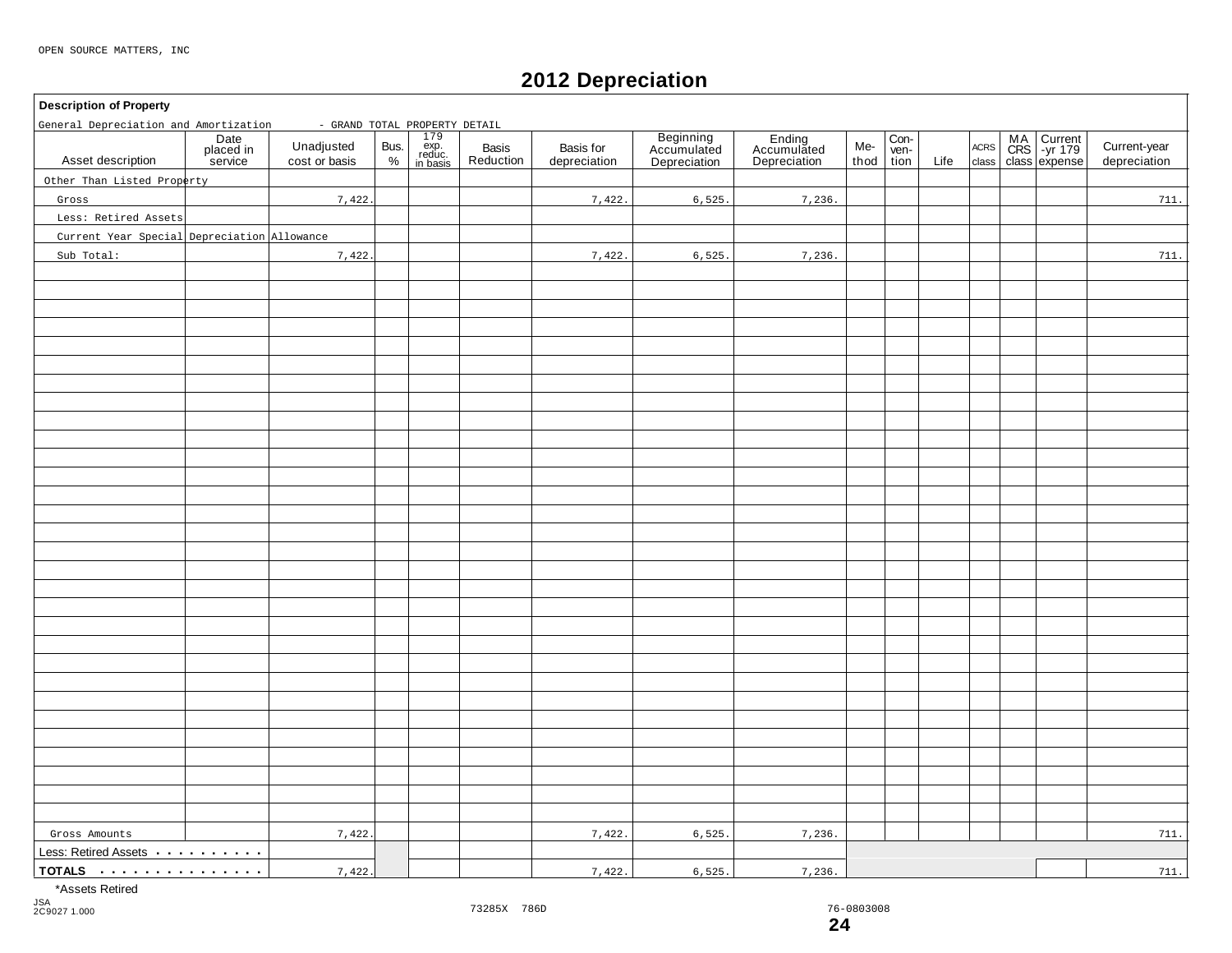### **2012 Alternative Minimum Tax Depreciation**

**Description of Property**

| General Depreciation and Amortization |                              |                                  |                                    |                      |                        |                    |                                  |                                      |                                       |                                     |                                |
|---------------------------------------|------------------------------|----------------------------------|------------------------------------|----------------------|------------------------|--------------------|----------------------------------|--------------------------------------|---------------------------------------|-------------------------------------|--------------------------------|
| Asset description                     | Date<br>Placed in<br>Service | AMT<br>basis for<br>depreciation | AMT<br>accumulated<br>depreciation | AMT<br>$me-$<br>thod | AMT<br>conven-<br>tion | <b>AMT</b><br>life | AMT<br>depreciation<br>deduction | Regular<br>depreciation<br>deduction | Post-86<br>depreciation<br>adjustment | Leased<br>pers. prop.<br>preference | Real<br>property<br>preference |
| COMPUTER HARDWARE                     | 12/07/2007                   | 7,422.                           |                                    | $6,356.$ 150 DB      | MQ                     | 5.000              | 1,065.                           | 711.                                 | $-354.$                               |                                     |                                |
|                                       |                              |                                  |                                    |                      |                        |                    |                                  |                                      |                                       |                                     |                                |
|                                       |                              |                                  |                                    |                      |                        |                    |                                  |                                      |                                       |                                     |                                |
|                                       |                              |                                  |                                    |                      |                        |                    |                                  |                                      |                                       |                                     |                                |
|                                       |                              |                                  |                                    |                      |                        |                    |                                  |                                      |                                       |                                     |                                |
|                                       |                              |                                  |                                    |                      |                        |                    |                                  |                                      |                                       |                                     |                                |
|                                       |                              |                                  |                                    |                      |                        |                    |                                  |                                      |                                       |                                     |                                |
|                                       |                              |                                  |                                    |                      |                        |                    |                                  |                                      |                                       |                                     |                                |
|                                       |                              |                                  |                                    |                      |                        |                    |                                  |                                      |                                       |                                     |                                |
|                                       |                              |                                  |                                    |                      |                        |                    |                                  |                                      |                                       |                                     |                                |
|                                       |                              |                                  |                                    |                      |                        |                    |                                  |                                      |                                       |                                     |                                |
|                                       |                              |                                  |                                    |                      |                        |                    |                                  |                                      |                                       |                                     |                                |
|                                       |                              |                                  |                                    |                      |                        |                    |                                  |                                      |                                       |                                     |                                |
|                                       |                              |                                  |                                    |                      |                        |                    |                                  |                                      |                                       |                                     |                                |
|                                       |                              |                                  |                                    |                      |                        |                    |                                  |                                      |                                       |                                     |                                |
|                                       |                              |                                  |                                    |                      |                        |                    |                                  |                                      |                                       |                                     |                                |
|                                       |                              |                                  |                                    |                      |                        |                    |                                  |                                      |                                       |                                     |                                |
|                                       |                              |                                  |                                    |                      |                        |                    |                                  |                                      |                                       |                                     |                                |
|                                       |                              |                                  |                                    |                      |                        |                    |                                  |                                      |                                       |                                     |                                |
|                                       |                              |                                  |                                    |                      |                        |                    |                                  |                                      |                                       |                                     |                                |
|                                       |                              |                                  |                                    |                      |                        |                    |                                  |                                      |                                       |                                     |                                |
|                                       |                              |                                  |                                    |                      |                        |                    |                                  |                                      |                                       |                                     |                                |
|                                       |                              |                                  |                                    |                      |                        |                    |                                  |                                      |                                       |                                     |                                |
|                                       |                              |                                  |                                    |                      |                        |                    |                                  |                                      |                                       |                                     |                                |
|                                       |                              |                                  |                                    |                      |                        |                    |                                  |                                      |                                       |                                     |                                |
|                                       |                              |                                  |                                    |                      |                        |                    |                                  |                                      |                                       |                                     |                                |
|                                       |                              |                                  |                                    |                      |                        |                    |                                  |                                      |                                       |                                     |                                |
|                                       |                              |                                  |                                    |                      |                        |                    |                                  |                                      |                                       |                                     |                                |
|                                       |                              |                                  |                                    |                      |                        |                    |                                  |                                      |                                       |                                     |                                |
|                                       |                              |                                  |                                    |                      |                        |                    |                                  |                                      |                                       |                                     |                                |
|                                       |                              |                                  |                                    |                      |                        |                    |                                  |                                      |                                       |                                     |                                |
|                                       |                              |                                  |                                    |                      |                        |                    |                                  |                                      |                                       |                                     |                                |
|                                       |                              |                                  |                                    |                      |                        |                    |                                  |                                      |                                       |                                     |                                |
|                                       |                              |                                  |                                    |                      |                        |                    |                                  |                                      |                                       |                                     |                                |
|                                       |                              |                                  |                                    |                      |                        |                    |                                  |                                      |                                       |                                     |                                |
|                                       |                              |                                  |                                    |                      |                        |                    |                                  |                                      |                                       |                                     |                                |
|                                       |                              |                                  |                                    |                      |                        |                    |                                  |                                      |                                       |                                     |                                |
| Less: Retired Assets                  |                              |                                  |                                    |                      |                        |                    |                                  |                                      |                                       |                                     |                                |
| . <b>.</b><br><b>TOTALS</b>           |                              |                                  |                                    |                      |                        |                    |                                  |                                      |                                       |                                     |                                |
| 2X9034 1.000<br><b>JSA</b>            | * Assets Retired             | 7,422.                           | 6,356.                             |                      |                        |                    | 1,065.                           | 711.                                 | $-354.$                               |                                     |                                |
|                                       |                              |                                  |                                    | 73285X 786D          |                        |                    |                                  | $76 - 0803008$<br>25                 |                                       |                                     |                                |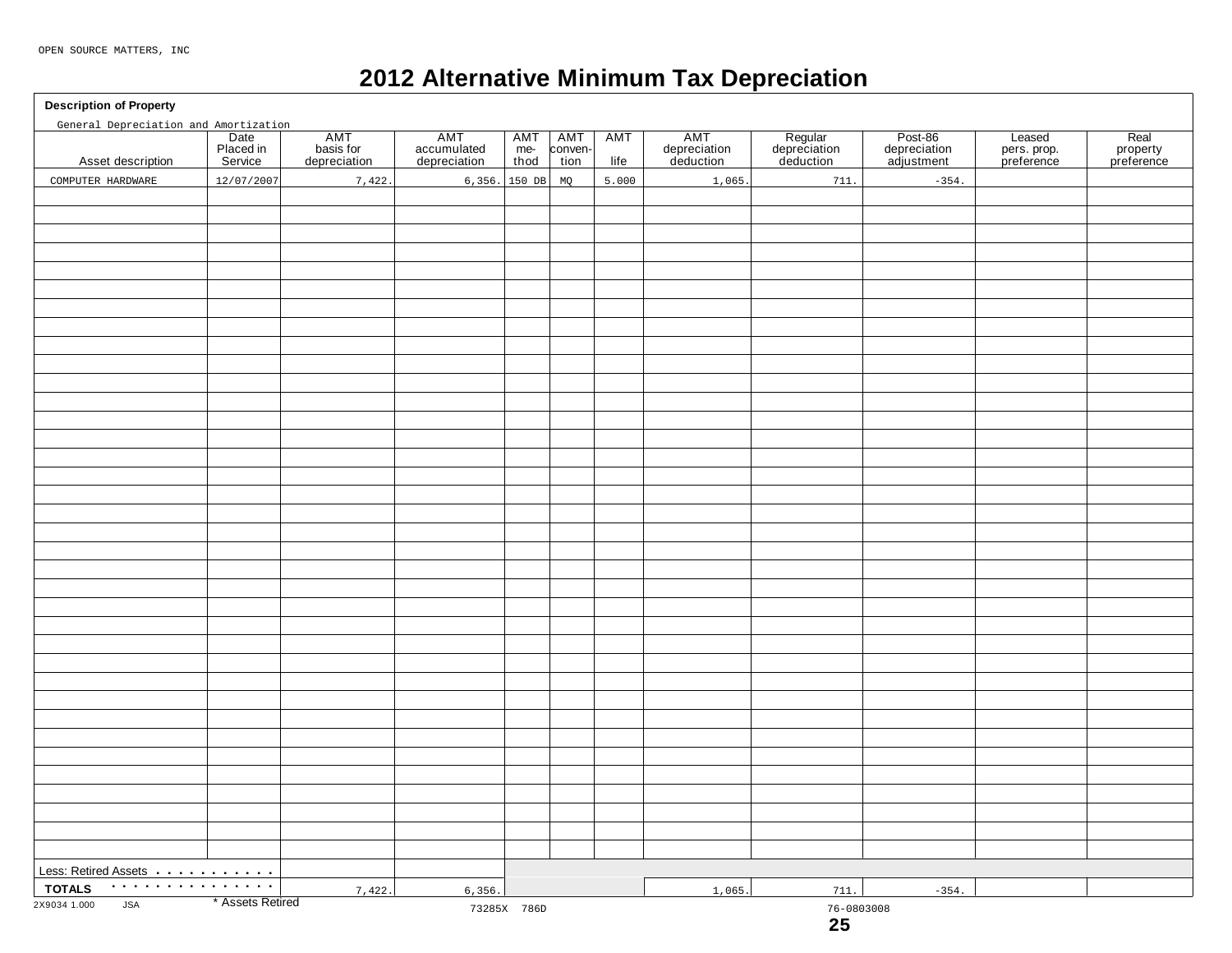### **2012 ACE Depreciation**

#### **Description of Property**

| General Depreciation and Amortization                         |                              |                                  |                                    |             |               |              |                     |                            |                   |
|---------------------------------------------------------------|------------------------------|----------------------------------|------------------------------------|-------------|---------------|--------------|---------------------|----------------------------|-------------------|
| Asset description                                             | Date<br>placed in<br>service | ACE<br>basis for<br>depreciation | ACE<br>accumulated<br>depreciation | Me-<br>thod | Orig.<br>Life | Rem.<br>Life | ACE<br>depreciation | AMT**<br>depreciation used | ACE<br>adjustment |
| COMPUTER HARDWARE                                             | 12/07/2007                   | 7,422.                           | 6, 356.                            | DB          | 5.000         | 5.000        | 1,065.              | 1,065.                     |                   |
|                                                               |                              |                                  |                                    |             |               |              |                     |                            |                   |
|                                                               |                              |                                  |                                    |             |               |              |                     |                            |                   |
|                                                               |                              |                                  |                                    |             |               |              |                     |                            |                   |
|                                                               |                              |                                  |                                    |             |               |              |                     |                            |                   |
|                                                               |                              |                                  |                                    |             |               |              |                     |                            |                   |
|                                                               |                              |                                  |                                    |             |               |              |                     |                            |                   |
|                                                               |                              |                                  |                                    |             |               |              |                     |                            |                   |
|                                                               |                              |                                  |                                    |             |               |              |                     |                            |                   |
|                                                               |                              |                                  |                                    |             |               |              |                     |                            |                   |
|                                                               |                              |                                  |                                    |             |               |              |                     |                            |                   |
|                                                               |                              |                                  |                                    |             |               |              |                     |                            |                   |
|                                                               |                              |                                  |                                    |             |               |              |                     |                            |                   |
|                                                               |                              |                                  |                                    |             |               |              |                     |                            |                   |
|                                                               |                              |                                  |                                    |             |               |              |                     |                            |                   |
|                                                               |                              |                                  |                                    |             |               |              |                     |                            |                   |
|                                                               |                              |                                  |                                    |             |               |              |                     |                            |                   |
|                                                               |                              |                                  |                                    |             |               |              |                     |                            |                   |
|                                                               |                              |                                  |                                    |             |               |              |                     |                            |                   |
|                                                               |                              |                                  |                                    |             |               |              |                     |                            |                   |
|                                                               |                              |                                  |                                    |             |               |              |                     |                            |                   |
|                                                               |                              |                                  |                                    |             |               |              |                     |                            |                   |
|                                                               |                              |                                  |                                    |             |               |              |                     |                            |                   |
|                                                               |                              |                                  |                                    |             |               |              |                     |                            |                   |
|                                                               |                              |                                  |                                    |             |               |              |                     |                            |                   |
|                                                               |                              |                                  |                                    |             |               |              |                     |                            |                   |
|                                                               |                              |                                  |                                    |             |               |              |                     |                            |                   |
|                                                               |                              |                                  |                                    |             |               |              |                     |                            |                   |
|                                                               |                              |                                  |                                    |             |               |              |                     |                            |                   |
|                                                               |                              |                                  |                                    |             |               |              |                     |                            |                   |
|                                                               |                              |                                  |                                    |             |               |              |                     |                            |                   |
|                                                               |                              |                                  |                                    |             |               |              |                     |                            |                   |
|                                                               |                              |                                  |                                    |             |               |              |                     |                            |                   |
|                                                               |                              |                                  |                                    |             |               |              |                     |                            |                   |
|                                                               |                              |                                  |                                    |             |               |              |                     |                            |                   |
|                                                               |                              |                                  |                                    |             |               |              |                     |                            |                   |
| Less: Retired Assets <b>Acceleration</b> Less: Retired Assets |                              |                                  |                                    |             |               |              |                     |                            |                   |
|                                                               |                              | 7,422.                           | 6, 356.                            |             |               |              | 1,065.              | 1,065.                     |                   |

\*Assets Retired \*\*In certain circumstances, this may be regular tax depreciation rather than AMT depreciation.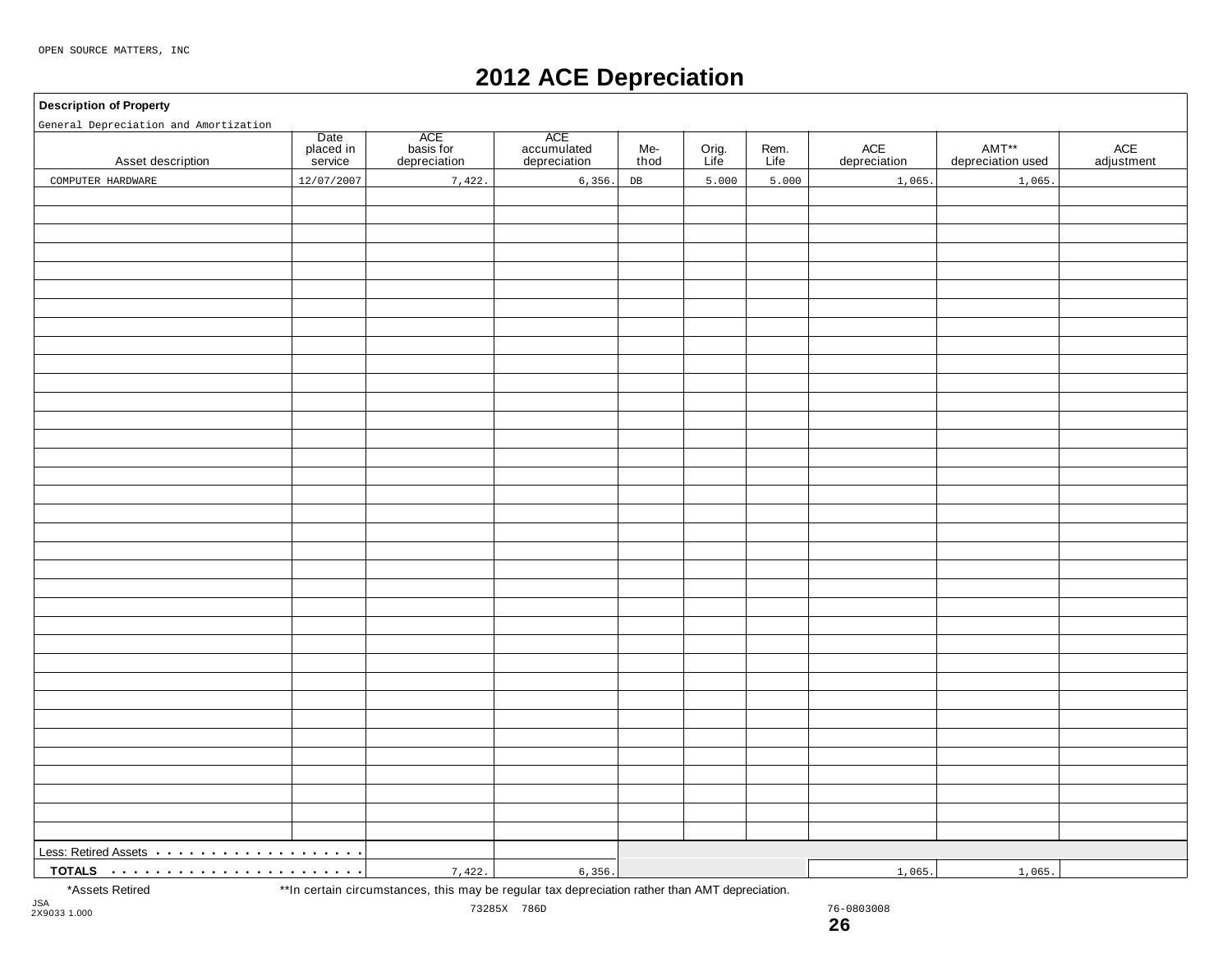<span id="page-17-0"></span>

| $\overline{\phantom{0}}$ | . ٻر، |  |  |
|--------------------------|-------|--|--|
|                          |       |  |  |

Line 10 - Other income ---------------------- CURRENCY EXCHANGE 27.

Total 27. ---------------<br>27. ===============

#### Statement 1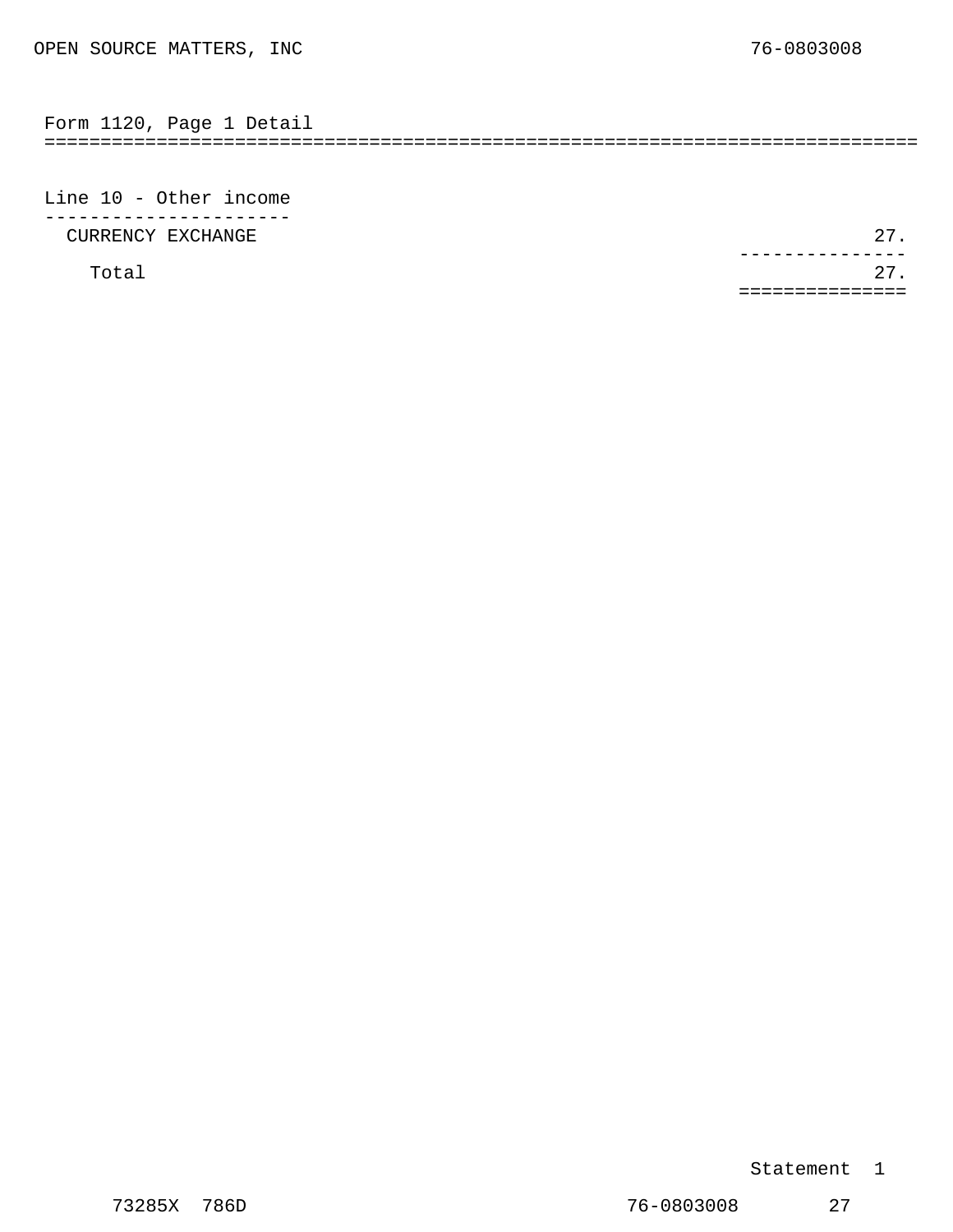<span id="page-18-0"></span>

| Form<br>1120 | Page | Detail |  |  |
|--------------|------|--------|--|--|
|              |      |        |  |  |

Line 17 - Taxes and licenses ---------------------------- NY STATE TAXES 28,829.

Total 28,829. --------------- ===============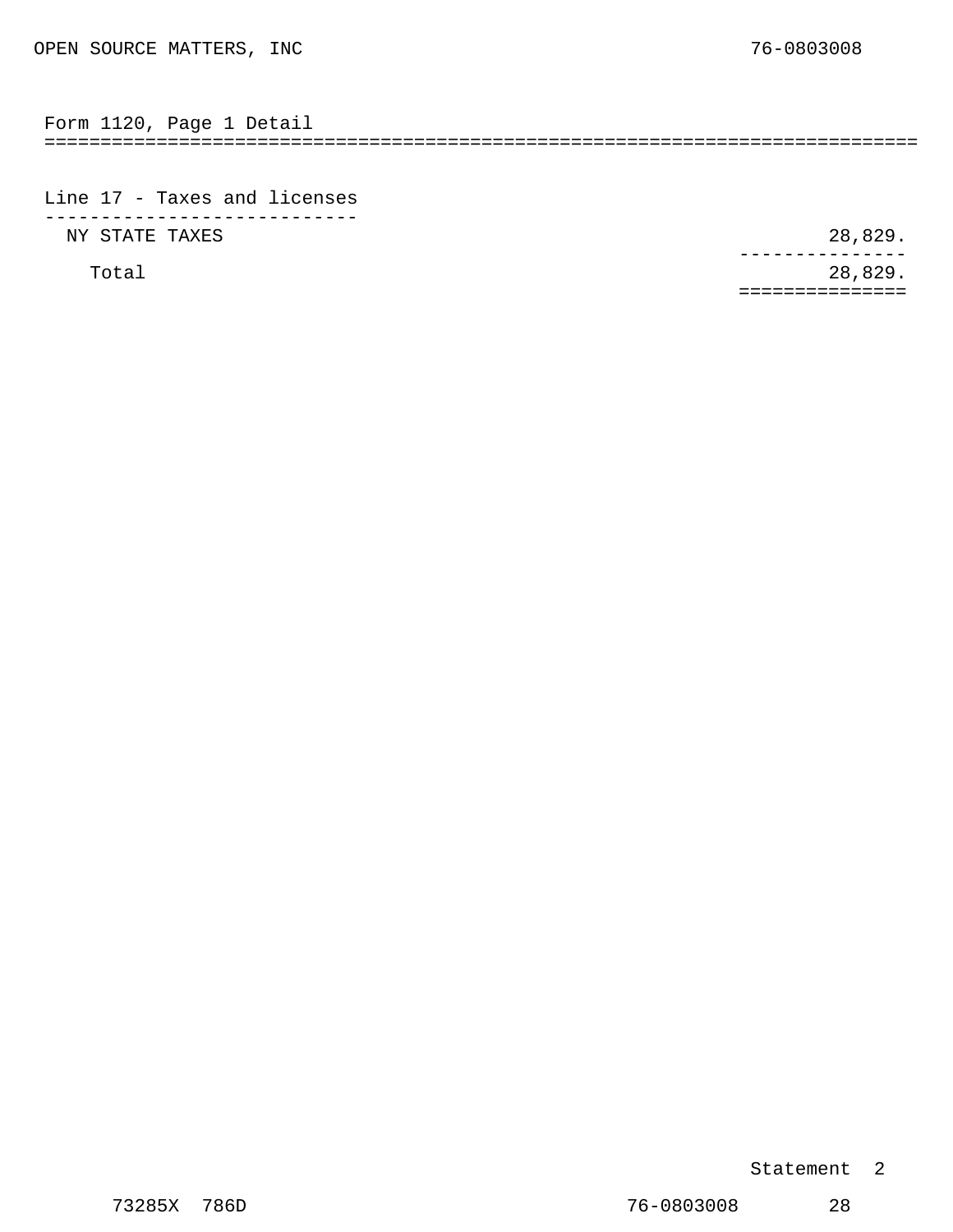<span id="page-19-0"></span>

|    | Form 1120, Page 1 Detail                                    |          |
|----|-------------------------------------------------------------|----------|
|    |                                                             |          |
|    | Line 19 - Contributions deduction                           |          |
|    | 1. Taxable income (excluding contributions and              |          |
|    | domestic production activities deduction)                   | 291,691. |
|    | 2. Less: NOL carryover                                      |          |
|    | 3. Plus: Capital Loss carryback                             |          |
| 4. | Taxable income without regard to contributions, special     |          |
|    | deductions, domestic production activities deduction,       |          |
|    | NOL carrybacks, and capital loss carrybacks                 | 291,691. |
|    | 5. Contribution deduction limitation (Taxable income x 10%) | 29,169.  |
| 6. | Amount of deductible contributions                          | 5,000.   |
|    |                                                             |          |
|    | 7. Contribution deduction (Lesser of line 5 or line 6)      | 5,000.   |
|    |                                                             |          |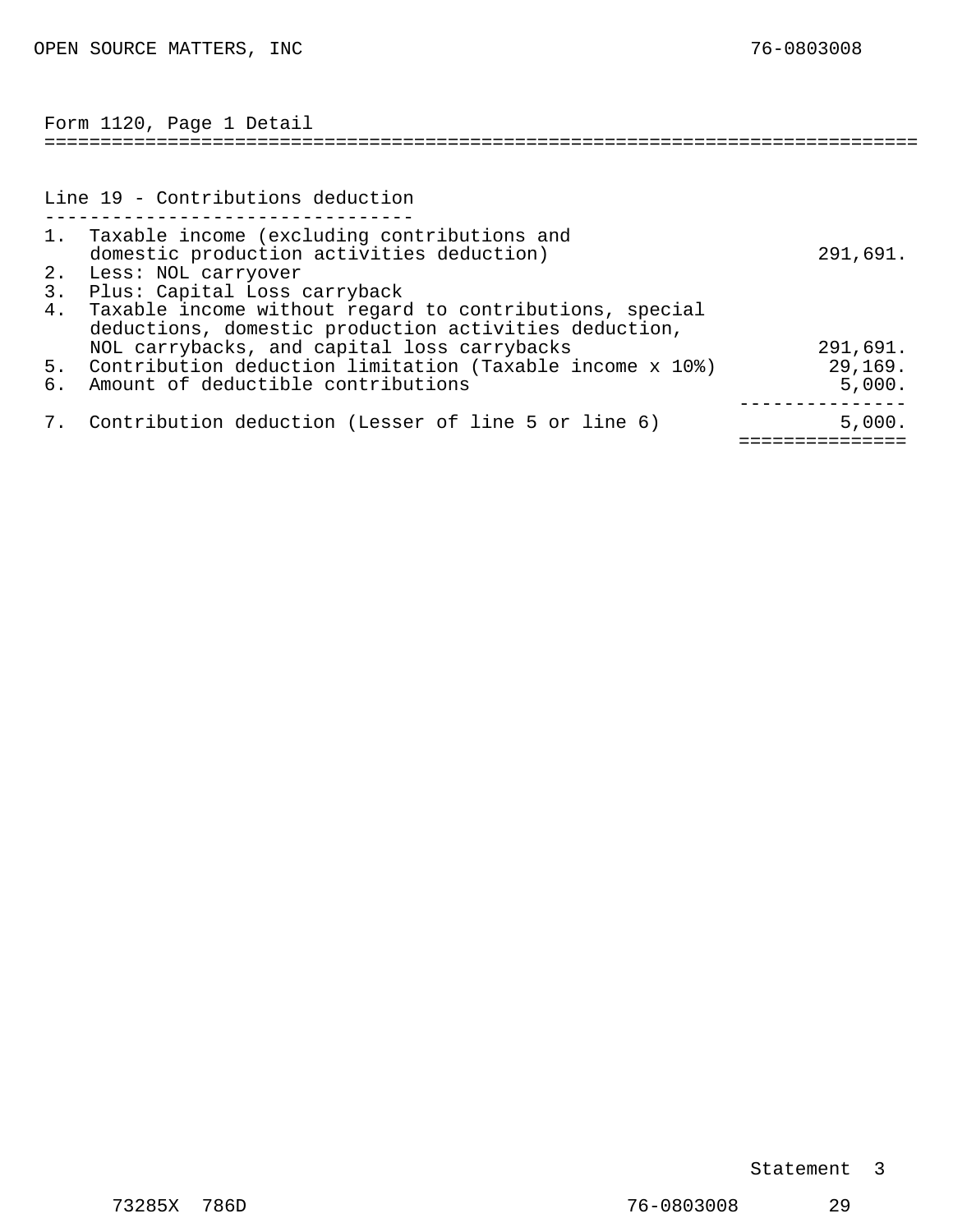<span id="page-20-0"></span>

| Form 1120, Page 1 Detail<br>==============================                                                                                                                                                                                                                                                                        |                                                                                                                                   |
|-----------------------------------------------------------------------------------------------------------------------------------------------------------------------------------------------------------------------------------------------------------------------------------------------------------------------------------|-----------------------------------------------------------------------------------------------------------------------------------|
|                                                                                                                                                                                                                                                                                                                                   |                                                                                                                                   |
| Line 26 - Summary of Travel, Meals and Entertainment                                                                                                                                                                                                                                                                              |                                                                                                                                   |
| Gross meals and entertainment<br>Less 50% limitation to Sch M-1                                                                                                                                                                                                                                                                   | 239.<br>120.                                                                                                                      |
| Net meals & entertainment<br>CONFERENCES, SEMINARS, SUMMITS AND EVENTS                                                                                                                                                                                                                                                            | 119.<br>46,573.                                                                                                                   |
| Total                                                                                                                                                                                                                                                                                                                             | 46,692.<br>===========                                                                                                            |
| Line 26 - Other deductions                                                                                                                                                                                                                                                                                                        |                                                                                                                                   |
| Travel, meals and entertainment<br><b>BANK CHARGES</b><br>LEGAL<br>ACCOUNTING<br>WEBSITE AND HOSTING EXPENSES<br>OFFICE EXPENSES<br>INSURANCE<br>CONFERENCES AND SEMINARS- JOOMLA DAY EVENTS<br>POSTAGE AND DELIVERY<br>MARKETTING<br>LICENSES AND PERMITS<br>DUES AND SUBSCRIPTIONS<br>PROCESSING FEES<br>MISCELLANEOUS EXPENSES | 46,692.<br>880.<br>28,902.<br>14,423.<br>2,295.<br>1,351.<br>1,100.<br>116,355.<br>18.<br>34,708.<br>100.<br>490.<br>3,434.<br>5. |
| Total                                                                                                                                                                                                                                                                                                                             | 250,753.<br>===============                                                                                                       |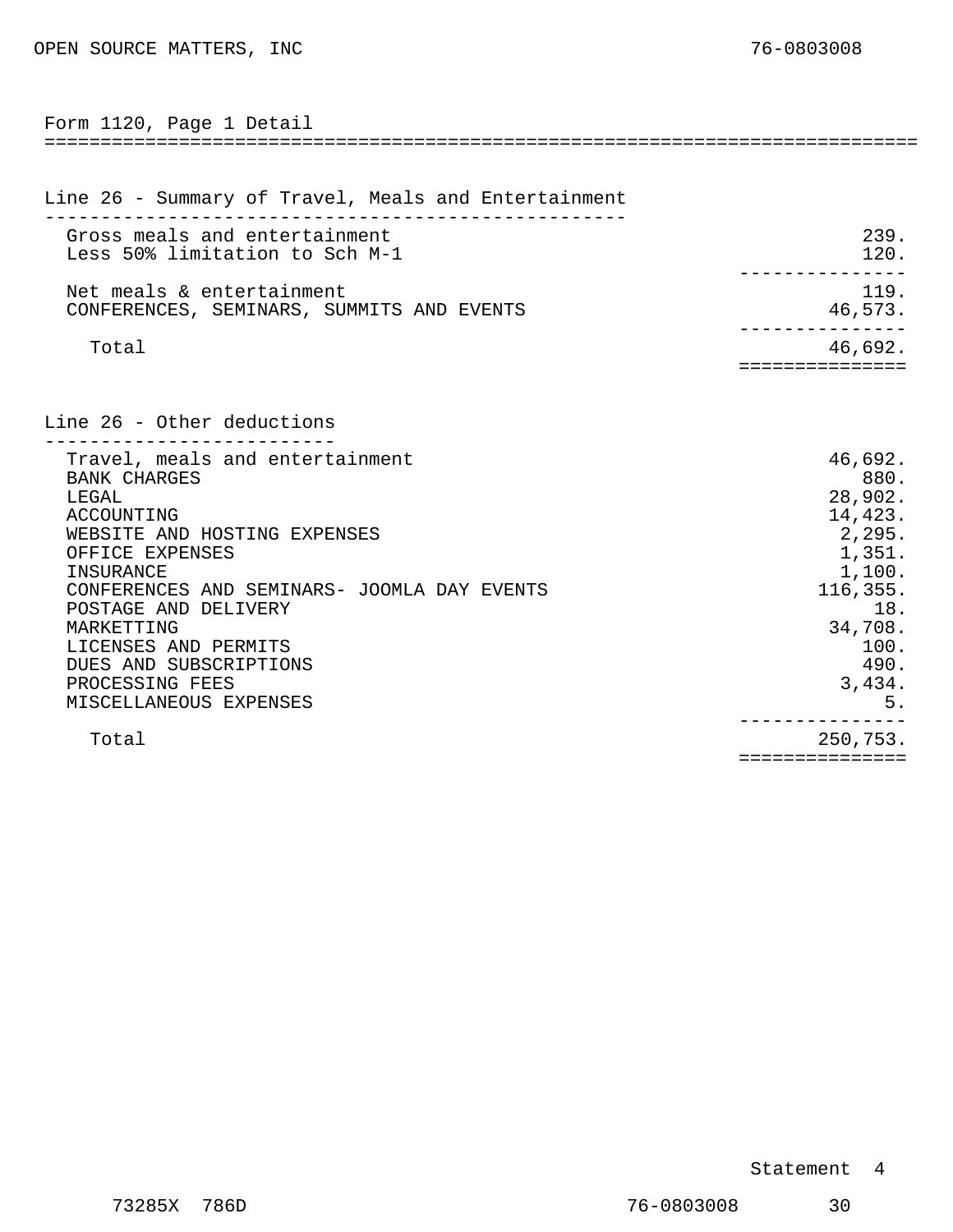<span id="page-21-0"></span>============================================================================== Form 1120, Page 5 Detail

| Sch L, Line 6 -<br>Other current assets       | Beginning | Ending  |
|-----------------------------------------------|-----------|---------|
| PREPAID EXPENSES                              |           | 7,795.  |
| Total                                         |           | 7,795.  |
| Sch L, Line 18 -<br>Other current liabilities |           |         |
| Accrued State Taxes<br>Accrued State Taxes    | 10,685.   | 19,145. |
| Other current liabilities                     |           | 8,000.  |
| Total                                         | 10,685.   | 27,145. |

#### Statement 5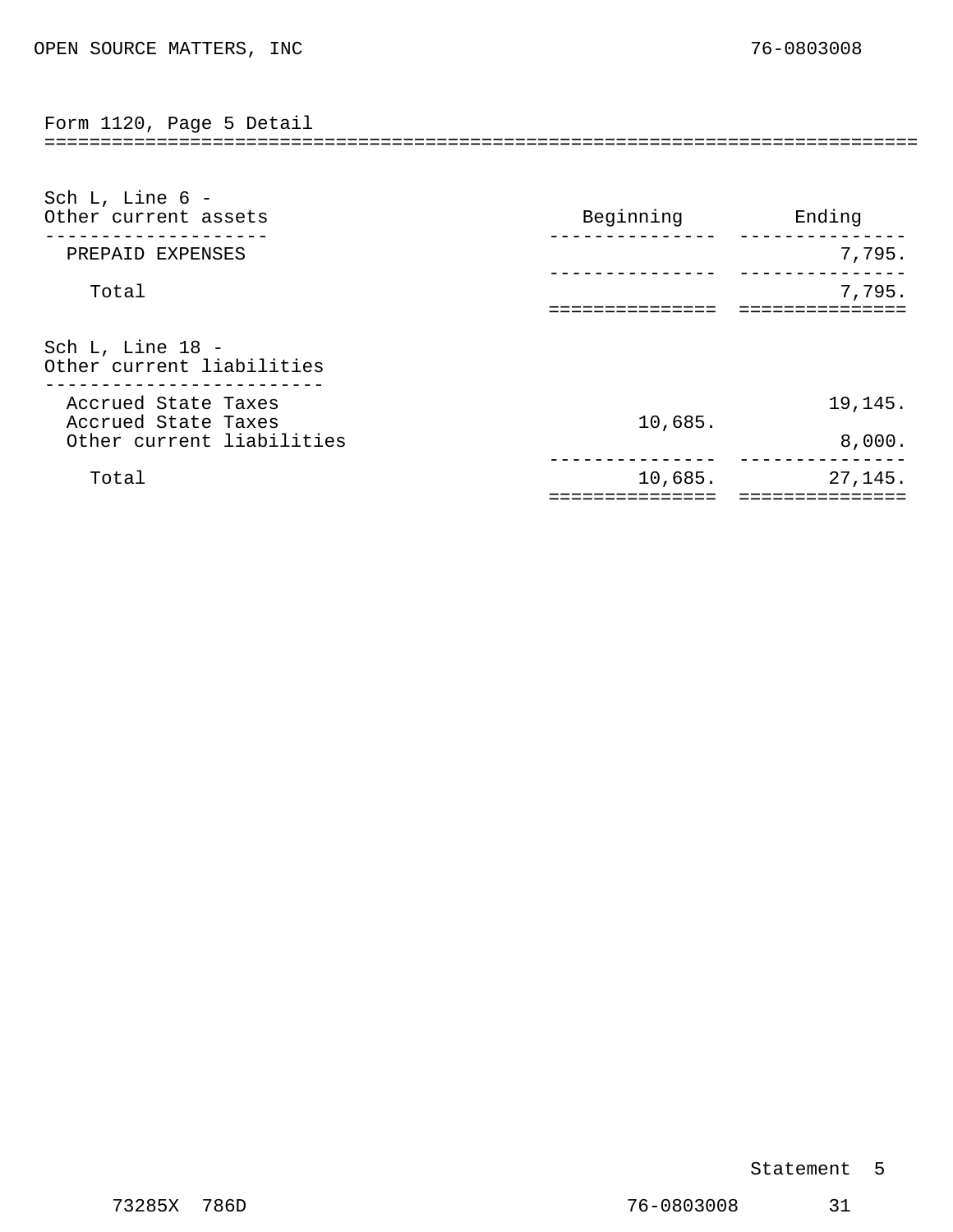<span id="page-22-0"></span>

| Form 4626 Detail                                                                                                                                                                                            |                               |
|-------------------------------------------------------------------------------------------------------------------------------------------------------------------------------------------------------------|-------------------------------|
|                                                                                                                                                                                                             |                               |
| Line 2o - Other Adjustments - Contributions Deduction                                                                                                                                                       |                               |
| 1. AMTI (excluding contributions and<br>domestic production activities deduction)<br>2.<br>Less: NOL carryover<br>Plus: Capital Loss carryback<br>3.<br>AMTI without regard to contributions, special<br>4. | 291,337.                      |
| deductions, domestic production activities deduction,<br>NOL carrybacks, and capital loss carrybacks<br>Contribution deduction limitation (AMTI x 10%)<br>5.<br>Amount of deductible contributions<br>6.    | 291,337.<br>29,134.<br>5,000. |
| 7. Contribution deduction (Lesser of line 5 or line 6)                                                                                                                                                      | 5,000.                        |
| Line 2o - Contributions Adjustment                                                                                                                                                                          |                               |
| Regular Contributions<br>AMT Contributions                                                                                                                                                                  | 5,000.<br>5,000.              |
| Contribution adjustment                                                                                                                                                                                     | NONE.<br>==============       |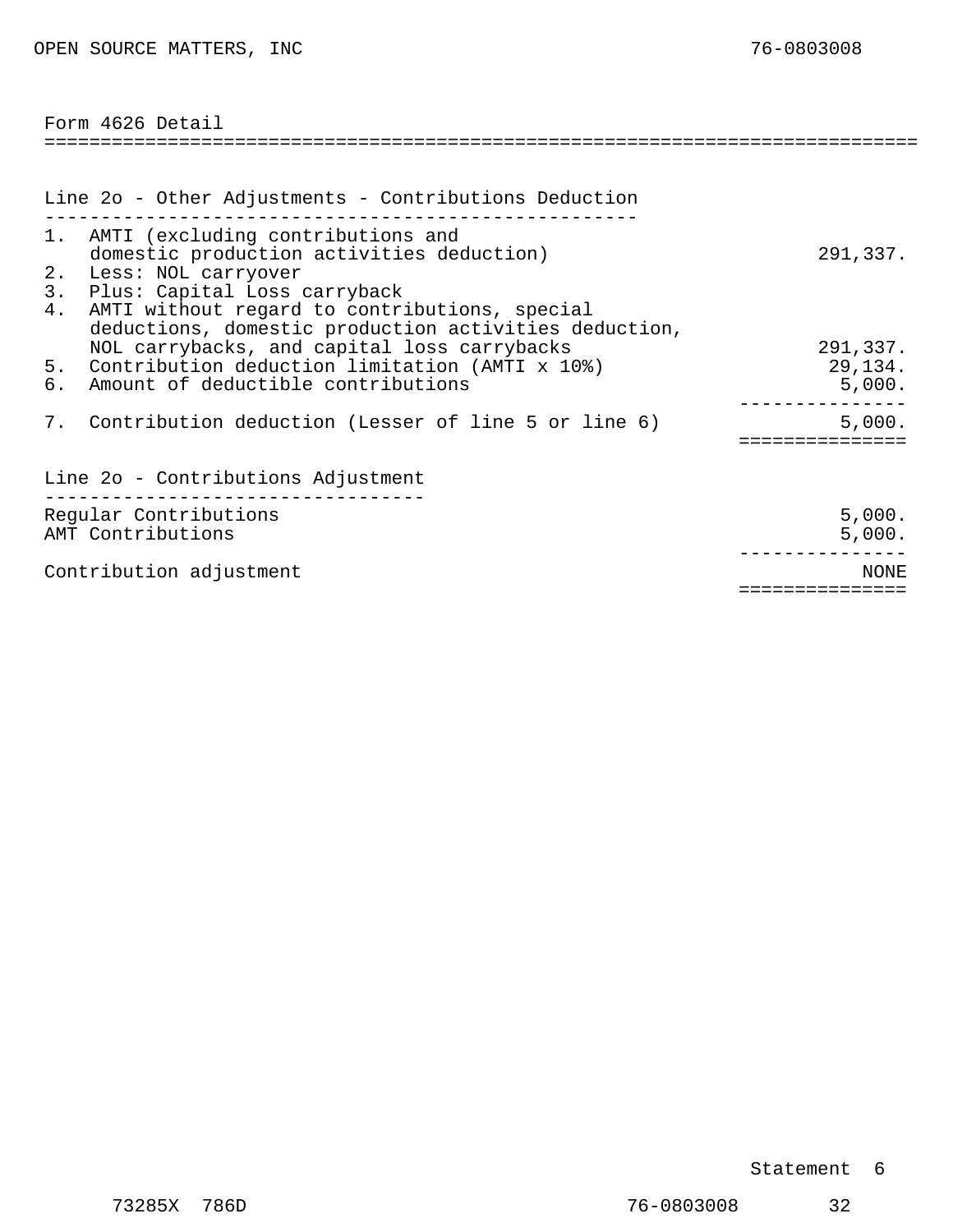Form 2220, Page 2 Penalty Detail

====================================================================================================

<span id="page-23-0"></span>\*\* Computation is based on the interest rates published by the IRS \*\*  $04/15/2012 - 12/31/2012$  3% 04/15/2012-12/31/2012 3%<br>01/01/2013-03/31/2013 3% 01/01/2013-03/31/2013

| Column | Amount<br>Applied | Remaining<br>Underpayment | Payment<br>Date | Days<br>Late | Penalty |
|--------|-------------------|---------------------------|-----------------|--------------|---------|
| (A)    | 7,601.            |                           | 04/17/2012      | 2            | $1$ .   |
|        | 5,202.            |                           |                 |              | $1$ .   |
| (B)    | 7,652.            |                           | 08/19/2012      | 65           | 40.     |
|        | 5,304.            |                           |                 |              | 40.     |
| Total  |                   |                           |                 |              | 41.     |

===============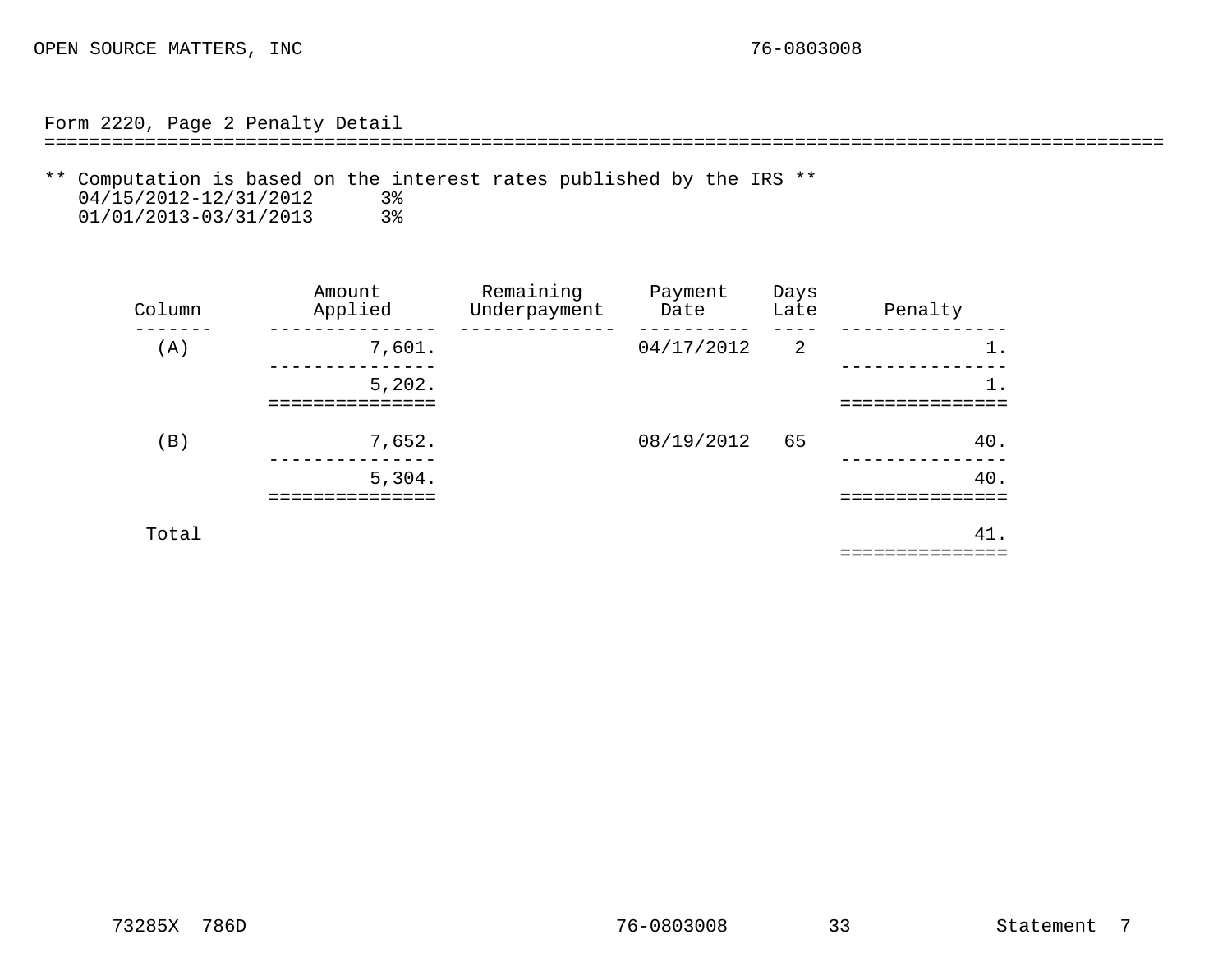2012 **CT-3** 

New York State Department of Taxation and Finance **CT-3 General Business Corporation**

**Franchise Tax Return**

|      |                                                                                                                                                                                                                     | Tax Law - Article 9-A                   |                   | ו נואיטו מא                                                                        |                                                                   |                                                           |                                             |                        |                |
|------|---------------------------------------------------------------------------------------------------------------------------------------------------------------------------------------------------------------------|-----------------------------------------|-------------------|------------------------------------------------------------------------------------|-------------------------------------------------------------------|-----------------------------------------------------------|---------------------------------------------|------------------------|----------------|
|      | See Form CT-3/4-I before completing return.                                                                                                                                                                         |                                         |                   |                                                                                    | All filers must enter tax period:                                 |                                                           |                                             |                        |                |
|      | Amended return<br><b>Final return</b>                                                                                                                                                                               |                                         |                   |                                                                                    | beginning $\begin{bmatrix} 0 & 1 & -0 & 1 & -1 & 2 \end{bmatrix}$ | ending                                                    | $12 - 31 - 12$                              |                        |                |
|      | Employer identification number (EIN)                                                                                                                                                                                | File number                             |                   | Business telephone number                                                          |                                                                   | If you have any subsidiaries<br>incorporated outside NYS, | If you claim an<br>overpayment, mark        |                        |                |
|      | 76-0803008                                                                                                                                                                                                          | AA9                                     |                   | 347-425-9397                                                                       |                                                                   | mark an $X$ in the box                                    | an $X$ in the box                           |                        | $\overline{X}$ |
|      | Legal name of corporation                                                                                                                                                                                           |                                         |                   |                                                                                    | Trade name/DBA                                                    |                                                           |                                             |                        |                |
|      | OPEN SOURCE MATTERS, INC<br>Mailing name (if different from legal name above)                                                                                                                                       |                                         |                   |                                                                                    | State or country of incorporation                                 |                                                           | Date received (for Tax Department use only) |                        |                |
|      |                                                                                                                                                                                                                     |                                         |                   |                                                                                    |                                                                   |                                                           |                                             |                        |                |
| c/o  | Number and street or PO box                                                                                                                                                                                         |                                         |                   |                                                                                    | NEW YORK<br>Date of incorporation                                 |                                                           |                                             |                        |                |
|      | PO BOX 4668 #88354                                                                                                                                                                                                  |                                         |                   |                                                                                    | $01 - 01 - 05$                                                    |                                                           |                                             |                        |                |
| City |                                                                                                                                                                                                                     |                                         | State<br>ZIP code |                                                                                    | Foreign corporations: date began                                  |                                                           |                                             |                        |                |
|      | NEW YORK                                                                                                                                                                                                            |                                         |                   | NY 10163-4668                                                                      | business in NYS                                                   |                                                           |                                             |                        |                |
|      | NAICS business code number (from federal return)                                                                                                                                                                    | If address/phone                        |                   |                                                                                    |                                                                   |                                                           | Audit (for Tax Department use only)         |                        |                |
|      | 511130                                                                                                                                                                                                              | above is new,<br>mark an $X$ in the box |                   | If you need to update your address or<br>phone information for corporation tax, or |                                                                   |                                                           |                                             |                        |                |
|      | Principal business activity                                                                                                                                                                                         |                                         |                   | other tax types, you can do so online. See<br>Business information in Form CT-1.   |                                                                   |                                                           |                                             |                        |                |
|      | WEB BASED SOFTWARE M                                                                                                                                                                                                |                                         |                   |                                                                                    |                                                                   |                                                           |                                             |                        |                |
|      |                                                                                                                                                                                                                     |                                         |                   |                                                                                    |                                                                   |                                                           |                                             |                        |                |
|      | Metropolitan transportation business tax (MTA surcharge)                                                                                                                                                            |                                         |                   |                                                                                    |                                                                   |                                                           |                                             |                        |                |
|      | During the tax year did you do business, employ capital, own or lease property, or maintain an office in the<br>Metropolitan Commuter Transportation District (MCTD)? If Yes, you must file Form CT-3M/4M. The MCTD |                                         |                   |                                                                                    |                                                                   |                                                           |                                             |                        |                |
|      | includes the counties of New York, Bronx, Kings, Queens, Richmond, Dutchess, Nassau, Orange, Putnam,                                                                                                                |                                         |                   |                                                                                    |                                                                   |                                                           |                                             |                        |                |
|      | Rockland, Suffolk, and Westchester. (mark an X in the appropriate box)                                                                                                                                              |                                         |                   |                                                                                    |                                                                   |                                                           | Yes $\mathbf{X}$                            | No                     |                |
|      | A. Pay amount shown on line 93. Make payable to: New York State Corporation Tax                                                                                                                                     |                                         |                   |                                                                                    |                                                                   |                                                           | Payment enclosed                            |                        |                |
|      | Attach your payment here. Detach all check stubs. (See instructions for details.)                                                                                                                                   |                                         |                   |                                                                                    |                                                                   |                                                           |                                             |                        |                |
|      |                                                                                                                                                                                                                     |                                         |                   |                                                                                    |                                                                   |                                                           |                                             |                        |                |
|      | B. Federal return filed (you must mark an $X$ in one): Attach a complete copy of your federal return.                                                                                                               |                                         |                   |                                                                                    |                                                                   |                                                           |                                             |                        |                |
|      | Form 1120 $\bullet$<br>Consolidated basis •                                                                                                                                                                         | Form 1120-H _______<br>Form 1120S •     |                   |                                                                                    |                                                                   |                                                           | Form 1120-REIT or Form 1120-RIC             |                        |                |
|      | C. If you included a qualified subchapter S subsidiary (QSSS) in this return, mark an X in the box and attach Form CT-60-QSSS                                                                                       |                                         |                   |                                                                                    |                                                                   |                                                           |                                             |                        |                |
|      | D. Have you underreported your tax due on past returns? To correct this without penalty, visit our Web site (see Need help?).                                                                                       |                                         |                   |                                                                                    |                                                                   |                                                           |                                             |                        |                |
| Е.   | Do you have an interest in, or have you rented, real property located in New York State? (mark an X in one box) Yes $\bullet$                                                                                       |                                         |                   |                                                                                    |                                                                   |                                                           |                                             | $No \bullet   X$       |                |
|      | If Yes, enter the county                                                                                                                                                                                            |                                         |                   | and the value of such property or rent •                                           |                                                                   |                                                           |                                             |                        |                |
| F.   | Has there been a transfer or acquisition of controlling interest in the entity during the last 3 years? (mark one box). Yes $\bullet$                                                                               |                                         |                   |                                                                                    |                                                                   |                                                           |                                             | No $\bullet$ $\vert$ X |                |
| G.   | If you marked the Consolidated basis box in line B above, complete the following:                                                                                                                                   |                                         |                   |                                                                                    |                                                                   |                                                           |                                             |                        |                |
|      | 1. Number of corporations included in the federal consolidated group                                                                                                                                                |                                         |                   |                                                                                    |                                                                   |                                                           |                                             |                        |                |
|      | Total consolidated federal taxable income (FTI) before the net operating loss deduction (NOLD)<br>2.                                                                                                                |                                         |                   |                                                                                    |                                                                   |                                                           |                                             |                        |                |
|      | If substantially all of the voting stock of this corporation is owned or controlled, directly or indirectly, by another corporation,<br>3.                                                                          |                                         |                   |                                                                                    |                                                                   |                                                           |                                             |                        |                |
|      | give the name and EIN of that corporation below.                                                                                                                                                                    |                                         |                   |                                                                                    |                                                                   |                                                           |                                             |                        |                |
|      | Legal name of corporation                                                                                                                                                                                           |                                         |                   |                                                                                    |                                                                   | EIN                                                       |                                             |                        |                |
|      | ٠                                                                                                                                                                                                                   |                                         |                   |                                                                                    |                                                                   |                                                           |                                             |                        |                |
| н.   | Do you have an interest in any partnerships? (mark an X in the appropriate box)<br>                                                                                                                                 |                                         |                   |                                                                                    |                                                                   |                                                           | Yes $\bullet$                               | No $\bullet$           |                |
|      |                                                                                                                                                                                                                     |                                         |                   |                                                                                    |                                                                   |                                                           | Yes                                         | No                     | X              |
| ı.   | Did you include a disregarded entity in this return? (mark an X in the appropriate box)<br>If Yes, enter the name and EIN below. If more than one, attach list with names and EINs.                                 |                                         |                   |                                                                                    |                                                                   |                                                           |                                             |                        |                |
|      |                                                                                                                                                                                                                     |                                         |                   |                                                                                    |                                                                   |                                                           |                                             |                        |                |
|      |                                                                                                                                                                                                                     |                                         |                   | Legal name of disregarded entity                                                   |                                                                   | EIN                                                       |                                             |                        |                |



2D3511 1.000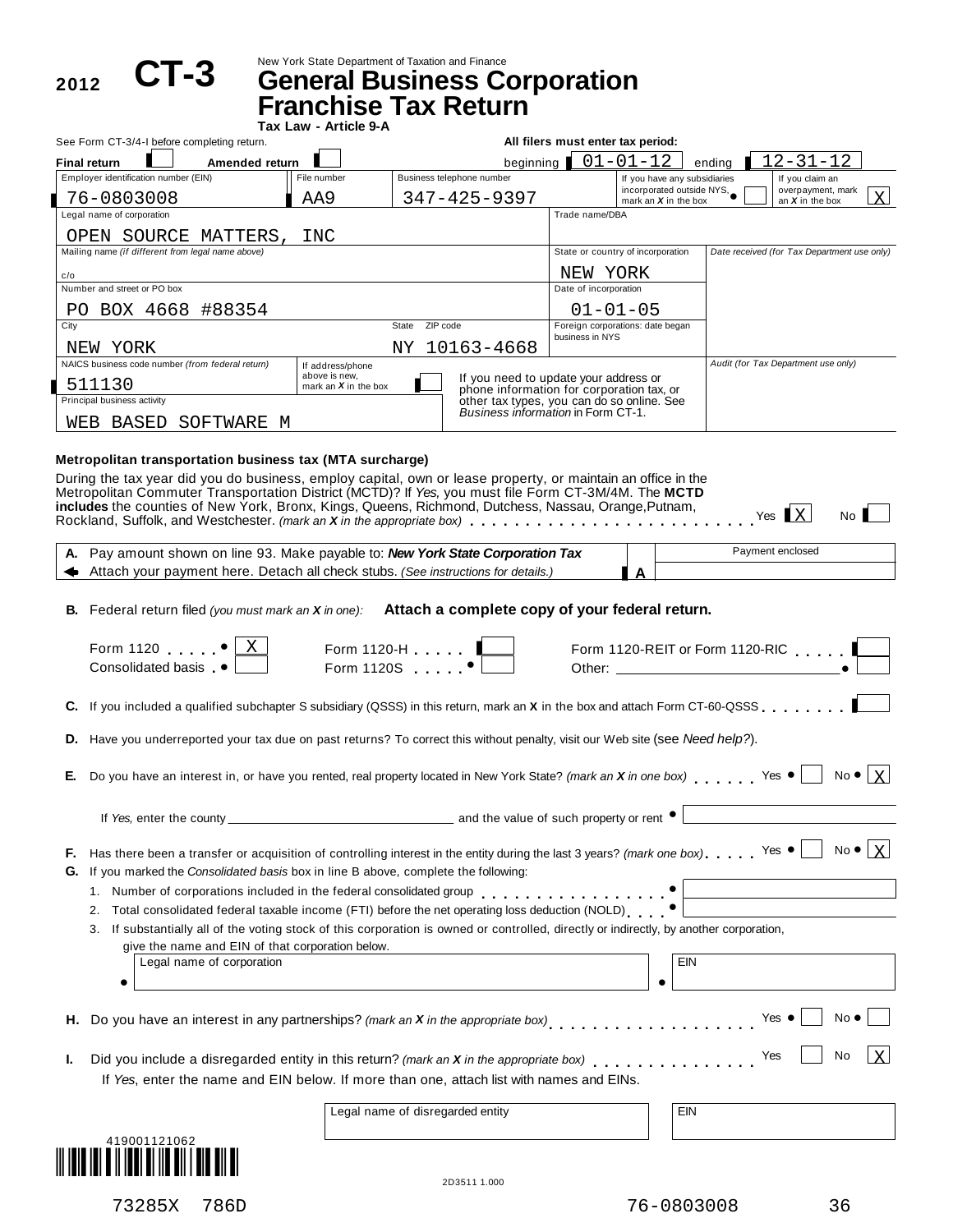|    | <b>Computation of entire net income (ENI) base</b> (see instructions)                                                  |    |                                          |    |                                 |                         |                    |
|----|------------------------------------------------------------------------------------------------------------------------|----|------------------------------------------|----|---------------------------------|-------------------------|--------------------|
| 1  |                                                                                                                        |    |                                          |    |                                 | 1                       | 286,691.           |
| 2  | Interest on federal, state, municipal, and other obligations not included on line 1 (see instructions)                 |    |                                          |    |                                 | $\overline{2}$          |                    |
| 3  | Interest paid to a corporate stockholder owning more than 50% of issued and outstanding stock                          |    |                                          |    |                                 | $\overline{\mathbf{3}}$ |                    |
| 4a | Interest deductions directly attributable to subsidiary capital                                                        |    |                                          |    |                                 | 4a                      |                    |
| 4b |                                                                                                                        |    |                                          |    |                                 | 4b                      |                    |
| 5а |                                                                                                                        |    |                                          |    |                                 | 5а                      |                    |
| 5b | <b>Noninterest</b> deductions indirectly attributable to subsidiary capital enterpresent and containing the set of the |    |                                          |    |                                 | 5b                      |                    |
| 6  | New York State and other state and local taxes deducted on your federal return (see instructions)                      |    |                                          |    |                                 | 6                       | 28,829.            |
| 7  | Federal depreciation from Form CT-399, if applicable (see instructions)                                                |    |                                          |    |                                 | $\overline{7}$          |                    |
| 8  | Other additions (see instructions) ●   IRC Section 199 deduction:                                                      |    |                                          |    |                                 | 8                       |                    |
| 9  |                                                                                                                        |    |                                          |    |                                 | 9                       | 315,520.           |
| 10 | Income from subsidiary capital (from Form CT-3-ATT, line 26)                                                           |    |                                          | 10 |                                 |                         |                    |
| 11 | Fifty percent of dividends from nonsubsidiary corporations (see instr.)                                                |    |                                          | 11 |                                 |                         |                    |
| 12 | Foreign dividends gross-up not included on lines 10 and 11                                                             |    |                                          | 12 |                                 |                         |                    |
| 13 | New York NOLD (attach federal and New York State computations)                                                         |    |                                          | 13 |                                 | Stmt 1                  |                    |
| 14 | Allowable New York State depreciation from Form CT-399, if applicable (see instr.) ●                                   |    |                                          | 14 |                                 |                         |                    |
| 15 | Other subtractions (see instr.) S-13 ·                                                                                 |    |                                          | 15 |                                 |                         |                    |
| 16 | Total subtractions (add lines 10 through 15)                                                                           |    | <u>.</u>                                 | .  |                                 | 16                      |                    |
| 17 | ENI (subtract line 16 from line 9; show loss with a minus (-) sign; enter here and on line 42)                         |    |                                          |    |                                 | 17                      | 315,520.           |
| 18 | Investment income before allocation (from Form CT-3-ATT, line 22, but not more than line 17 above)                     |    |                                          |    |                                 | 18                      |                    |
| 19 |                                                                                                                        |    |                                          |    |                                 | 19                      | 315,520.           |
| 20 | Allocated investment income (multiply line 18 by $\bullet$                                                             |    |                                          |    | $%$ from Form CT-3-ATT, line 5) | 20                      |                    |
| 21 | Allocated business income (multiply line 19 by $\bullet$   100.0000 % from line 119, 121, or 141) $\dots$              |    |                                          |    |                                 | 21                      | 315,520.           |
| 22 |                                                                                                                        |    |                                          |    |                                 | 22                      | 315,520.           |
| 23 | Optional depreciation adjustments (attach Form CT-324; enter here and on line 69)                                      |    |                                          |    |                                 | 23                      |                    |
| 24 |                                                                                                                        |    |                                          |    |                                 | 24                      | 315,520.           |
| 25 | ENI base tax (multiply line 24 by the appropriate rate from the Tax rates schedule in Form CT-3/4-1;                   |    |                                          |    |                                 |                         |                    |
|    |                                                                                                                        |    |                                          |    |                                 | 25                      | 20,662.            |
|    | Computation of capital base (enter whole dollars for lines 26 through 31; see instructions)                            |    |                                          |    |                                 |                         |                    |
|    |                                                                                                                        |    | A<br>Beginning of year                   |    | в<br>End of year                |                         | C<br>Average value |
| 26 | Total assets from federal return $\bullet$                                                                             | 26 | 263, 223.                                |    | 484,462.                        |                         | 373,843.           |
| 27 | Real property and marketable                                                                                           |    |                                          |    |                                 |                         |                    |
|    | securities included on line 26                                                                                         | 27 |                                          |    |                                 |                         |                    |
| 28 | Subtract line 27 from line 26                                                                                          | 28 | 263, 223.                                |    | 484,462.                        |                         | 373,843.           |
| 29 | Real property and marketable                                                                                           |    |                                          |    |                                 |                         |                    |
|    | securities at fair market value                                                                                        | 29 |                                          |    |                                 |                         |                    |
| 30 | Adjusted total assets (add lines 28 and 29)                                                                            | 30 | 263, 223.                                |    | 484,462.                        |                         | 373,843.           |
| 31 | Total liabilities                                                                                                      | 31 | 31,871.                                  |    | 40,801                          |                         | 36,336.            |
| 32 |                                                                                                                        |    |                                          |    |                                 | 32                      | 337,507.           |
| 33 | Subsidiary capital (from Form CT-3-ATT, line 28; if none, enter 0)                                                     |    |                                          |    |                                 | 33                      |                    |
| 34 |                                                                                                                        |    |                                          |    |                                 | 34                      | 337,507.           |
| 35 | Investment capital (from Form CT-3-ATT, line 7, column E; if none, enter 0)                                            |    |                                          |    |                                 | 35                      |                    |
| 36 | Business capital (subtract line 35 from line 34)                                                                       |    |                                          |    |                                 | 36                      | 337,507.           |
| 37 | Allocated investment capital (multiply line 35 by ●                                                                    |    |                                          |    | $%$ from Form CT-3-ATT, line 5) | 37                      |                    |
| 38 | Allocated business capital (multiply line 36 by $\bullet$                                                              |    | $100.0000\%$ from line 119, 121, or 141) |    |                                 | 38                      | 337,507.           |
| 39 |                                                                                                                        |    |                                          |    |                                 | 39                      | 337,507.           |
| 40 |                                                                                                                        |    |                                          |    |                                 | 40                      | 506.               |
| 41 |                                                                                                                        |    |                                          | 41 | 100.0000%                       |                         |                    |

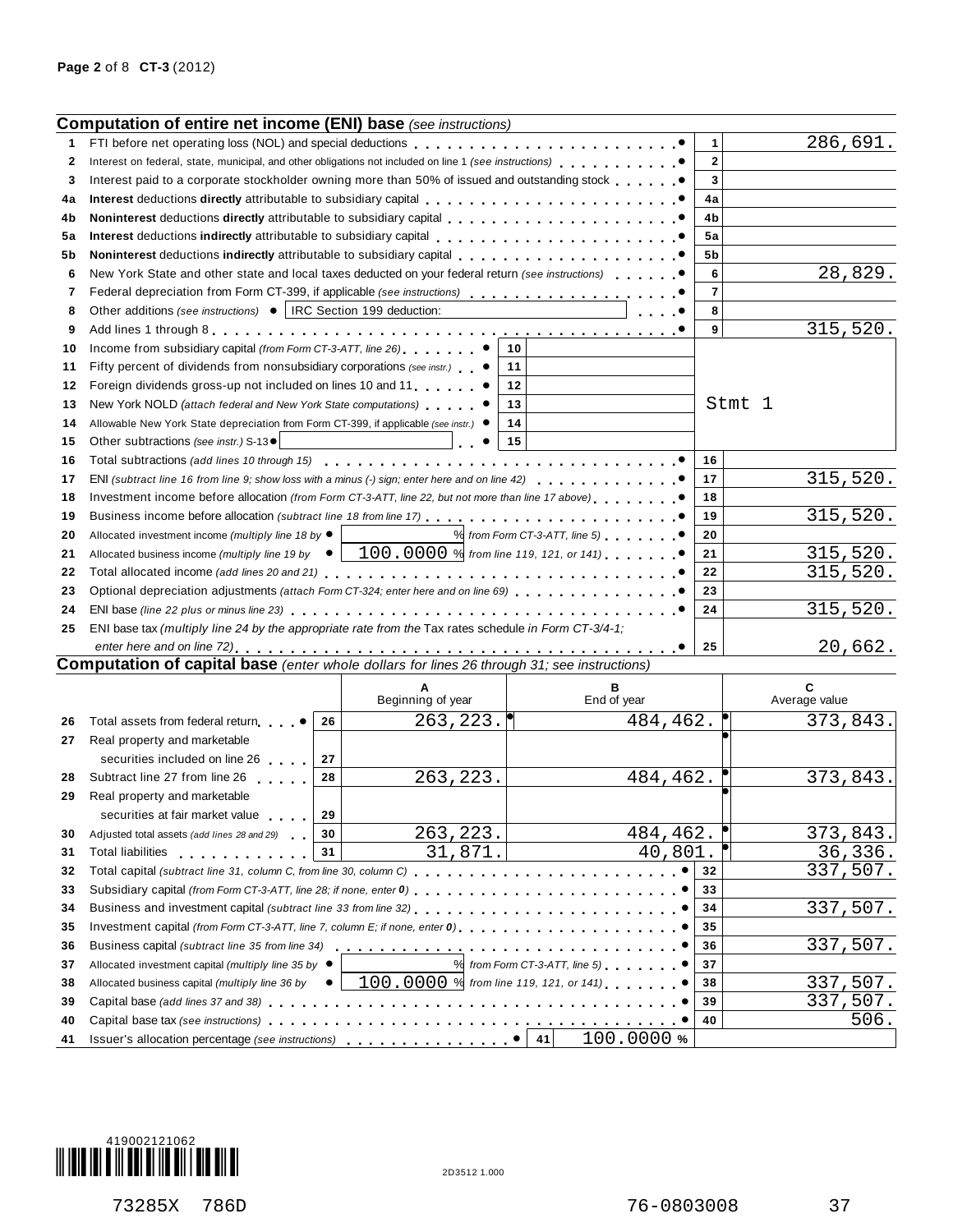|    | Computation of minimum taxable income (MTI) base                                                               |                 |           |
|----|----------------------------------------------------------------------------------------------------------------|-----------------|-----------|
|    |                                                                                                                | 42              | 315,520.  |
|    | Adjustments (see instructions)                                                                                 |                 |           |
| 43 | Depreciation of tangible property placed in service after 1986 (see instructions)                              | $\bullet$ 43    | $-354.$   |
| 44 | Amortization of mining exploration and development costs paid or incurred after 1986.                          | $\bullet$ 44    |           |
| 45 | Amortization of circulation expenditures paid or incurred after 1986 (personal holding companies only)         | $\bullet$ 45    |           |
| 46 | Basis adjustments in determining gain or loss from sale or exchange of property                                | $\bullet$ 46    |           |
| 47 |                                                                                                                | 47              |           |
| 48 |                                                                                                                | 48<br>$\bullet$ |           |
| 49 |                                                                                                                | $\bullet$ 49    |           |
| 50 |                                                                                                                |                 |           |
| 51 |                                                                                                                | 51              | 315,166.  |
|    | Tax preference items (see instructions)                                                                        |                 |           |
| 52 |                                                                                                                | $\bullet$ 52    |           |
| 53 |                                                                                                                |                 |           |
| 54 |                                                                                                                | $\bullet$ 54    |           |
| 55 |                                                                                                                | 55              | 315,166.  |
| 56 |                                                                                                                | 56              |           |
| 57 |                                                                                                                | 57<br>$\bullet$ | 315, 166. |
| 58 | Alternative net operating loss deduction (ANOLD) (see instructions)                                            | 58<br>$\bullet$ |           |
| 59 |                                                                                                                | 59<br>$\bullet$ | 315,166.  |
| 60 | Investment income before apportioned NOLD (add line 18 and Form CT-3-ATT, line 21)                             | 60              |           |
| 61 |                                                                                                                | 61<br>$\bullet$ |           |
| 62 |                                                                                                                | 62              |           |
| 63 |                                                                                                                | 63              |           |
| 64 | Alternative investment income before allocation (subtract line 63 from line 62)                                | 64              |           |
| 65 | Alternative business income before allocation (subtract line 64 from line 59) [11] [11] [11] [11] [11] [11] [1 | 65<br>$\bullet$ | 315,166.  |
| 66 | % from line 119, 121, or 161)<br>Allocated alternative business income (multiply line 65 by                    | 66<br>$\bullet$ |           |
| 67 | $%$ from Form CT-3-ATT, line 5) $\bullet$<br>Allocated alternative investment income (multiply line 64 by      | 67              |           |
| 68 |                                                                                                                | 68              |           |
| 69 |                                                                                                                | 69              |           |
| 70 |                                                                                                                | $\bullet$ 70    |           |
| 71 | Tax on MTI base (multiply line 70 by appropriate rate; see instructions)                                       | $\bullet$ 71    |           |
|    |                                                                                                                |                 |           |

*(continued)*

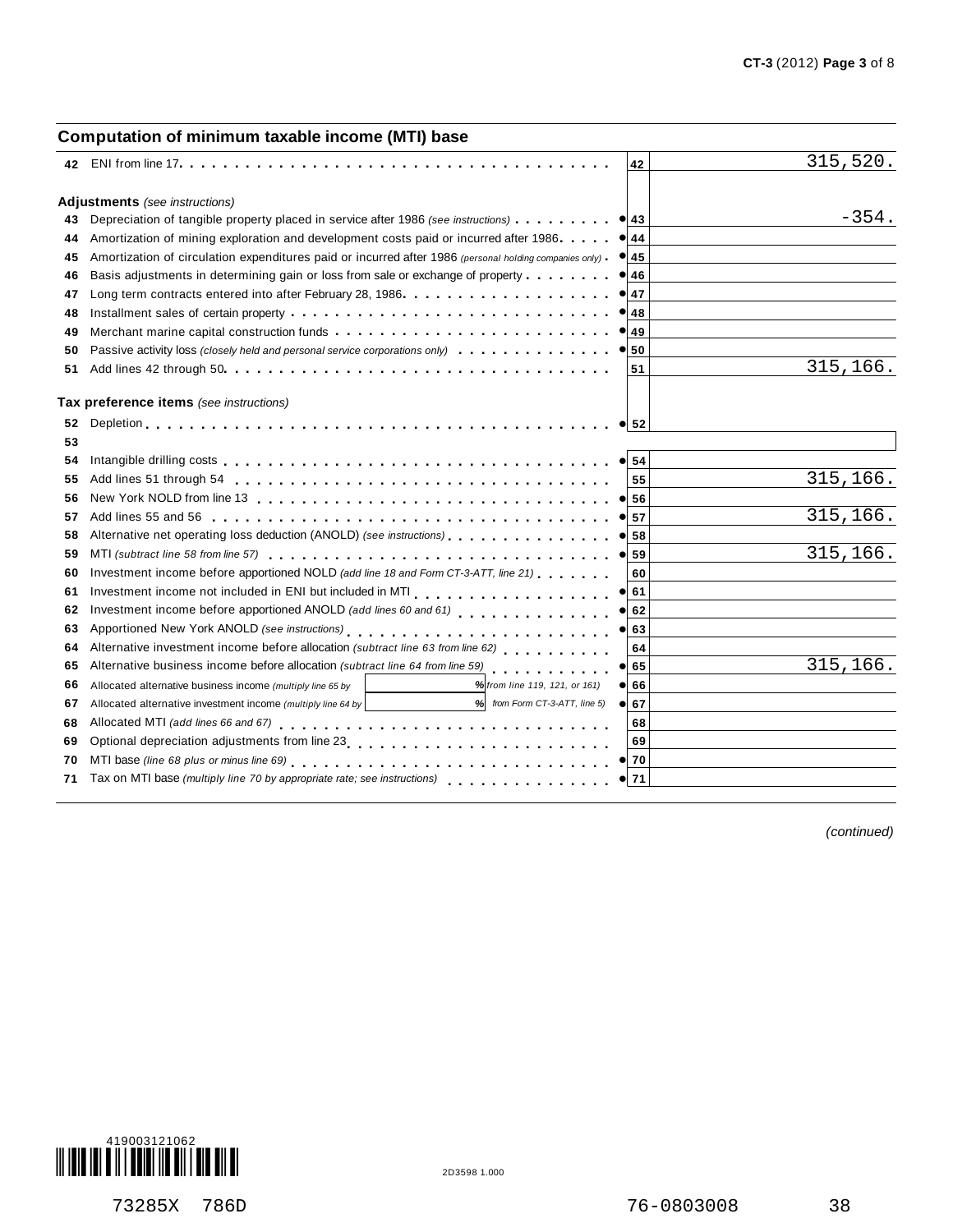|      | <b>Computation of tax</b>                                                                                                                                                                                                                                                                                                                   |                         |         |
|------|---------------------------------------------------------------------------------------------------------------------------------------------------------------------------------------------------------------------------------------------------------------------------------------------------------------------------------------------|-------------------------|---------|
|      |                                                                                                                                                                                                                                                                                                                                             | 72                      | 20,662. |
|      | 73 Tax on capital base from line 40 (see instructions)<br>Second year $\bullet$ $\Box$<br>First year<br>New small business:<br>$\bullet$ L                                                                                                                                                                                                  | 73                      | 506.    |
|      | You must enter an amount on line 74a below; if none, enter O.                                                                                                                                                                                                                                                                               |                         |         |
| 74a  | 571,360.<br>New York receipts (see instructions) entertainment of the Vietnam of T4a                                                                                                                                                                                                                                                        |                         |         |
| 74b  |                                                                                                                                                                                                                                                                                                                                             | 74b                     | 500.    |
| 75   | Amount from line 71, 72, 73, or 74b, whichever is largest (see instructions for exception) $\cdots$                                                                                                                                                                                                                                         | 75                      | 20,662. |
| 76   | Subsidiary capital base from Form CT-3-ATT, line 31 <b>Capital Liness</b> 1 <b>Capital Contract 2</b> and a series that the subsidiary capital base from Form CT-3-ATT, line 31 <b>and 2</b> and 2 and 2 and 2 and 2 and 2 and 2 and 2 and 2                                                                                                | 76                      |         |
| 77   | Subsidiary capital base tax from Form CT-3-ATT, line $32, \ldots, \ldots, \ldots, \ldots, \ldots, \ldots, \ldots, \ldots, \ldots$                                                                                                                                                                                                           | 77                      |         |
| 78   |                                                                                                                                                                                                                                                                                                                                             | 78                      | 20,662. |
| 79   |                                                                                                                                                                                                                                                                                                                                             | 79                      |         |
| 80   | Balance (subtract line 79 from line 78; if line 79 is more than line 78, enter 0)                                                                                                                                                                                                                                                           | 80                      | 20,662. |
| 81   |                                                                                                                                                                                                                                                                                                                                             | 81                      | 500.    |
| 82   |                                                                                                                                                                                                                                                                                                                                             | 82                      | 20,662. |
|      | First installment of estimated tax for next period:                                                                                                                                                                                                                                                                                         |                         |         |
| 83a  | If you filed a request for extension, enter amount from Form CT-5, line 2                                                                                                                                                                                                                                                                   | <b>83a</b><br>$\bullet$ | 5,308.  |
| 83b  | If you did not file Form CT-5 and line 82 is over \$1,000, see instructions                                                                                                                                                                                                                                                                 | 83b                     |         |
| 84   |                                                                                                                                                                                                                                                                                                                                             | 84                      | 25,970. |
| 85   |                                                                                                                                                                                                                                                                                                                                             | 85                      | 26,538. |
| 86   | Balance (subtract line 85 from line 84; if line 85 is more than line 84, enter $0$ ) $\cdots$ , $\cdots$ , $\cdots$                                                                                                                                                                                                                         | 86                      |         |
| 87   | Estimated tax penalty (see instructions; mark an X in the box if Form CT-222 is attached) $\bullet$<br>dia dia dia dia dia                                                                                                                                                                                                                  | 87                      |         |
| 88   |                                                                                                                                                                                                                                                                                                                                             | 88                      |         |
| 89   |                                                                                                                                                                                                                                                                                                                                             | 89                      |         |
| 90   |                                                                                                                                                                                                                                                                                                                                             | 90                      |         |
|      | Voluntary gifts/contributions (see instructions):                                                                                                                                                                                                                                                                                           |                         |         |
| 91a  | $\blacksquare$ 91a<br>Amount for Return a Gift to Wildlife <b>Community</b> Amount for Return a                                                                                                                                                                                                                                             |                         |         |
| 91 b | 191 <sub>b</sub><br>Amount for Breast Cancer Research and Education Fund                                                                                                                                                                                                                                                                    |                         |         |
| 91c  | Amount for Prostate Cancer Research, Detection, and Education Fund 191c                                                                                                                                                                                                                                                                     |                         |         |
| 91 d | $\blacksquare$ 91d<br>Amount for 9/11 Memorial example and the state of the state of the state of the state of the state of the state of the state of the state of the state of the state of the state of the state of the state of the state of the                                                                                        |                         |         |
| 91e  | Amount for Volunteer Firefighting & EMS Recruitment Fund 191e                                                                                                                                                                                                                                                                               |                         |         |
| 92   |                                                                                                                                                                                                                                                                                                                                             | 92                      | 25,970. |
| 93   | Balance due (If line 85 is less than line 92, subtract line 85 from line 92 and enter here. This is the                                                                                                                                                                                                                                     |                         |         |
|      |                                                                                                                                                                                                                                                                                                                                             | 93                      |         |
|      | 94 Overpayment (If line 85 is more than line 92, subtract line 92 from line 85. This is your overpayment;<br>enter here and see instructions) enterpreteral resources in the case of the case of the case of the case of the case of the case of the case of the case of the case of the case of the case of the case of the case of the ca | 94                      | 568.    |
| 95   | Amount of overpayment to be credited to next period                                                                                                                                                                                                                                                                                         | 95                      | 568.    |
| 96   |                                                                                                                                                                                                                                                                                                                                             | 96                      |         |
| 97   |                                                                                                                                                                                                                                                                                                                                             | 97                      |         |
| 98   | Refund of overpayment (subtract line 97 from line 96)                                                                                                                                                                                                                                                                                       | 98                      |         |
| 99a  | Refund of unused tax credits (see instructions and attach appropriate forms)                                                                                                                                                                                                                                                                | 99a                     |         |
|      | 99b Tax credits to be credited as an overpayment to next year's return (see instructions and attach                                                                                                                                                                                                                                         |                         |         |
|      | appropriate forms) entering to the enterity of the enterity of the enterity of the enterity of the enterity of                                                                                                                                                                                                                              | 99 <sub>b</sub>         |         |
|      |                                                                                                                                                                                                                                                                                                                                             |                         |         |

*(continued)*



73285X 786D 76-0803008 39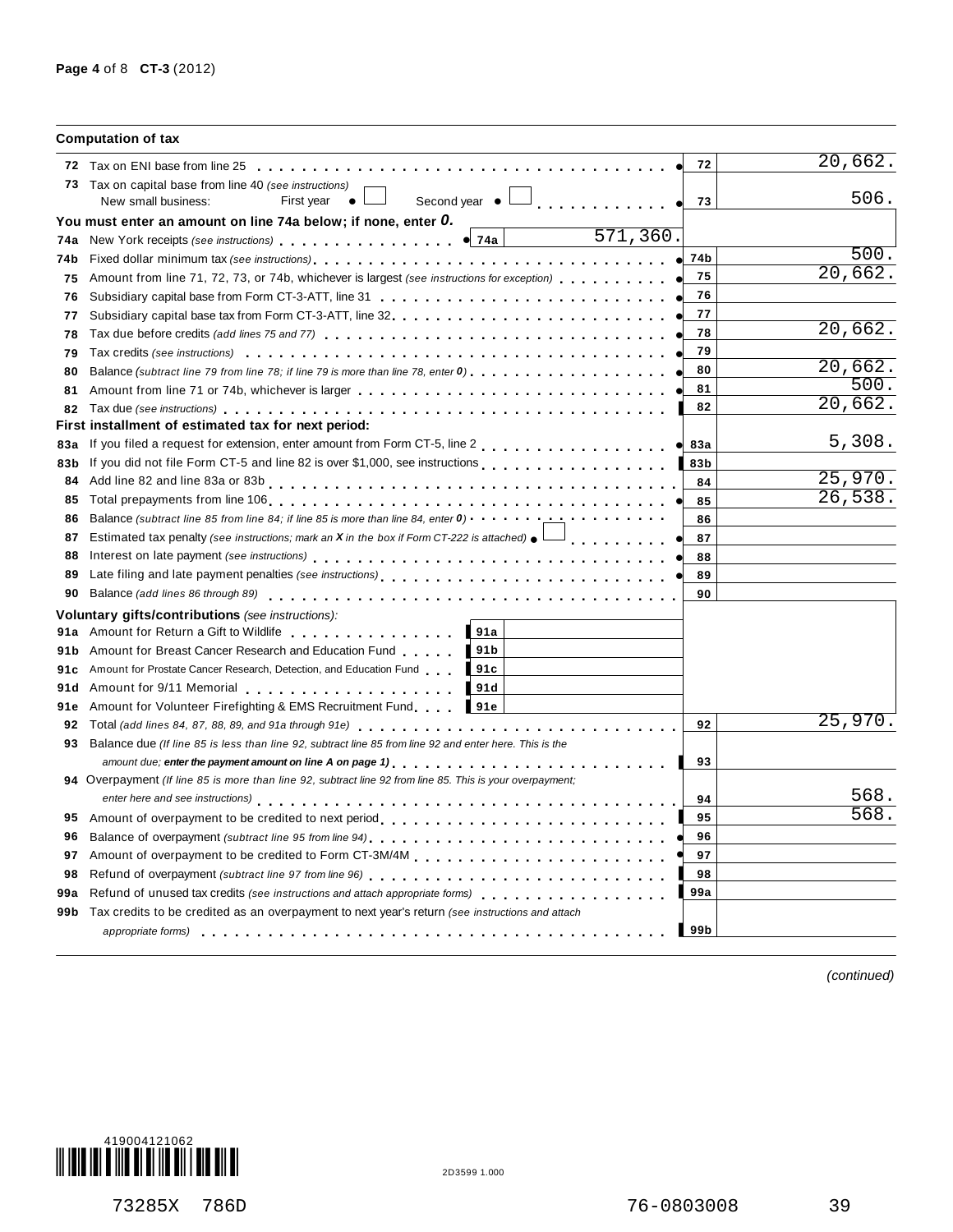|             | Summary of credits claimed on line 79 against current year's franchise tax (see instructions for lines 79, 99a, 99b, 100a, and 100b) |                                                                                                                |      |                                                                                      |                   |
|-------------|--------------------------------------------------------------------------------------------------------------------------------------|----------------------------------------------------------------------------------------------------------------|------|--------------------------------------------------------------------------------------|-------------------|
| Form CT-38, | $line 28$ $\bullet$                                                                                                                  | Form CT-248 •                                                                                                  |      | Form CT-611.1                                                                        |                   |
|             | Form CT-40 •                                                                                                                         | Form CT-249 $\bullet$                                                                                          |      | Form CT-612 · ·                                                                      |                   |
|             | Form CT-41 •                                                                                                                         | Form CT-250 •                                                                                                  |      | Form CT-613 $\bullet$                                                                |                   |
|             | Form CT-43 $\bullet$                                                                                                                 | Form CT-259 •                                                                                                  |      | Form CT-631 $\bullet$                                                                |                   |
|             | Form CT-44 $\bullet$                                                                                                                 | Form CT-261 •                                                                                                  |      | Form CT-633                                                                          |                   |
|             | Form CT-46 $\bullet$                                                                                                                 | Form CT-601 •                                                                                                  |      | Form CT-634                                                                          |                   |
|             | Form CT-47 $\bullet$                                                                                                                 | Form CT-601.1 •                                                                                                |      | Form CT-635                                                                          |                   |
|             | Form CT-236 •                                                                                                                        | Form CT-602 •                                                                                                  |      | $\begin{array}{ll}\text{Servicing mortgages} \\ \text{credit} & \bullet \end{array}$ |                   |
|             | Form CT-238 •                                                                                                                        | Form CT-603 •                                                                                                  |      | Form DTF-619 ·                                                                       |                   |
|             | Form CT-239 •                                                                                                                        | Form CT-604 •                                                                                                  |      | Form DTF-621 ·                                                                       |                   |
|             | Form CT-241 •                                                                                                                        | Form CT-605 $\bullet$                                                                                          |      | Form DTF-622 · ·                                                                     |                   |
|             | Form CT-242 •                                                                                                                        | Form CT-606 $\bullet$                                                                                          |      | Form DTF-624 ··                                                                      |                   |
|             | Form CT-243 •                                                                                                                        | Form CT-607 •                                                                                                  |      | Form DTF-630 ·                                                                       |                   |
|             | Form CT-246 $\bullet$                                                                                                                | Form CT-611 •                                                                                                  |      | Other credits •                                                                      |                   |
|             | 100a Total tax credits claimed above (enter here and on line 79; attach form or statement for each tax credit claimed)               |                                                                                                                |      |                                                                                      |                   |
|             | Composition of prepayments on line 85 (see instructions)                                                                             |                                                                                                                |      |                                                                                      |                   |
|             |                                                                                                                                      |                                                                                                                |      | Date paid                                                                            | <b>Amount</b>     |
|             | 101 Mandatory first installment <b>contains the Mandatory first installment</b>                                                      |                                                                                                                | 101  |                                                                                      | 2,686.            |
|             | 102a Second installment from Form CT-400                                                                                             |                                                                                                                | 102a |                                                                                      | <b>NONE</b>       |
|             | 102b Third installment from Form CT-400                                                                                              | de la característica de la característica de la característica de la característica de la característica de la | 102b | $08 - 21 - 12$                                                                       | 4,000.            |
|             | 102c Fourth installment from Form CT-400                                                                                             |                                                                                                                | 102c | $09 - 13 - 12$                                                                       | 4,000.            |
|             | 103 Payment with extension request from Form CT-5, line 5<br>104 Overpayment credited from prior years                               | Period                                                                                                         | 103  |                                                                                      | 14,564.<br>1,288. |
|             | 105 Overpayment credited from Form CT-3M/4M                                                                                          | Period                                                                                                         |      | 104<br>105                                                                           |                   |
|             | 106 Total prepayments (add lines 101 through 105; enter here and on line 85)                                                         |                                                                                                                |      | 106                                                                                  | 26,538.           |
|             | 107 If you are a member of an affiliated federal group, enter primary corporation name and EIN:                                      |                                                                                                                |      |                                                                                      |                   |
|             | Name                                                                                                                                 |                                                                                                                |      |                                                                                      | EIN               |
|             |                                                                                                                                      |                                                                                                                |      | $\bullet$                                                                            |                   |
|             | If you are more than 50% owned by another corporation, enter parent corporation name and EIN:                                        |                                                                                                                |      |                                                                                      |                   |
|             | Name                                                                                                                                 |                                                                                                                |      | $\bullet$                                                                            | EIN               |
|             | 419005121062                                                                                                                         | 2D3567 1.000                                                                                                   |      |                                                                                      |                   |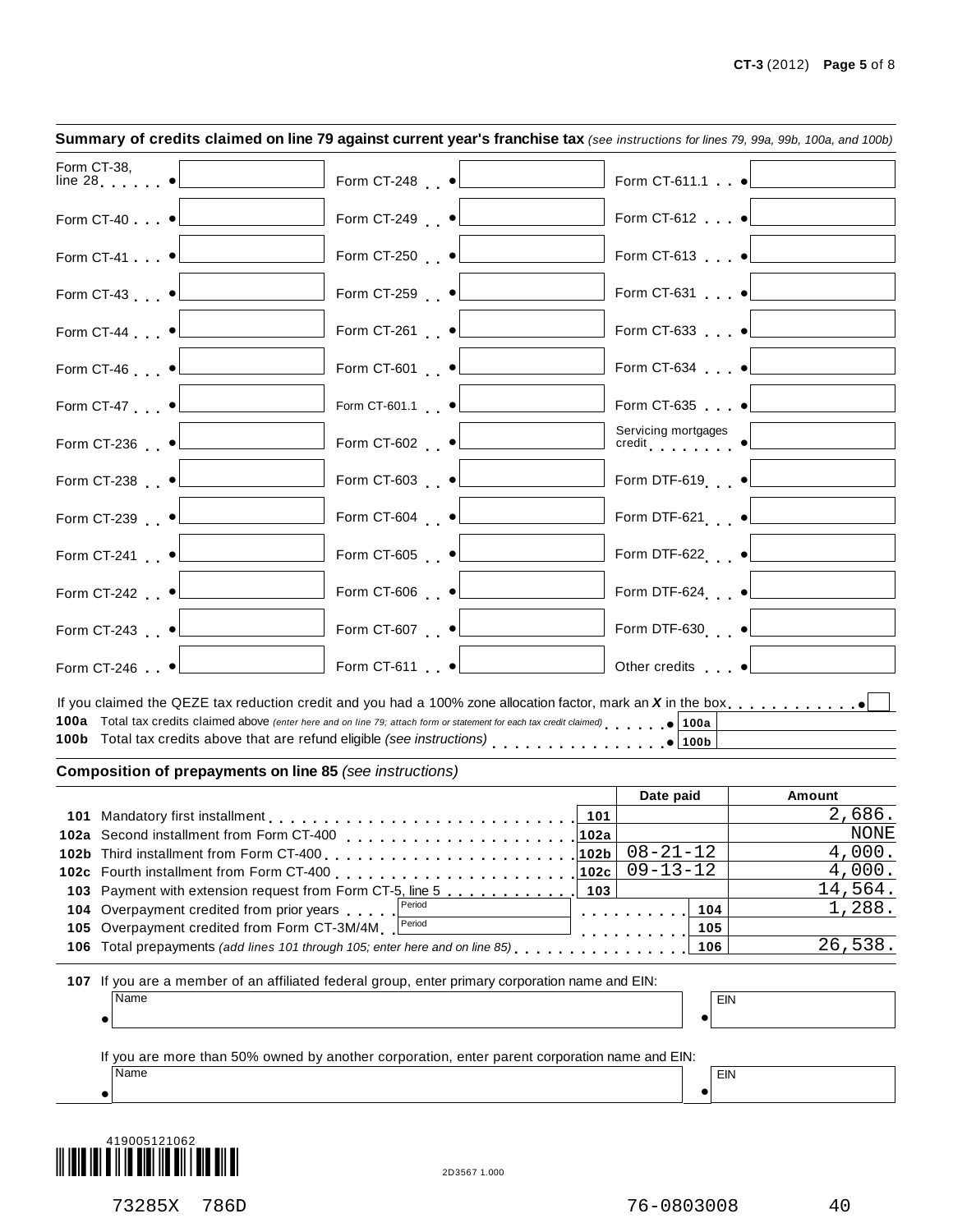|            | Interest paid to shareholders                   |                                                                                                                                                                                                                                                                                 |                  |                       |     |     |               |                                 |
|------------|-------------------------------------------------|---------------------------------------------------------------------------------------------------------------------------------------------------------------------------------------------------------------------------------------------------------------------------------|------------------|-----------------------|-----|-----|---------------|---------------------------------|
|            |                                                 | 108 Did this corporation make any payments treated as interest in the computation of ENI to                                                                                                                                                                                     |                  |                       |     |     |               |                                 |
|            |                                                 | shareholders owning directly or indirectly, individually or in the aggregate, more                                                                                                                                                                                              |                  |                       |     |     |               |                                 |
|            |                                                 | than 50% of the corporation's issued and outstanding capital stock? (mark an X in the                                                                                                                                                                                           |                  |                       |     |     |               |                                 |
|            |                                                 | appropriate box) If Yes, complete the following and line 109 (attach additional sheets if necessary)                                                                                                                                                                            |                  |                       |     | 108 | Yes $\bullet$ | $No \bullet \boxed{X}$          |
|            | Shareholder's name                              |                                                                                                                                                                                                                                                                                 |                  | SSN or EIN            |     |     |               |                                 |
|            |                                                 |                                                                                                                                                                                                                                                                                 |                  |                       |     |     |               |                                 |
|            | Interest paid to shareholder                    | Total indebtedness to shareholder described above                                                                                                                                                                                                                               |                  | • Total interest paid |     |     |               |                                 |
|            |                                                 |                                                                                                                                                                                                                                                                                 |                  |                       |     |     |               |                                 |
| 109        |                                                 | Is there written evidence of the indebtedness? (mark an $X$ in the appropriate box) $\ldots$ ,                                                                                                                                                                                  |                  |                       |     | 109 | Yes $\bullet$ | No $\bullet$ $\boxed{\text{X}}$ |
|            |                                                 |                                                                                                                                                                                                                                                                                 |                  |                       |     |     |               |                                 |
| 110        |                                                 | Interest deducted in computing FTI on line 1 of this form <b>container and the container</b>                                                                                                                                                                                    |                  |                       |     | 110 |               |                                 |
| 111        |                                                 | If the Internal Revenue Service (IRS) has completed an audit of any of your returns within the                                                                                                                                                                                  |                  |                       |     |     |               |                                 |
|            | last five years, list years                     |                                                                                                                                                                                                                                                                                 |                  |                       |     | 111 |               |                                 |
|            |                                                 |                                                                                                                                                                                                                                                                                 |                  |                       |     |     |               |                                 |
|            |                                                 | Schedule A, Part 1 - Computation of business allocation percentage for aviation corporations                                                                                                                                                                                    |                  |                       |     |     |               |                                 |
|            |                                                 |                                                                                                                                                                                                                                                                                 |                  | A                     |     |     | в             |                                 |
|            |                                                 |                                                                                                                                                                                                                                                                                 |                  | New York State        |     |     | Everywhere    |                                 |
| 112a       | Revenue aircraft arrivals and departures        | $\mathbf{r}$ and $\mathbf{r}$ and $\mathbf{r}$                                                                                                                                                                                                                                  | 112a             |                       |     |     |               |                                 |
| 112b       |                                                 | Adjustment per Tax Law, Article 9-A, section 210.3(a)(7)(A)                                                                                                                                                                                                                     | 112 <sub>b</sub> |                       | .60 |     |               |                                 |
|            | 112c Adjusted NYS revenue aircraft arrivals and |                                                                                                                                                                                                                                                                                 |                  |                       |     |     |               |                                 |
|            | departures (multiply line 112a, column A,       |                                                                                                                                                                                                                                                                                 |                  |                       |     |     |               |                                 |
|            |                                                 | by line 112b) $\qquad \qquad$ [112c                                                                                                                                                                                                                                             |                  |                       |     |     |               |                                 |
| 113        |                                                 | New York State percentage (divide line 112c by line 112a, column B)                                                                                                                                                                                                             |                  |                       |     |     | 113           | %                               |
| 114a       |                                                 | Revenue tons handled <b>container and all the container</b>                                                                                                                                                                                                                     | 114a             |                       | .60 |     |               |                                 |
| 114b       |                                                 | Adjustment per Tax Law section 210.3(a)(7)(A)                                                                                                                                                                                                                                   | 114b             |                       |     |     |               |                                 |
|            | 114c Adjusted NYS revenue tons handled          |                                                                                                                                                                                                                                                                                 |                  |                       |     |     |               |                                 |
| 115        |                                                 | (multiply line 114a, column A, by line 114b) $\bullet$ 114c                                                                                                                                                                                                                     |                  |                       |     |     |               |                                 |
| 116a       |                                                 |                                                                                                                                                                                                                                                                                 |                  |                       |     |     | 115           | %                               |
| 116b       |                                                 | Originating revenue entitled to the set of the set of the set of the set of the set of the set of the set of the set of the set of the set of the set of the set of the set of the set of the set of the set of the set of the<br>Adjustment per Tax Law section 210.3(a)(7)(A) | 116a             |                       | .60 |     |               |                                 |
|            | 116c Adjusted NYS originating revenue           |                                                                                                                                                                                                                                                                                 | 116b             |                       |     |     |               |                                 |
|            |                                                 |                                                                                                                                                                                                                                                                                 |                  |                       |     |     |               |                                 |
|            |                                                 | (multiply line 116a, column A, by line 116b) $\bullet$ 116c                                                                                                                                                                                                                     |                  |                       |     |     |               |                                 |
| 117<br>118 |                                                 |                                                                                                                                                                                                                                                                                 |                  |                       |     |     | 117           | $\%$                            |
| 119        |                                                 | New York business allocation percentage (divide line 118 by three; use to compute lines 21, 38, and 66, and                                                                                                                                                                     |                  |                       |     |     | 118           | $\%$                            |
|            |                                                 |                                                                                                                                                                                                                                                                                 |                  |                       |     |     |               |                                 |
|            |                                                 |                                                                                                                                                                                                                                                                                 |                  |                       |     |     | 119           | $\%$                            |

### **Schedule A, Part 2 - Computation of business allocation percentage for trucking and railroad corporations**

|                                                                                                                                         | New York State | Evervwhere |      |  |
|-----------------------------------------------------------------------------------------------------------------------------------------|----------------|------------|------|--|
|                                                                                                                                         |                |            |      |  |
| 121 New York State business allocation percentage (divide line 120, column A, by line 120, column B; use to                             |                |            |      |  |
| compute lines 21, 38, and 66, and Form CT-38, line 6) $\ldots$ , $\ldots$ , $\ldots$ , $\ldots$ , $\ldots$ , $\ldots$ , $\bullet$   121 |                |            | $\%$ |  |
|                                                                                                                                         |                |            |      |  |



73285X 786D 76-0803008 41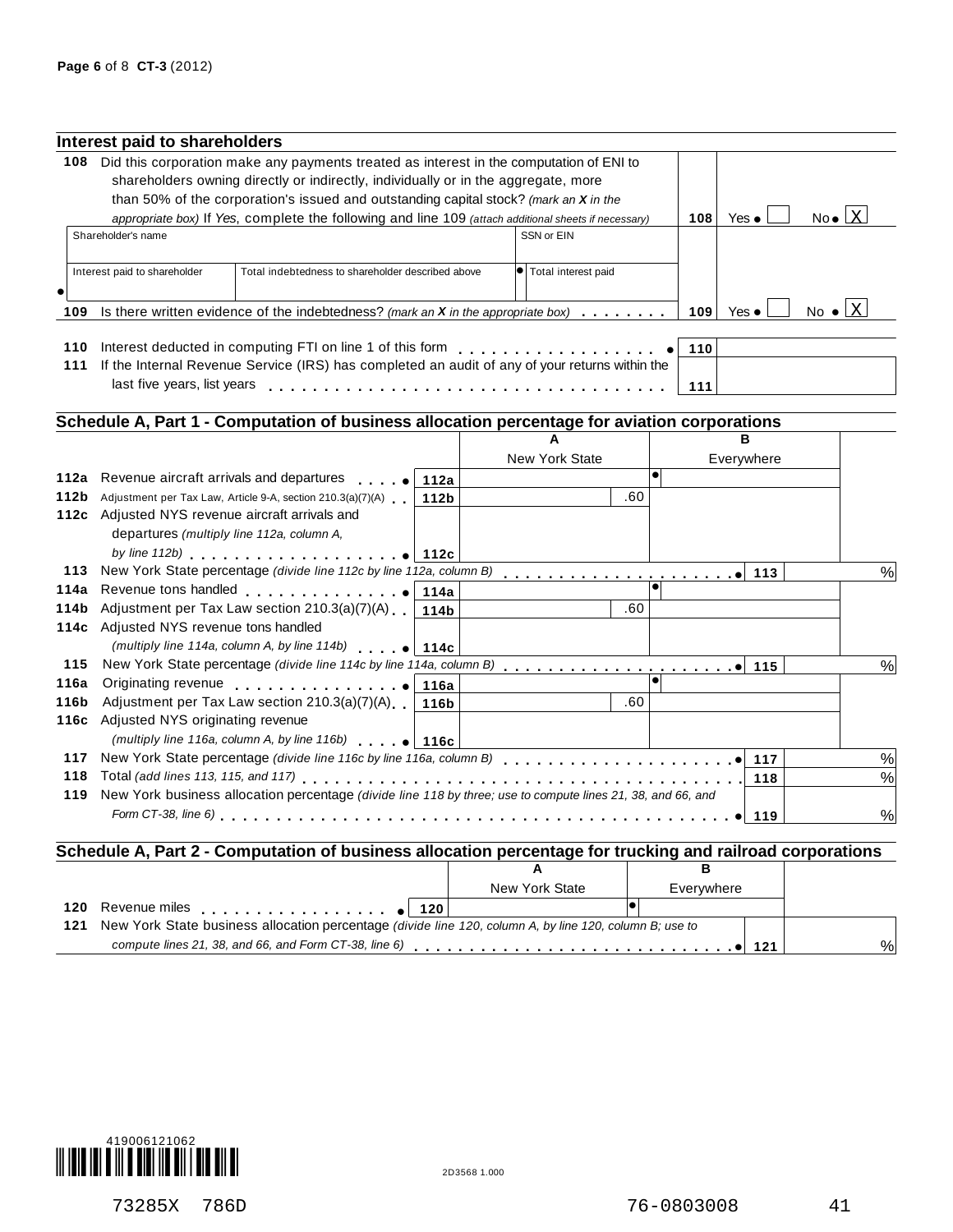| Schedule A, Part 3 - Computation of business allocation percentage (see instructions)                                                                                                                                                                                                                                                                         |  |  |  |  |  |
|---------------------------------------------------------------------------------------------------------------------------------------------------------------------------------------------------------------------------------------------------------------------------------------------------------------------------------------------------------------|--|--|--|--|--|
| Number of New York State employees entertainment results are responsed to the state of New York State employees                                                                                                                                                                                                                                               |  |  |  |  |  |
| Wages paid to New York State employees (see line 138 instructions)<br>entity and the state of the state of the Contract of the Contract of the Contract of the Contract of the Contract of the Contract of the Contract of the C<br>Are you principally engaged in the activity of an air freight forwarder acting as principal or like indirect air carrier, |  |  |  |  |  |
| or are you a qualified foreign air carrier? (mark an X in the appropriate box) $\overline{a}$ , $\overline{a}$ , $\overline{a}$ , $\overline{a}$ , $\overline{a}$ , $\overline{a}$ , $\overline{a}$ , $\overline{a}$ , $\overline{a}$ , $\overline{b}$ No $\overline{a}$ No $\overline{a}$ No $\overline{a}$                                                  |  |  |  |  |  |

If *No*, complete **only** lines 129 through 136 and enter on line 141 the receipts factor computed on line 136. The receipts factor is the business allocation percentage.

|                |                                                                                                                                                                                                                                       | A                     | в          |      |
|----------------|---------------------------------------------------------------------------------------------------------------------------------------------------------------------------------------------------------------------------------------|-----------------------|------------|------|
|                | Average value of property (see instructions)                                                                                                                                                                                          | <b>New York State</b> | Everywhere |      |
| 122            | <b>Real estate owned Real estate owned</b>                                                                                                                                                                                            |                       |            |      |
| 123            | Real estate rented                                                                                                                                                                                                                    |                       |            |      |
| 124            | . 124<br>Inventories owned                                                                                                                                                                                                            |                       |            |      |
| 125            | Tangible personal property owned $\bullet$ 125                                                                                                                                                                                        |                       |            |      |
| 126            | Tangible personal property rented $\bullet$ 126                                                                                                                                                                                       |                       |            |      |
| 127            | Total (add lines 122 through 126) $\bullet$ 127                                                                                                                                                                                       |                       |            |      |
| 128            |                                                                                                                                                                                                                                       |                       |            | %    |
|                | Receipts in the regular course of business from:                                                                                                                                                                                      |                       |            |      |
|                | 129 Sales of tangible personal property                                                                                                                                                                                               |                       |            |      |
|                |                                                                                                                                                                                                                                       |                       |            |      |
| 130            | All sales of tangible personal property<br>130                                                                                                                                                                                        |                       |            |      |
| 131            | 131<br>Services performed expansion of the services of                                                                                                                                                                                |                       |            |      |
| 132            | 132<br>Rentals of property entertainment of the set of the set of the set of the set of the set of the set of the set of the set of the set of the set of the set of the set of the set of the set of the set of the set of the set o |                       |            |      |
| 133            | 133<br>Rovalties                                                                                                                                                                                                                      |                       |            |      |
| 134            | Other business receipts (134                                                                                                                                                                                                          |                       |            |      |
| 135            | Total (add lines 129 through 134) $\bullet$ 135                                                                                                                                                                                       |                       |            |      |
| 136            |                                                                                                                                                                                                                                       |                       |            | %    |
| 137            |                                                                                                                                                                                                                                       |                       |            | %    |
| <b>Payroll</b> |                                                                                                                                                                                                                                       |                       |            |      |
| 138            | Wages and other compensation of employees,                                                                                                                                                                                            |                       |            |      |
|                | except general executive officers • 138                                                                                                                                                                                               |                       |            |      |
| 139            |                                                                                                                                                                                                                                       |                       |            | $\%$ |
| 140            | Total New York State factors (add lines 128, 136, 137, and 139) $\ldots \ldots \ldots \ldots \ldots \ldots \ldots \ldots$                                                                                                             |                       |            | %    |
| 141            |                                                                                                                                                                                                                                       |                       |            | %    |
|                |                                                                                                                                                                                                                                       |                       |            |      |

#### **Schedule A, Part 4 - Computation of alternative business allocation percentage for MTI base** *(see instructions)*

If you are **not** an air freight forwarder acting as principal or like indirect air carrier, or a qualified foreign air carrier, complete **only** lines 149 through 156 and enter on line 161 the receipts factor computed on line 156. The receipts factor is the alternative business allocation percentage.

| Average value of property (see instructions)        |               | A - New York State | <b>B</b> - Everywhere |   |
|-----------------------------------------------------|---------------|--------------------|-----------------------|---|
| 142 Real estate owned "                             | $ 142\rangle$ |                    |                       |   |
| 143 Real estate rented 1                            | 143           |                    |                       |   |
| 144 Inventories owned 144   144                     |               |                    |                       |   |
| 145 Tangible personal property owned 145            |               |                    |                       |   |
| 146 Tangible personal property rented 146           |               |                    |                       |   |
| 147 Total (add lines 142 through 146) $\bullet$ 147 |               |                    |                       |   |
|                                                     |               |                    |                       | % |
|                                                     |               |                    |                       |   |

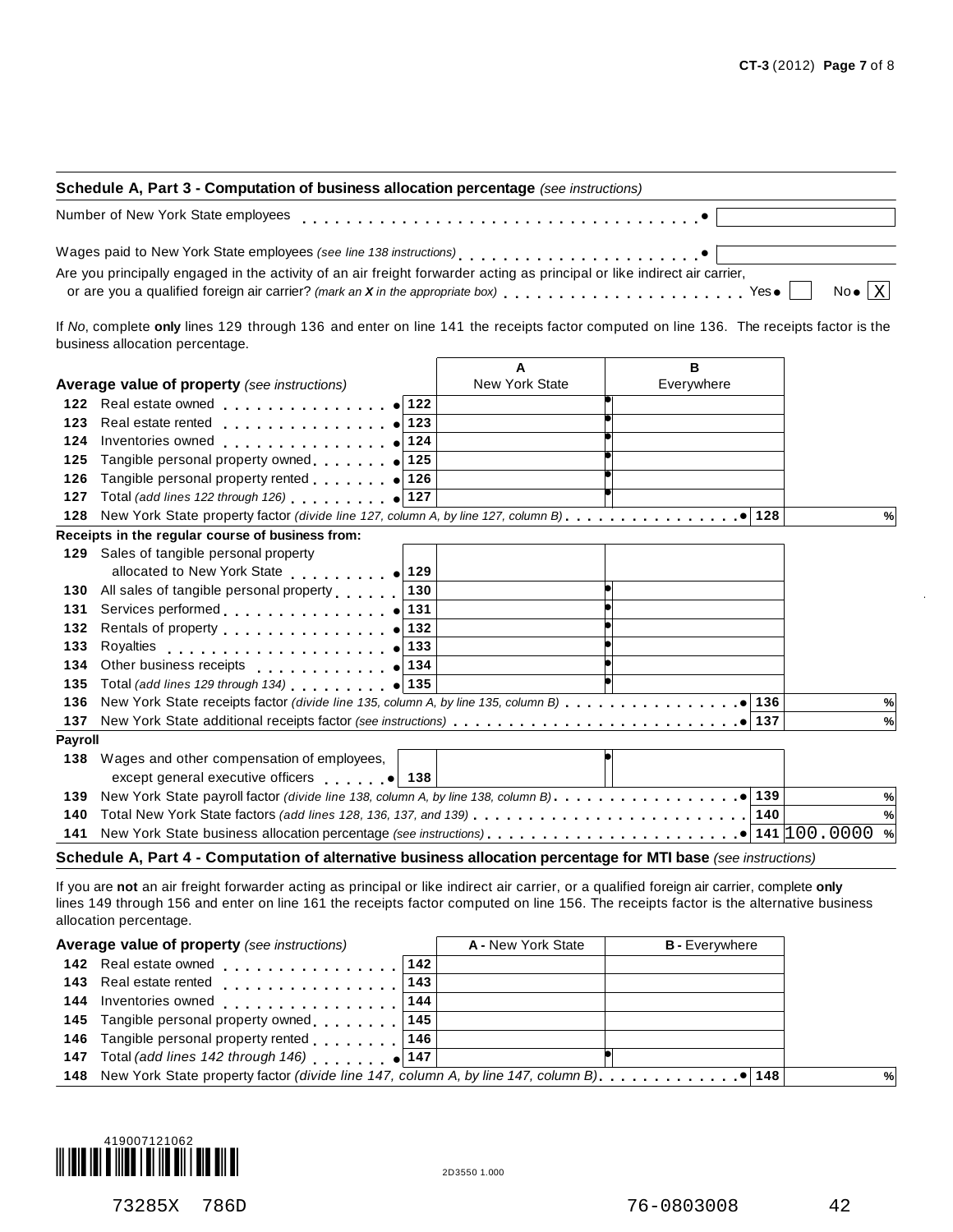#### **Page 8** of 8 **CT-3** (2012)

|                | Receipts in the regular course of business from:                                                                                                                                                                                     |                                |                                           |                    |                |               |                         |              |
|----------------|--------------------------------------------------------------------------------------------------------------------------------------------------------------------------------------------------------------------------------------|--------------------------------|-------------------------------------------|--------------------|----------------|---------------|-------------------------|--------------|
|                | 149 Sales of tangible personal property                                                                                                                                                                                              |                                |                                           |                    |                |               |                         |              |
|                | allocated to New York State                                                                                                                                                                                                          | 149                            |                                           |                    |                |               |                         |              |
| 150            | All sales of tangible personal property                                                                                                                                                                                              | 150                            |                                           |                    |                |               |                         |              |
| 151            | Services performed                                                                                                                                                                                                                   | 151                            |                                           |                    |                |               |                         |              |
|                | 152 Rentals of property <b>contains the set of the set of the set of the set of the set of the set of the set of the set of the set of the set of the set of the set of the set of the set of the set of the set of the set of t</b> | 152                            |                                           |                    |                |               |                         |              |
| 153            |                                                                                                                                                                                                                                      | 153                            |                                           |                    |                |               |                         |              |
| 154            | Other business receipts                                                                                                                                                                                                              | 154                            |                                           |                    |                |               |                         |              |
|                | 155 Total (add lines 149 through 154)                                                                                                                                                                                                | 155                            |                                           |                    |                |               |                         |              |
|                | 156 New York State receipts factor (divide line 155, column A, by line 155, column B)                                                                                                                                                |                                |                                           |                    |                | $\bullet$ 156 |                         | %            |
|                |                                                                                                                                                                                                                                      |                                |                                           |                    |                | 157           |                         | $\%$         |
| <b>Payroll</b> |                                                                                                                                                                                                                                      |                                |                                           |                    |                |               |                         |              |
|                | 158 Wages and other compensation of                                                                                                                                                                                                  |                                |                                           |                    |                |               |                         |              |
|                | employees, except general executive officers $\bullet$ 158                                                                                                                                                                           |                                |                                           |                    |                |               |                         |              |
|                | 159 New York State payroll factor (divide line 158, column A, by line 158, column B)                                                                                                                                                 |                                |                                           |                    |                | $\bullet$ 159 |                         | $\%$         |
|                | 160 Total New York State factors (add lines 148, 156, 157, and 159)                                                                                                                                                                  |                                |                                           |                    |                | 160           |                         | %            |
|                |                                                                                                                                                                                                                                      |                                |                                           |                    |                | $\bullet$ 161 |                         | %            |
|                | 162 Are you claiming small business taxpayer status for lower ENI tax rates? (see Small business                                                                                                                                     |                                |                                           |                    |                |               |                         |              |
|                | taxpayer definition in the line 25 instructions of Form CT-3/4-I; mark an $X$ in the appropriate box)                                                                                                                                |                                |                                           |                    | 162            | Yes $\bullet$ | $\mathbf{x}$<br>No      |              |
|                |                                                                                                                                                                                                                                      |                                |                                           |                    | 163            |               |                         |              |
|                | 164 Are you claiming qualified New York manufacturer status for lower capital base tax limitation?                                                                                                                                   |                                |                                           |                    |                |               |                         |              |
|                |                                                                                                                                                                                                                                      |                                |                                           |                    | 164            | Yes           | No                      | $\mathbf{x}$ |
|                | 165 Are you claiming qualified New York manufacturer status for lower ENI tax rates?                                                                                                                                                 |                                |                                           |                    |                |               |                         |              |
|                | (see instructions; mark an X in the appropriate box)                                                                                                                                                                                 |                                |                                           |                    | 165            | Yes           | No                      | Lx.          |
|                | 166 Are you claiming eligible qualified New York manufacturer status for lower tax rates?                                                                                                                                            |                                |                                           |                    |                |               |                         |              |
|                | (see instructions; mark an $X$ in the appropriate box) $\ldots$ , $\ldots$ , $\ldots$ , $\ldots$ , $\ldots$ , $\ldots$ , $\ldots$ , $\ldots$                                                                                         |                                |                                           |                    | 166            | Yes           | No                      | <u> x</u>    |
|                | Amended return information                                                                                                                                                                                                           |                                |                                           |                    |                |               |                         |              |
|                | If filing an amended return, mark an $X$ in the box for any items that apply and attach documentation.                                                                                                                               |                                |                                           |                    |                |               |                         |              |
|                | Final federal determination <b>Final</b>                                                                                                                                                                                             |                                | If marked, enter date of determination: ● |                    |                |               |                         |              |
|                |                                                                                                                                                                                                                                      |                                |                                           |                    |                |               |                         |              |
|                | Net operating loss (NOL) carryback ●                                                                                                                                                                                                 |                                | Capital loss carryback. 0                 |                    |                |               |                         |              |
|                |                                                                                                                                                                                                                                      |                                |                                           |                    |                |               |                         |              |
|                | Federal return filed Form 1139                                                                                                                                                                                                       |                                | Form 1120X 0                              |                    |                |               |                         |              |
|                | Net operating loss (NOL) information                                                                                                                                                                                                 |                                |                                           |                    |                |               |                         |              |
|                | New York State NOL carryover total available for use this tax year from all prior tax years                                                                                                                                          |                                |                                           |                    |                |               |                         |              |
|                |                                                                                                                                                                                                                                      |                                |                                           |                    |                |               |                         |              |
|                | New York State NOL carryforward total for future tax years $\cdots \cdots \cdots \cdots \cdots \cdots \cdots \cdots$                                                                                                                 |                                |                                           |                    |                |               |                         |              |
|                | Federal NOL carryforward total for future tax years entercangled contained and service of the service of the service of the service of the service of the service of the service of the service of the service of the service        |                                |                                           |                    |                |               |                         |              |
|                | Corporations organized outside New York State: Complete the following for capital stock issued and outstanding.                                                                                                                      |                                |                                           |                    |                |               |                         |              |
|                | Number of par shares<br>Value<br>1\$                                                                                                                                                                                                 |                                | Number of no-par shares                   |                    | Value<br>\$    |               |                         |              |
|                | Designee's name (print)                                                                                                                                                                                                              |                                |                                           |                    |                |               | Designee's phone number |              |
|                | Third - party<br>Yes $X$<br>designee<br>DANIELLE HLATKY                                                                                                                                                                              |                                |                                           |                    |                |               |                         |              |
|                | No<br>(see instructions)<br>Designee's e-mail address                                                                                                                                                                                |                                |                                           |                    |                |               | PIN 3264                |              |
|                | Certification: I certify that this return and any attachments are to the best of my knowledge and belief true, correct, and complete.                                                                                                |                                |                                           |                    |                |               |                         |              |
|                | Printed name of authorized person                                                                                                                                                                                                    | Signature of authorized person |                                           |                    | Official title |               |                         |              |
|                | <b>Authorized</b>                                                                                                                                                                                                                    |                                |                                           |                    |                |               |                         |              |
|                | Person<br>E-mail address of authorized person                                                                                                                                                                                        |                                |                                           | Telephone number   |                |               | Date                    |              |
|                |                                                                                                                                                                                                                                      |                                |                                           |                    |                |               |                         |              |
|                | Firm's name (or yours if self-employed)                                                                                                                                                                                              |                                |                                           | Firm's EIN         |                |               | Preparer's PTIN or SSN  |              |
|                | Paid<br>PIPIA COHEN HLATKY LLC                                                                                                                                                                                                       |                                |                                           | 26-4268100         |                |               | P01403210               |              |
|                | preparer<br>Signature of individual preparing this return                                                                                                                                                                            | Address                        |                                           |                    |                |               |                         |              |
|                | use                                                                                                                                                                                                                                  | 195                            | KOSCIUSZKO ST                             | <b>BROOKLYN</b>    |                |               | NY 11216                |              |
|                | only<br>E-mail address of individual preparing this return                                                                                                                                                                           |                                |                                           | Preparer's NYTPRIN |                | Date          |                         |              |
|                | (see instr.)                                                                                                                                                                                                                         |                                |                                           | 11419808           |                |               |                         |              |
|                |                                                                                                                                                                                                                                      |                                |                                           |                    |                |               |                         |              |

See instructions for where to file.

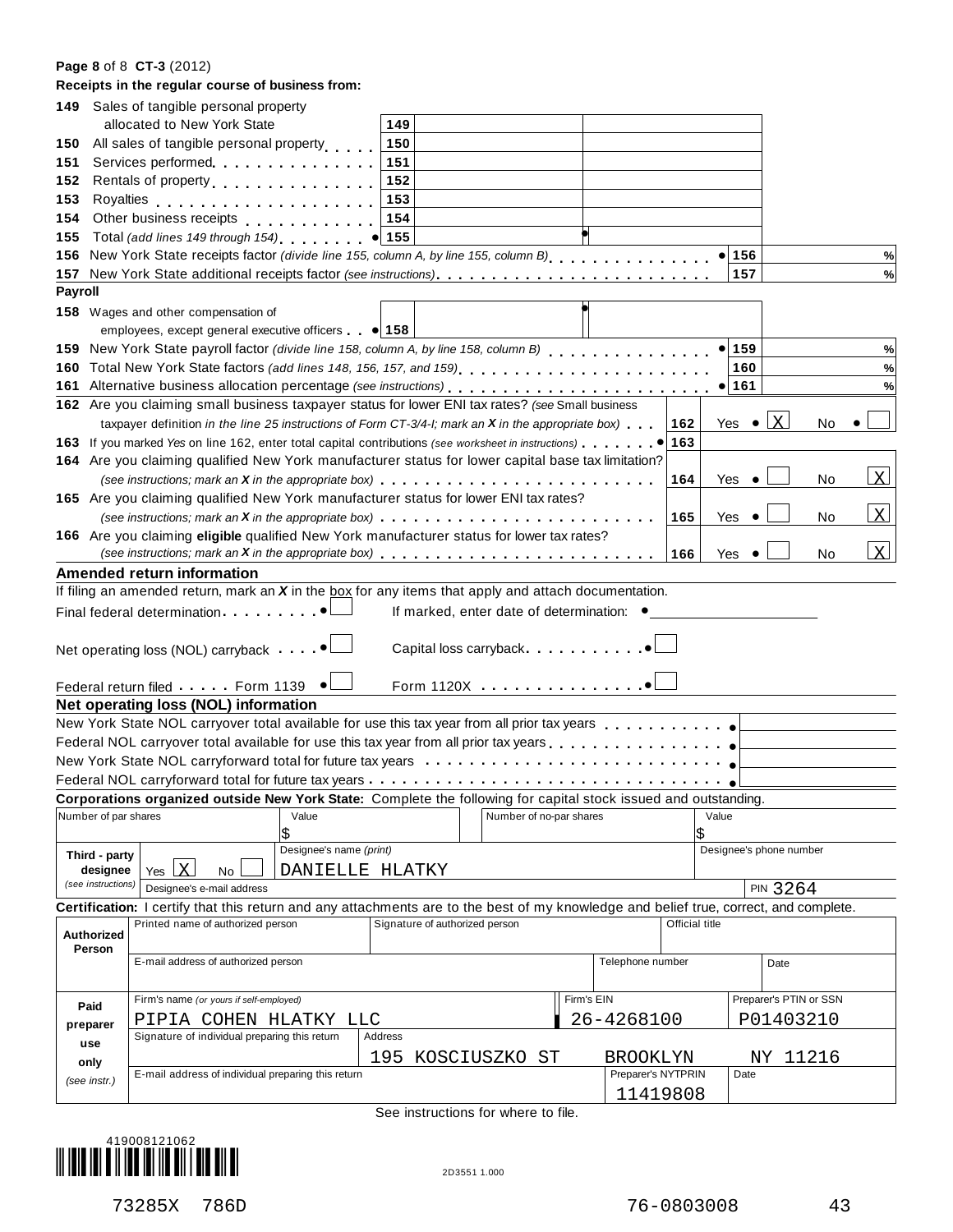

## New York State Department of Taxation and Finance **CT-3-ATT Schedules B, C, and <sup>D</sup> - <sup>2012</sup> Attachment to Form CT-3**

**General Business Corporation Franchise Tax Return**

Legal name of corporation **Employer identification number (EIN)** Employer identification number (EIN)

OPEN SOURCE MATTERS, INC 76-0803008

Attach to Form CT-3, *General Business Corporation Franchise Tax Return.*

#### **Schedule B, Part 1 - Computation of investment capital and investment allocation percentage** Attach separate sheets if necessary, displaying this information formatted as below.

#### **Section 1 - Corporate and governmental debt instruments**

Description of investment (identify each debt instrument and its date of maturity here; for each debt instrument complete columns C through G on *the corresponding lines below)*

| Item |                            | <b>B</b> - Maturity date                                                         |                                                 |                             |                                                               |
|------|----------------------------|----------------------------------------------------------------------------------|-------------------------------------------------|-----------------------------|---------------------------------------------------------------|
| Α    |                            |                                                                                  |                                                 |                             |                                                               |
| B    |                            |                                                                                  |                                                 |                             |                                                               |
| Item | Average value              | D<br>Liabilities directly or<br>indirectly attributable to<br>investment capital | F<br>Net average value<br>(column C - column D) | Issuer's<br>allocation<br>% | Value allocated to<br>New York State<br>(column E x column F) |
| A    |                            |                                                                                  |                                                 |                             |                                                               |
| B    |                            |                                                                                  |                                                 |                             |                                                               |
|      | Amounts from attached list |                                                                                  |                                                 |                             |                                                               |
|      |                            |                                                                                  |                                                 |                             |                                                               |
|      | Totals of Section 1        |                                                                                  |                                                 |                             |                                                               |
|      |                            |                                                                                  |                                                 |                             |                                                               |

#### **Section 2 - Corporate stock, stock rights, stock warrants, and stock options**

Description of investment (identify each investment and enter number of shares here; for each investment complete columns C through G on the *corresponding lines below)*

| Item |                                                      | <b>B</b> - Number of shares                                                                               |                                                                                                               |                                |                                                               |
|------|------------------------------------------------------|-----------------------------------------------------------------------------------------------------------|---------------------------------------------------------------------------------------------------------------|--------------------------------|---------------------------------------------------------------|
| A    |                                                      |                                                                                                           |                                                                                                               |                                |                                                               |
| B    |                                                      |                                                                                                           |                                                                                                               |                                |                                                               |
| Item | Average value                                        | Liabilities directly or<br>indirectly attributable to<br>investment capital                               | Net average value<br>(column C - column D)                                                                    | Issuer's<br>allocation<br>$\%$ | Value allocated to<br>New York State<br>(column E x column F) |
| A    |                                                      |                                                                                                           |                                                                                                               |                                |                                                               |
| B    |                                                      |                                                                                                           |                                                                                                               |                                |                                                               |
|      | Amounts from attached list                           |                                                                                                           |                                                                                                               |                                |                                                               |
|      |                                                      |                                                                                                           |                                                                                                               |                                |                                                               |
|      | Totals of Section 2                                  |                                                                                                           |                                                                                                               |                                |                                                               |
| 2    |                                                      |                                                                                                           |                                                                                                               |                                |                                                               |
|      | Totals of Section 1 (from line 1)                    |                                                                                                           |                                                                                                               |                                |                                                               |
| 3    |                                                      |                                                                                                           |                                                                                                               |                                |                                                               |
|      | Totals (add lines 2 and 3 in columns C, D, E, and G) |                                                                                                           |                                                                                                               |                                |                                                               |
| 4    |                                                      |                                                                                                           |                                                                                                               |                                |                                                               |
|      |                                                      |                                                                                                           | Investment allocation percentage without the addition of cash (divide line 4, column G, by line 4, column E). |                                |                                                               |
| 5    |                                                      |                                                                                                           |                                                                                                               | 5                              | $\%$                                                          |
|      | Cash (optional)                                      |                                                                                                           |                                                                                                               |                                |                                                               |
| 6    |                                                      |                                                                                                           |                                                                                                               |                                |                                                               |
|      |                                                      | Investment capital (add lines 4 and 6 in columns C, D, and E). Enter column E total on Form CT-3, line 35 |                                                                                                               |                                |                                                               |
|      |                                                      |                                                                                                           |                                                                                                               |                                |                                                               |



73285X 786D 76-0803008 44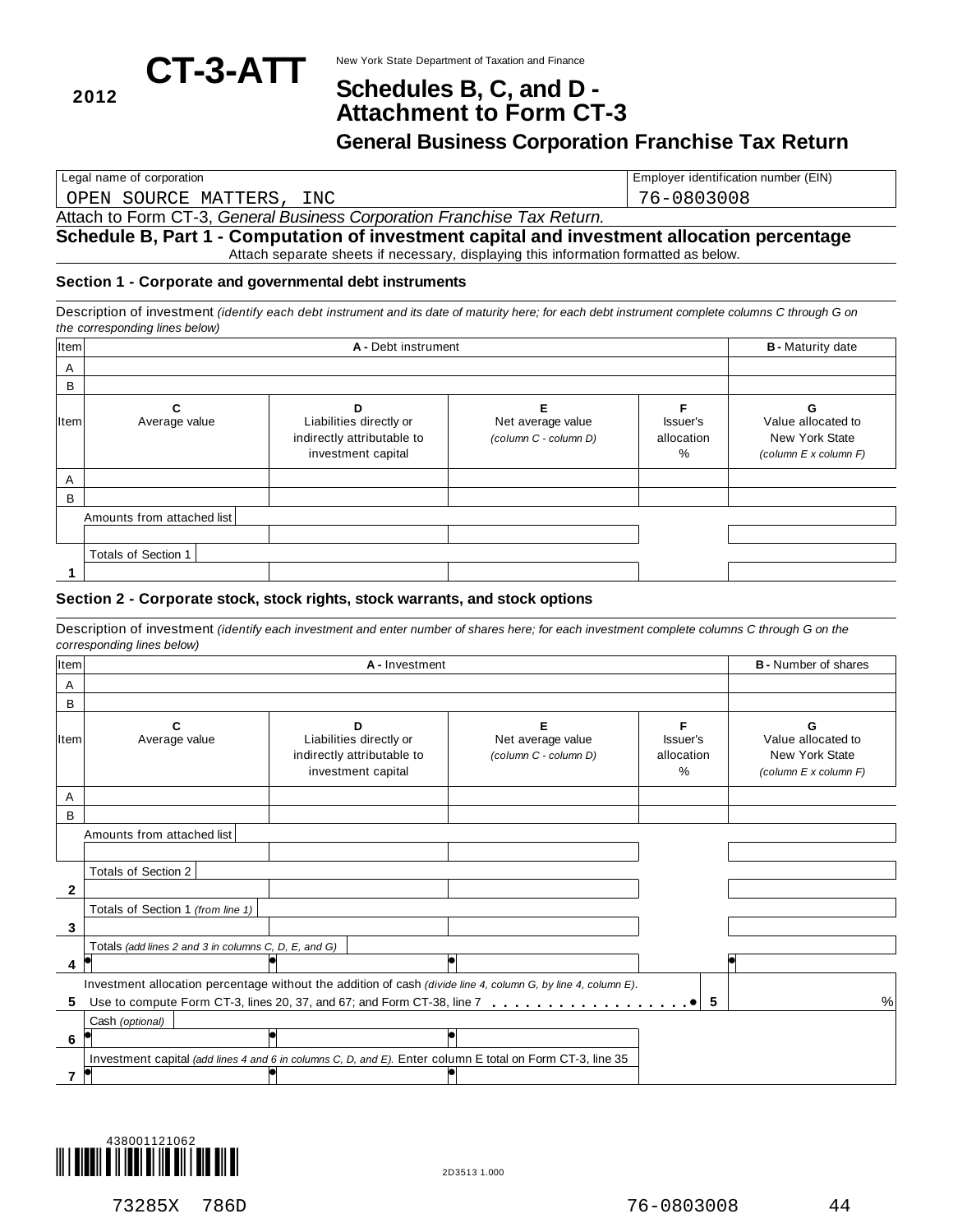|    | <b>Schedule B, Part 2 - Computation of investment income before allocation</b> (see instructions)                         |  |
|----|---------------------------------------------------------------------------------------------------------------------------|--|
|    |                                                                                                                           |  |
| 9  |                                                                                                                           |  |
| 10 |                                                                                                                           |  |
| 11 |                                                                                                                           |  |
| 12 | Net capital gain or loss from investment capital enterprise networks of the capital gain or loss from investment capital  |  |
| 13 |                                                                                                                           |  |
|    |                                                                                                                           |  |
|    | 15 Interest deductions directly attributable to investment capital $\bullet$ 15                                           |  |
|    | 16 Noninterest deductions directly attributable to investment capital $\bullet$ 16                                        |  |
|    | 17 Interest deductions indirectly attributable to investment capital (a) 17                                               |  |
| 18 | Noninterest deductions indirectly attributable to investment capital $ 18 $                                               |  |
| 19 |                                                                                                                           |  |
| 20 |                                                                                                                           |  |
|    |                                                                                                                           |  |
|    | 22 Investment income before allocation (subtract line 21 from line 20; enter here and on Form CT-3, line 18) $\bullet$ 22 |  |
|    | Schedule C, Part 1 - Income from subsidiary capital                                                                       |  |
|    |                                                                                                                           |  |
|    |                                                                                                                           |  |
|    |                                                                                                                           |  |
|    |                                                                                                                           |  |

| 25 Capital gains from subsidiary capital (see instructions; attach list) <b>25 Capital gains in the state of the state of the state of the state of the state of the state of the state of the state of the state of the state o</b> |
|--------------------------------------------------------------------------------------------------------------------------------------------------------------------------------------------------------------------------------------|
| 24 Dividends from subsidiary capital <i>(attach list)</i> enterpressment content to the content of the content of the                                                                                                                |

### $\frac{25}{26}$ **Schedule C, Part 2 - Computation and allocation of subsidiary capital base and tax**

Include all corporations, except a DISC, in which you own more than 50% of the voting stock. Attach separate sheets if necessary, displaying this information formatted as below.

A - Description of subsidiary capital (list the name of each corporation and the EIN here; for each corporation complete columns B through G on *the corresponding lines below)*

| Item      |                                                                                                                    |                                                               | EIN                                                                                               |                                                    |                                     |                                                                    |
|-----------|--------------------------------------------------------------------------------------------------------------------|---------------------------------------------------------------|---------------------------------------------------------------------------------------------------|----------------------------------------------------|-------------------------------------|--------------------------------------------------------------------|
| A         |                                                                                                                    |                                                               |                                                                                                   |                                                    |                                     |                                                                    |
| B         |                                                                                                                    |                                                               |                                                                                                   |                                                    |                                     |                                                                    |
| С         |                                                                                                                    |                                                               |                                                                                                   |                                                    |                                     |                                                                    |
| A<br>Item | в<br>$%$ of<br>voting<br>stock<br>owned                                                                            | C.<br>Average<br>value                                        | D<br>Liabilities directly or<br>indirectly attributable to<br>investment capital                  | Е<br>Net average<br>value<br>(column C - column D) | F<br>Issuer's<br>allocation<br>$\%$ | G<br>Value allocated<br>to New York State<br>(column E x column F) |
| A         |                                                                                                                    |                                                               |                                                                                                   |                                                    |                                     |                                                                    |
| B         |                                                                                                                    |                                                               |                                                                                                   |                                                    |                                     |                                                                    |
| С         |                                                                                                                    |                                                               |                                                                                                   |                                                    |                                     |                                                                    |
|           | Amounts from                                                                                                       |                                                               |                                                                                                   |                                                    |                                     |                                                                    |
|           | attached list                                                                                                      |                                                               |                                                                                                   |                                                    |                                     |                                                                    |
|           |                                                                                                                    | <b>27</b> Totals (add amounts in columns C and D)             |                                                                                                   |                                                    |                                     |                                                                    |
|           | ● 27                                                                                                               |                                                               |                                                                                                   |                                                    |                                     |                                                                    |
|           |                                                                                                                    | 28 Total net average value of subsidiary capital (add amounts |                                                                                                   |                                                    |                                     |                                                                    |
|           |                                                                                                                    |                                                               | in column E; enter here and on Form CT-3, line 33) $\ldots$ $\ldots$ $\bullet$ 28                 |                                                    |                                     |                                                                    |
| 29        |                                                                                                                    | 29                                                            |                                                                                                   |                                                    |                                     |                                                                    |
| 30        |                                                                                                                    |                                                               | Value of subsidiary capital included in column G of subsidiaries taxable under Tax Law            |                                                    |                                     |                                                                    |
|           |                                                                                                                    | 30                                                            |                                                                                                   |                                                    |                                     |                                                                    |
| 31        | Subsidiary capital base (subtract line 30 from line 29; enter here and on Form CT-3, line 76). $\ldots$ , $\ldots$ | 31                                                            |                                                                                                   |                                                    |                                     |                                                                    |
| 32        |                                                                                                                    |                                                               | Subsidiary capital base tax (multiply line 31 by .0009; enter here, on Form CT-3, line 77, and on |                                                    |                                     |                                                                    |
|           |                                                                                                                    |                                                               |                                                                                                   | 32                                                 |                                     |                                                                    |

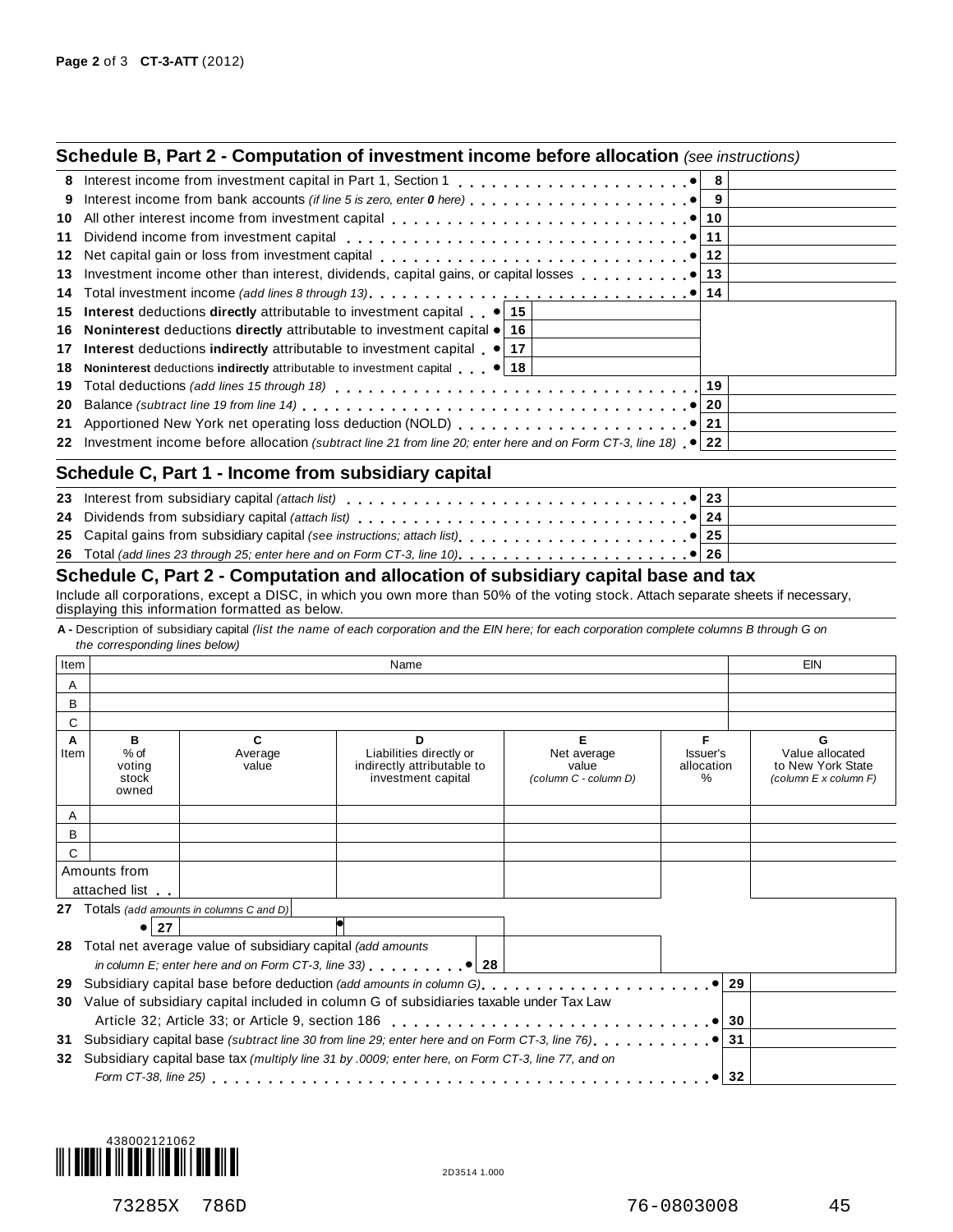Qualified public utilities: use Schedule D, Part 1 to compute the adjustment for entire net income (ENI). Transferees: use lines 40, 41, and 43 only to compute the adjustment for ENI.

#### **Schedule D, Part 1 - Adjustments for qualified public utilities and transferees**

| <b>Other additions</b>    |  |
|---------------------------|--|
|                           |  |
|                           |  |
|                           |  |
|                           |  |
| <b>Other subtractions</b> |  |
|                           |  |
|                           |  |
|                           |  |
|                           |  |
|                           |  |
|                           |  |
|                           |  |
|                           |  |

Qualified power producers or qualified pipeline corporations: use Schedule D, Part 2 if you claim a depreciation deduction on transition property for federal income tax purposes.

#### **Schedule D, Part 2 - Adjustments for qualified power producers and qualified pipeline corporations**

### **Other additions**

| <b>Other additions</b>                                                                               |  |
|------------------------------------------------------------------------------------------------------|--|
| 44 Federal depreciation deduction for transition property (see instructions; enter here and include  |  |
|                                                                                                      |  |
| <b>Other subtractions</b>                                                                            |  |
| 45 New York depreciation deduction for transition property (see instructions; enter here and include |  |
|                                                                                                      |  |
|                                                                                                      |  |



ℸ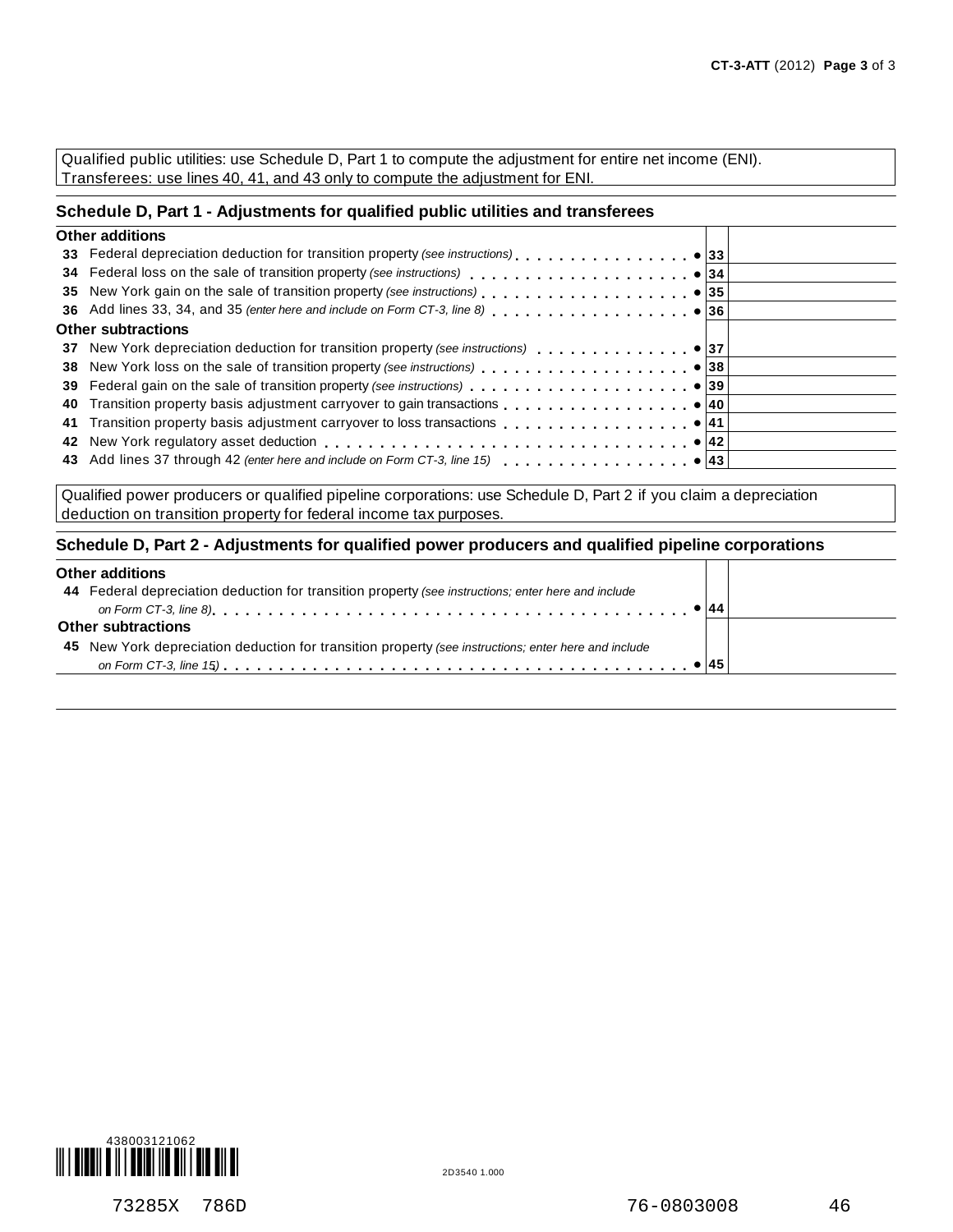<span id="page-35-0"></span>

| New York CT-3, Page 2 Detail         | ================================== |        |      |
|--------------------------------------|------------------------------------|--------|------|
|                                      |                                    |        |      |
| Line 13 - NOL Carryover              |                                    |        |      |
| Carryover generated in tax year 2009 |                                    | 8,933. |      |
| NOL utilized in 2010                 | 8,933.                             |        |      |
| Total NOL utilized                   |                                    | 8,933. |      |
| NOL carried forward to 2013          |                                    |        | NONE |
| Total NOL carried forward to 2013    |                                    |        |      |

===============

#### Statement 1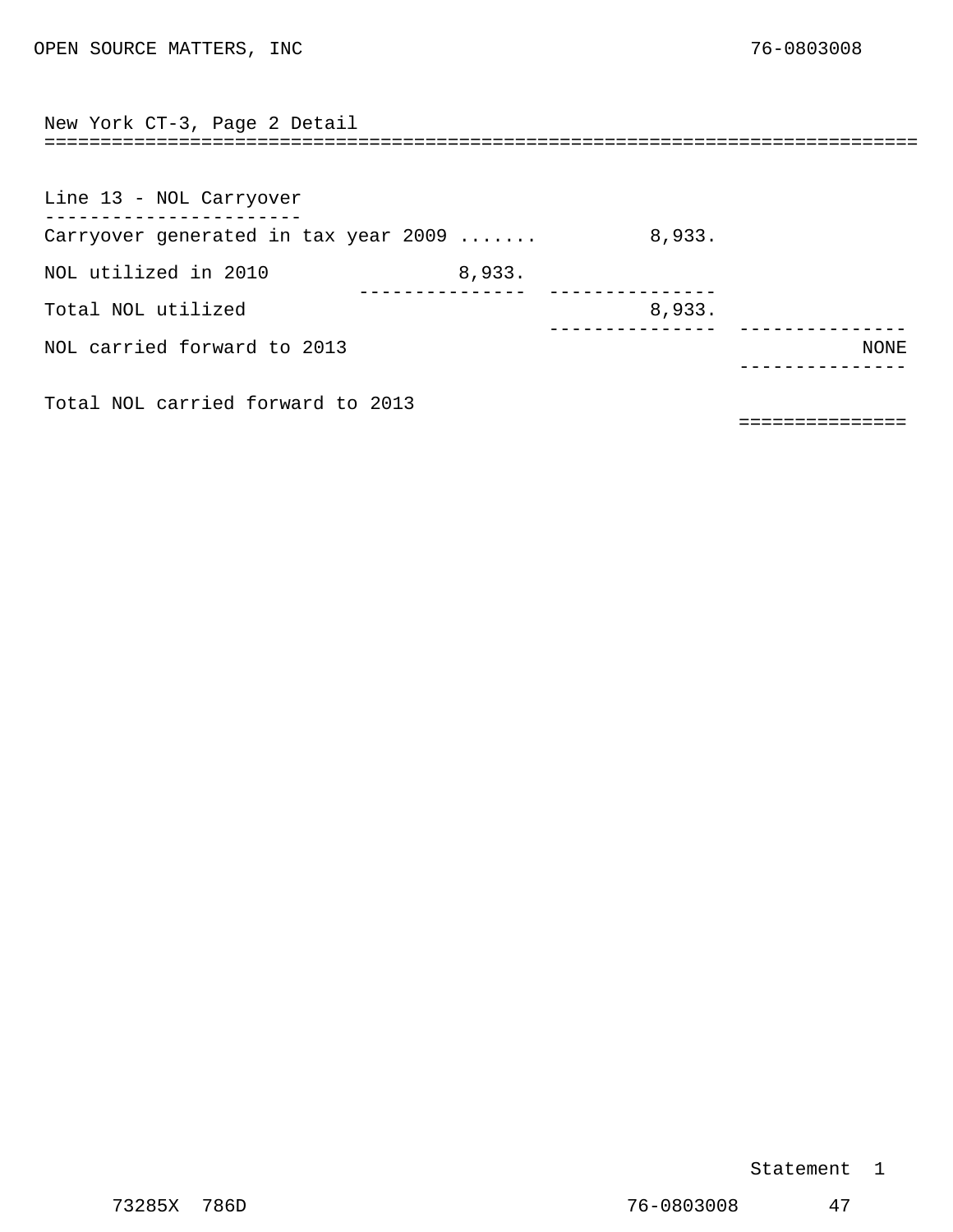## New York State Department of Taxation and Finance **<sup>2012</sup> CT-3M/4M General Business Corporation MTA Surcharge Return**

**Tax Law - Article 9-A, Section 209-B All filers must enter tax period:**

| Amended return                                    |             |                           | beginning | $01 - 01 - 12$                                      | endina                                 | $12 - 31 - 12$                              |
|---------------------------------------------------|-------------|---------------------------|-----------|-----------------------------------------------------|----------------------------------------|---------------------------------------------|
| Employer identification number                    | File number | Business telephone number |           |                                                     | If you claim an                        |                                             |
| 76-0803008                                        | AA9         | $347 - 425 - 9397$        |           |                                                     | overpayment, mark<br>an $X$ in the box | X                                           |
| Legal name of corporation                         |             |                           |           | Trade name/DBA                                      |                                        |                                             |
| OPEN SOURCE MATTERS,                              | INC         |                           |           |                                                     |                                        |                                             |
| Mailing name (if different from legal name above) |             |                           |           | State or country of incorporation                   |                                        | Date received (for Tax Department use only) |
| c/o                                               |             |                           |           | NEW YORK                                            |                                        |                                             |
| Number and street or PO box                       |             |                           |           | Date of incorporation                               |                                        |                                             |
| PO BOX 4668 #88354                                |             |                           |           | $01 - 01 - 05$                                      |                                        |                                             |
| City                                              |             | ZIP code<br>State         |           | Foreign corporations: date began<br>business in NYS |                                        |                                             |
| YORK<br>NEW                                       |             | NY 10163-4668             |           |                                                     |                                        |                                             |

If you need to update your address or phone information for corporation tax, or other tax types, you can do so online. See *Business information* in Form CT-1.

If you do business, employ capital, own or lease property, or maintain an office in the Metropolitan Commuter Transportation District (MCTD), you must file this form. If not, you do not have to file this form. However, you must disclaim liability for the MTA surcharge on Form CT-3, CT-3-A, or CT-4. The **MCTD includes** the counties of New York, Bronx, Kings, Queens, Richmond, Dutchess, Nassau, Orange, Putnam, Rockland, Suffolk, and Westchester.

|    | Pay amount shown on line 12. Make payable to: New York State Corporation Tax                                                                                     |                   | Payment enclosed |
|----|------------------------------------------------------------------------------------------------------------------------------------------------------------------|-------------------|------------------|
|    | Attach your payment here. Detach all check stubs. (See instructions for details.)                                                                                | А                 |                  |
|    | <b>Computation of MTA surcharge</b>                                                                                                                              |                   |                  |
|    | Net New York State franchise tax (see Form CT-3M/4M-I, Instructions for Form CT-3M/4M) ● 1                                                                       |                   | 28,397.          |
|    | MCTD allocation percentage from line 35, line 43, or line 45 <b>and in the set of the CO</b> allocation percentage from line 35, line 43, or line 45             |                   | 100.0000%        |
|    |                                                                                                                                                                  |                   | 28,397.          |
|    | MTA surcharge (multiply line 3 by 17% (.17) $\ldots$ , $\ldots$ , $\ldots$ , $\ldots$ , $\ldots$ , $\ldots$ , $\ldots$ , $\ldots$                                | 4                 | 4,827.           |
|    | First installment of estimated tax for next period:                                                                                                              |                   |                  |
| 5a | If you filed a request for extension, enter amount from Form CT-5, line 7, or CT-5.3, line 10 $\bullet$ 5a                                                       |                   | 1,238.           |
| 5b | If you did not file Form CT-5 or CT-5.3, see instructions                                                                                                        | 5b                |                  |
| 6  | Add lines 4 and line 5a or 5b                                                                                                                                    | 6                 | 6,065.           |
|    | Total prepayments from line 52 $\ldots \ldots \ldots \ldots \ldots \ldots \ldots \ldots \ldots$                                                                  |                   | 6,188.           |
|    | Balance (if line 7 is less than line 6, subtract line 7 from line 6) <b>Alance in the substance (if line 7</b> is less than line 6, subtract line 7 from line 6) |                   |                  |
| 9  | Estimated tax penalty (see instructions; mark an <b>X</b> in the box if Form CT-222 is attached) $\bullet$ $\Box$ $\bullet$   <b>9</b>                           |                   |                  |
| 10 |                                                                                                                                                                  |                   |                  |
| 11 | Late filing and late payment penalties (see instructions for Form CT-3, CT-3-A, or CT-4) $\ldots$ ,                                                              |                   |                  |
| 12 | <b>Balance due (add lines 8 through 11 and enter here; enter the payment amount on line A above)</b> 12                                                          |                   |                  |
| 13 | Overpayment (if line 6 is less than line 7, subtract line 6 from line 7; enter here and see instructions)                                                        | ∣ 13              | 123              |
| 14 |                                                                                                                                                                  |                   |                  |
| 15 | Amount of overpayment to be credited to MTA surcharge for next period                                                                                            | ▌ 15              | 123              |
| 16 |                                                                                                                                                                  | $\blacksquare$ 16 |                  |

#### **Schedule A - Computation of MCTD allocation percentage**

| Schedule A, Part 1 - MCTD allocation (see instructions) |                                                                                  | A   |             | в |                |             |
|---------------------------------------------------------|----------------------------------------------------------------------------------|-----|-------------|---|----------------|-------------|
|                                                         | Average value of property (see instructions)                                     |     | <b>MCTD</b> |   | New York State |             |
|                                                         |                                                                                  | -17 |             |   |                |             |
|                                                         |                                                                                  | 18  |             |   |                |             |
|                                                         | 19 Inventories owned 19                                                          |     |             |   |                |             |
|                                                         | 20 Tangible personal property owned 20                                           |     |             |   |                |             |
|                                                         | 21 Tangible personal property rented <b>21</b> Tangible personal property rented |     |             |   |                |             |
|                                                         | 22 Total (add lines 17 through 21) example 122                                   |     |             |   |                |             |
|                                                         |                                                                                  |     |             |   |                | $\%$        |
|                                                         |                                                                                  |     |             |   |                | (continued) |

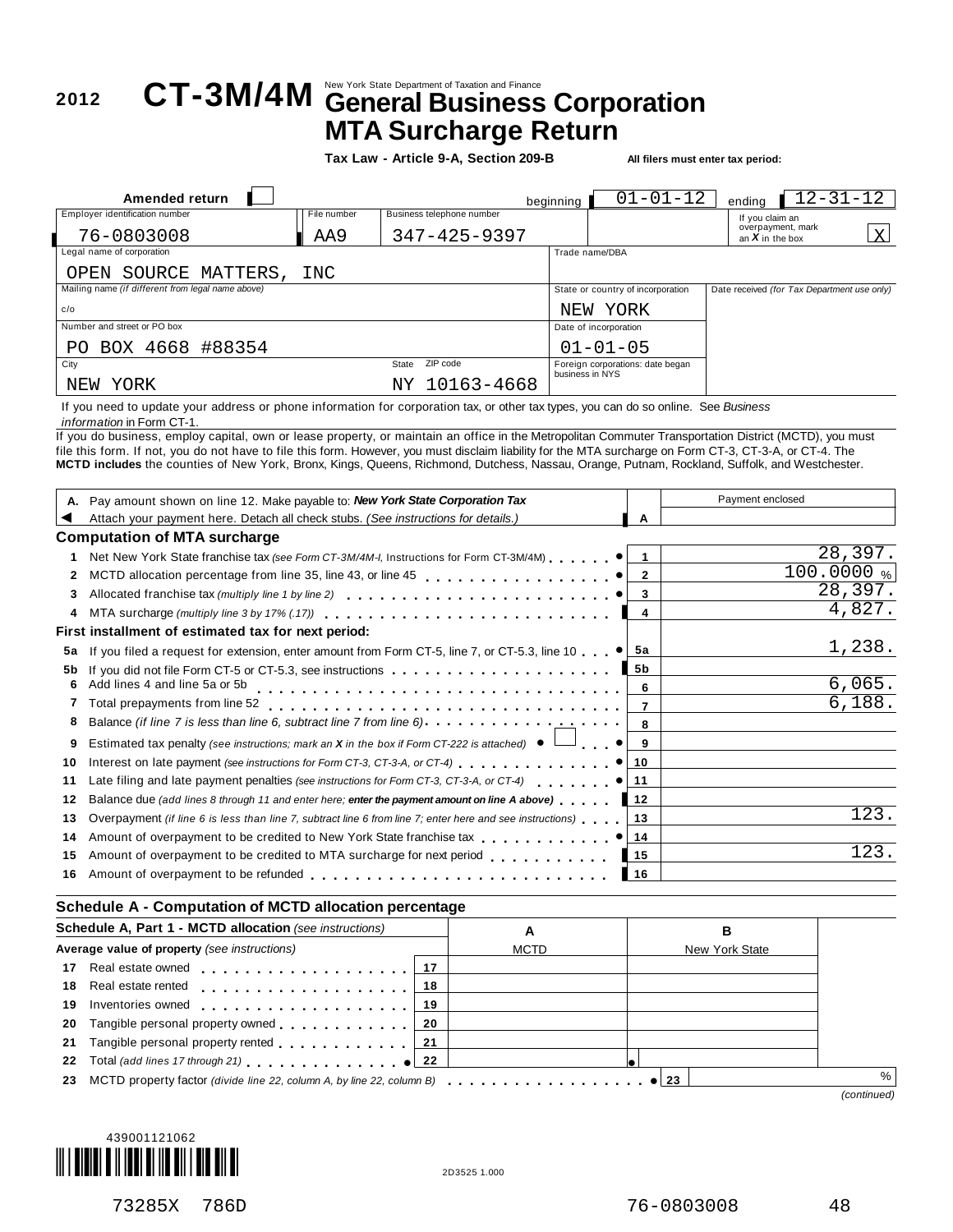#### **Page 2** of 2 **CT-3M/4M** (2012)

|     |                    | Receipts in the regular course of business from:                                                                                                                                                                               |         |                                |     |            |                       |              |                         |
|-----|--------------------|--------------------------------------------------------------------------------------------------------------------------------------------------------------------------------------------------------------------------------|---------|--------------------------------|-----|------------|-----------------------|--------------|-------------------------|
| 24  |                    | Sales of tangible personal property allocated to the MCTD                                                                                                                                                                      | 24      |                                |     |            |                       |              |                         |
| 25  |                    | Sales of tangible personal property allocated to New York State                                                                                                                                                                | 25      |                                |     |            |                       |              |                         |
| 26  |                    | Services performed entering the services performed                                                                                                                                                                             | 26      |                                |     |            |                       |              |                         |
| 27  |                    | Rentals of property entering the set of the set of the set of the set of the set of the set of the set of the                                                                                                                  | 27      |                                |     |            |                       |              |                         |
| 28  |                    |                                                                                                                                                                                                                                | 28      |                                |     |            |                       |              |                         |
| 29  |                    | Other business receipts experience of the state of the state of the state of the state of the state of the state of the state of the state of the state of the state of the state of the state of the state of the state of th | 29      |                                |     |            |                       |              |                         |
| 30  |                    | Total (add lines 24 through 29) $\bigcirc$ 30                                                                                                                                                                                  |         |                                |     |            |                       |              |                         |
| 31  |                    |                                                                                                                                                                                                                                |         |                                |     |            |                       | $\bullet$ 31 | %                       |
| 32  |                    | Payroll - Wages and other compensation of                                                                                                                                                                                      |         |                                |     |            |                       |              |                         |
|     |                    | employees except general executive officers $\bullet$ 32                                                                                                                                                                       |         |                                |     |            |                       |              |                         |
| 33  |                    |                                                                                                                                                                                                                                |         |                                |     |            |                       | 33           | %                       |
| 34  |                    |                                                                                                                                                                                                                                |         |                                |     |            |                       | 34           | %                       |
| 35  |                    | MCTD allocation percentage (divide line 34 by three or by the number of factors; enter here and on line 2) 35                                                                                                                  |         |                                |     |            |                       |              | $100.0000$ %            |
|     |                    |                                                                                                                                                                                                                                |         |                                |     |            |                       |              |                         |
|     |                    | Schedule A, Part 2 - Computation of MCTD allocation for                                                                                                                                                                        |         | A                              |     |            | в                     |              |                         |
|     |                    | aviation corporations (see instructions)                                                                                                                                                                                       |         | <b>MCTD</b>                    |     |            | <b>New York State</b> |              |                         |
| 36  |                    |                                                                                                                                                                                                                                |         |                                |     |            |                       |              |                         |
| 37  |                    |                                                                                                                                                                                                                                |         |                                |     |            |                       |              | %                       |
| 38  |                    | Revenue tons handled $\bullet$ 38                                                                                                                                                                                              |         |                                |     |            |                       |              |                         |
| 39  |                    | MCTD percentage (divide line 38, column A, by line 38, column B)                                                                                                                                                               |         |                                |     |            |                       | $\bullet$ 39 | %                       |
| 40  |                    | Originating revenue example and the set of 40                                                                                                                                                                                  |         |                                |     |            |                       |              |                         |
| 41  |                    |                                                                                                                                                                                                                                |         |                                |     |            |                       | 41           | %                       |
| 42  |                    |                                                                                                                                                                                                                                |         |                                |     |            |                       | 42           | %                       |
| 43  |                    |                                                                                                                                                                                                                                |         |                                |     |            |                       | 43           | %                       |
|     |                    | Schedule A, Part 3 - Computation of MCTD allocation for                                                                                                                                                                        |         | A                              |     |            | R.                    |              |                         |
|     |                    | trucking and railroad corporations (see instructions)                                                                                                                                                                          |         | <b>MCTD</b>                    |     |            | <b>New York State</b> |              |                         |
| 44  |                    | Revenue miles $\ldots$ , $\ldots$ , $\ldots$ , $\ldots$ , $\bullet$ 44                                                                                                                                                         |         |                                |     |            |                       |              |                         |
| 45  |                    | MCTD allocation percentage (divide line 44, column A, by line 44, column B; enter here and on line 2), $\ldots$ , $\bullet$ 45                                                                                                 |         |                                |     |            |                       |              | %                       |
|     |                    | <b>Composition of prepayments claimed on line 7</b> (see instructions)                                                                                                                                                         |         |                                |     |            | Date paid             |              | Amount                  |
| 46  |                    |                                                                                                                                                                                                                                |         |                                | 46  |            |                       |              | 562.                    |
| 47a |                    |                                                                                                                                                                                                                                |         |                                | 47a |            |                       |              |                         |
| 47b |                    |                                                                                                                                                                                                                                |         |                                | 47b |            |                       |              |                         |
| 47c |                    |                                                                                                                                                                                                                                |         |                                | 47c |            |                       |              |                         |
| 48  |                    | Payment with extension request from Form CT-5, line 10, or Form CT-5.3, line 13                                                                                                                                                |         |                                | 48  |            |                       |              | 3,378.                  |
| 49  |                    |                                                                                                                                                                                                                                |         |                                |     |            | 49                    |              | 2,248.                  |
|     |                    | 50 Add lines 46 through 49<br>and and and and                                                                                                                                                                                  |         |                                |     |            | 50                    |              | 6,188.                  |
| 51  |                    | Overpayment credited from Form CT-                                                                                                                                                                                             | Period  | .                              |     |            | 51                    |              |                         |
|     |                    | 52 Total prepayments (add lines 50 and 51; enter here and on line 7)                                                                                                                                                           |         |                                |     |            | 52                    |              | 6,188                   |
|     | Third - party      | Designee's name (print)<br>$\vert$ X $\vert$<br>No.<br>Yes                                                                                                                                                                     |         |                                |     |            |                       |              | Designee's phone number |
|     | designee           | DANIELLE HLATKY                                                                                                                                                                                                                |         |                                |     |            |                       |              |                         |
|     | (see instructions) | Designee's e-mail address                                                                                                                                                                                                      |         |                                |     |            |                       |              | PIN<br>3264             |
|     |                    | Certification: I certify that this return and any attachments are to the best of my knowledge and belief true, correct, and complete.                                                                                          |         |                                |     |            |                       |              |                         |
|     |                    | Printed name of authorized person                                                                                                                                                                                              |         | Signature of authorized person |     |            | Official title        |              |                         |
|     | Authorized         |                                                                                                                                                                                                                                |         |                                |     |            |                       |              |                         |
|     | Person             | E-mail address of authorized person                                                                                                                                                                                            |         |                                |     |            | Telephone number      |              | Date                    |
|     |                    |                                                                                                                                                                                                                                |         |                                |     |            |                       |              |                         |
|     |                    | Firm's name (or yours if self-employed)                                                                                                                                                                                        |         |                                |     | Firm's EIN |                       |              | Preparer's PTIN or SSN  |
|     | Paid               |                                                                                                                                                                                                                                |         |                                |     |            |                       |              |                         |
|     | preparer<br>use    | PIPIA COHEN HLATKY LLC<br>Signature of individual preparing this return                                                                                                                                                        | Address |                                |     |            | 26-4268100            |              | P01403210               |
|     | only               |                                                                                                                                                                                                                                |         | 195 KOSCIUSZKO ST              |     |            |                       |              |                         |
|     | (see instr.)       |                                                                                                                                                                                                                                |         | <b>BROOKLYN</b>                |     |            | NY 11216              |              |                         |
|     |                    | E-mail address of individual preparing this return                                                                                                                                                                             |         |                                |     |            | Preparer's NYTPRIN    |              | Date                    |
|     |                    |                                                                                                                                                                                                                                |         |                                |     |            | 11419808              |              |                         |

See instructions for where to file.

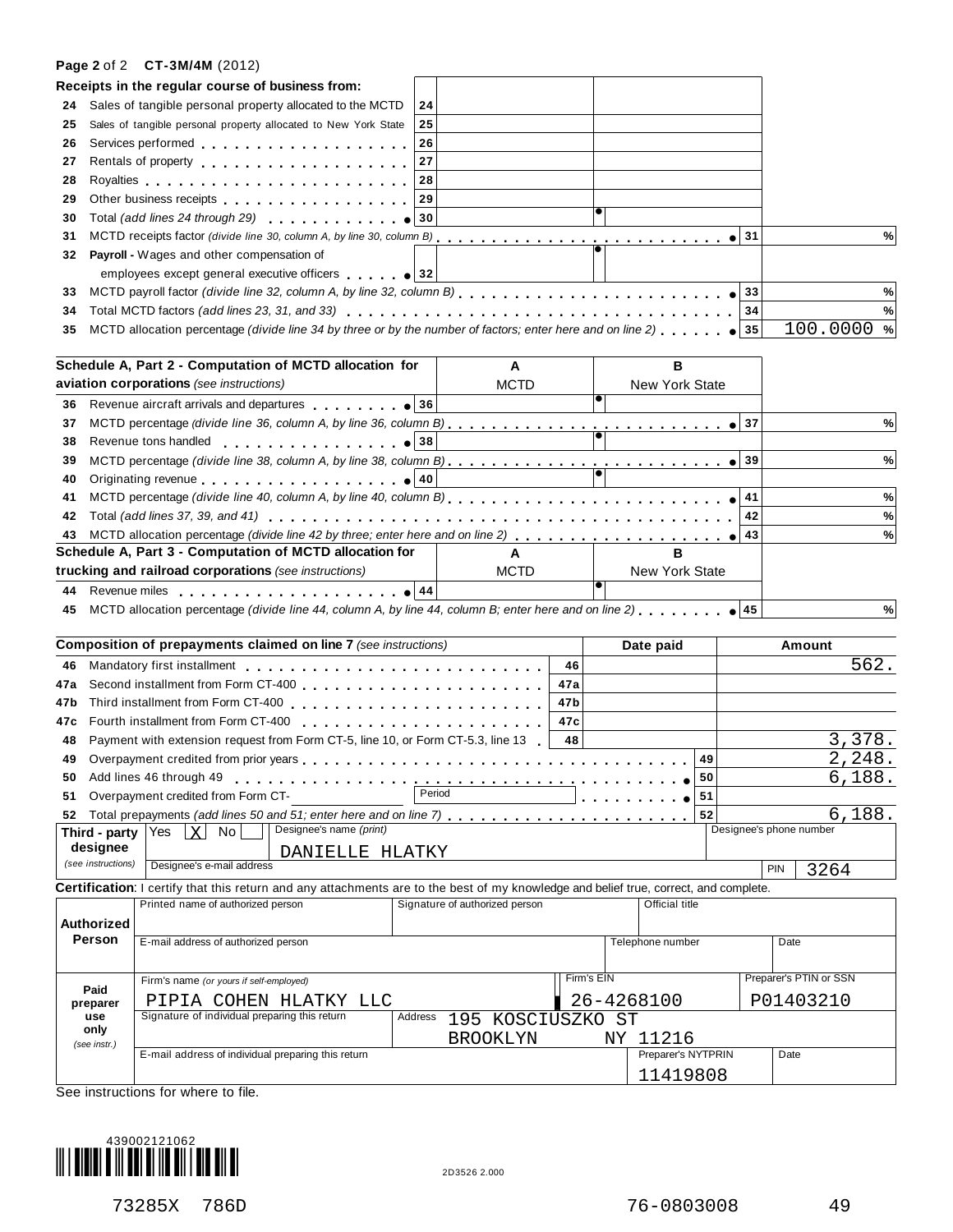| State Tax Summary                                                                |                  |                                |       |
|----------------------------------------------------------------------------------|------------------|--------------------------------|-------|
| States<br>------                                                                 | Income<br>$   -$ | Franchise<br>- - - - - - - - - | Other |
| Nebraska<br>Tax Liability<br>Balance Due<br>Overpayment<br>Amount Refunded       |                  |                                |       |
| New Hampshire<br>Tax Liability<br>Balance Due<br>Overpayment<br>Amount Refunded  |                  |                                |       |
| New Jersey<br>Tax Liability<br>Balance Due<br>Overpayment<br>Amount Refunded     |                  |                                |       |
| New Mexico<br>Tax Liability<br>Balance Due<br>Overpayment<br>Amount Refunded     |                  |                                |       |
| New York<br>Tax Liability<br>Balance Due<br>Overpayment<br>Amount Refunded       | 25,489.<br>691.  |                                |       |
| New York Bank<br>Tax Liability<br>Balance Due<br>Overpayment<br>Amount Refunded  |                  |                                |       |
| North Carolina<br>Tax Liability<br>Balance Due<br>Overpayment<br>Amount Refunded |                  |                                |       |
| North Dakota<br>Tax Liability<br>Balance Due<br>Overpayment<br>Amount Refunded   |                  |                                |       |
| Ohio<br>Tax Liability<br>Balance Due<br>Overpayment<br>Amount Refunded           |                  |                                |       |